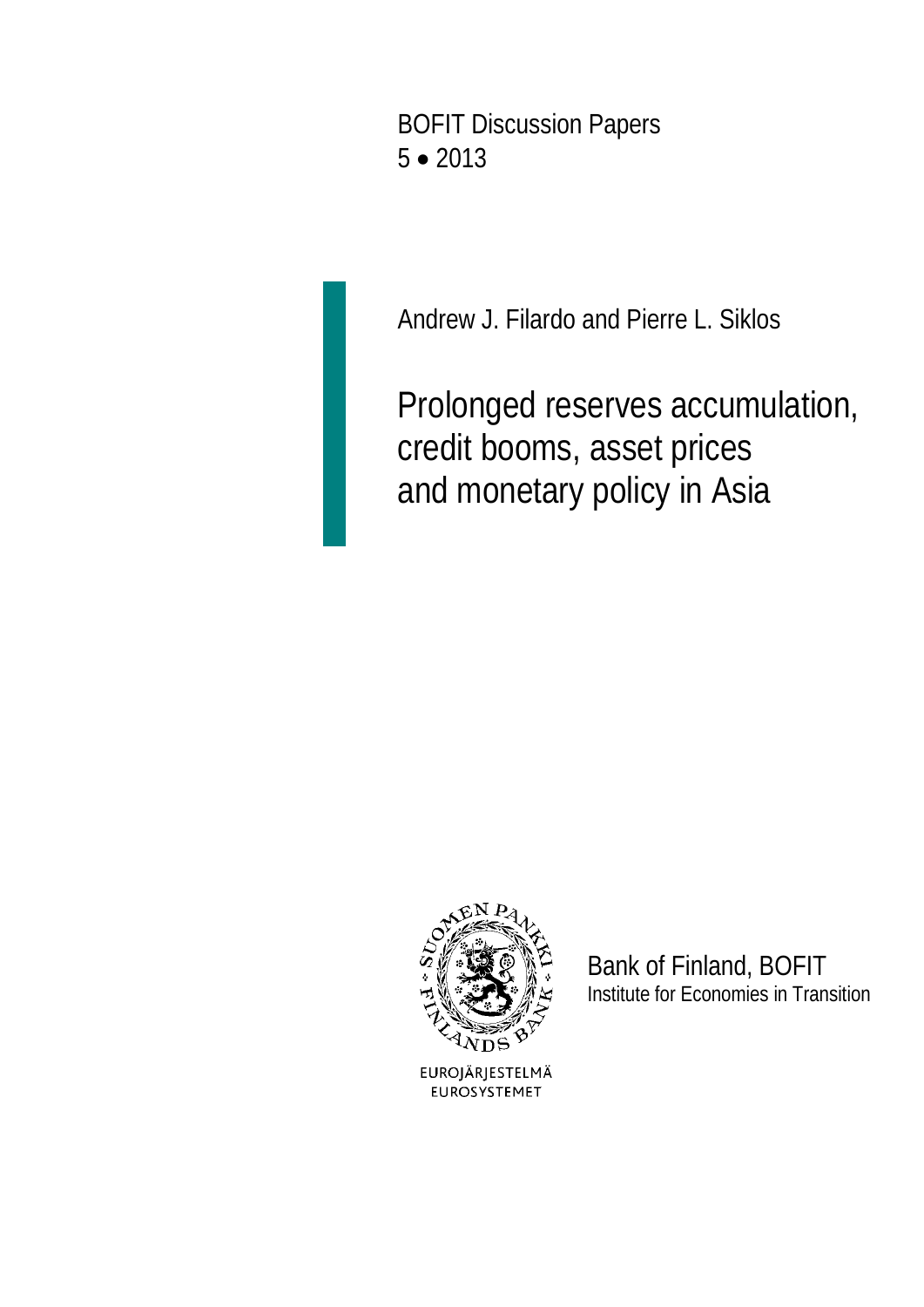BOFIT Discussion Papers Editor-in-Chief Laura Solanko

BOFIT Discussion Papers 5/2013 28.3.2013

Andrew J. Filardo and Pierre L. Siklos: Prolonged reserves accumulation, credit booms, asset prices and monetary policy in Asia

ISBN 978-952-6699-03-5 ISSN 1456-5889 (online)

This paper can be downloaded without charge from http://www.bof.fi/bofit.

Suomen Pankki Helsinki 2013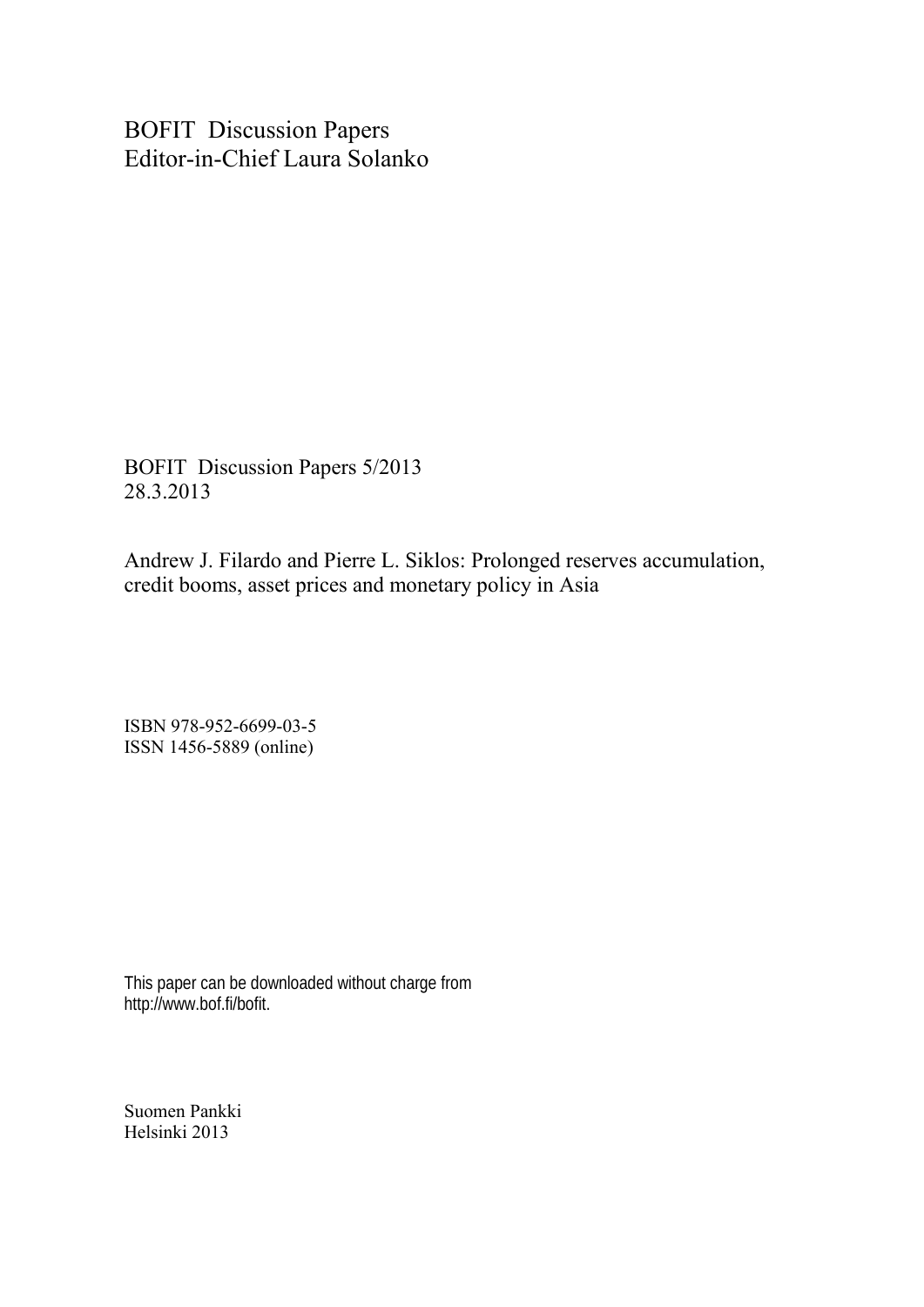# Contents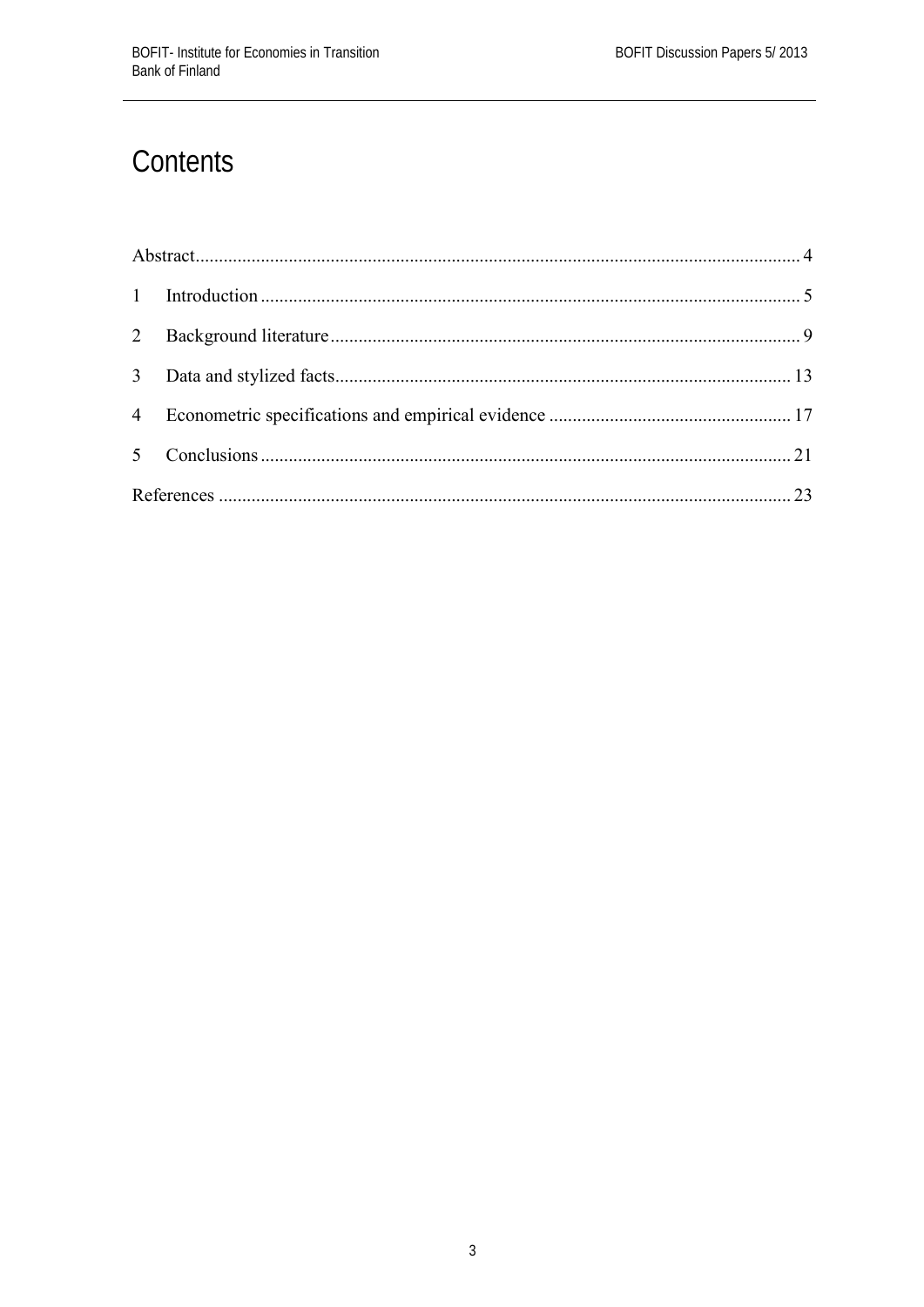## Andrew J. Filardo and Pierre L. Siklos

# Prolonged reserves accumulation, credit booms, asset prices and monetary policy in Asia

# <span id="page-3-0"></span>**Abstract**

This paper examines past evidence of prolonged periods of reserve accumulation in Asian emerging market economies and the direct and indirect implications for monetary stability through the potential impact of such episodes on financial stability. The empirical research focuses on identifying periods of prolonged interventions and correlations with key macrofinancial aggregates. Related changes in central bank balance sheets are also examined, especially in periods when the interventions are linked to strong capital inflows. In particular, we consider whether changes in the central bank's balance sheet from prolonged intervention lead to spillovers to the balance sheet of the private sector. We explore the possible forms of the spillovers and the consequences on asset prices (e.g., housing prices, equity prices, the growth in domestic credit). Policy implications are drawn. Finally, we propose a new indicator of reserves adequacy and excessive foreign exchange reserves accumulation based on a factor model. Two broad conclusions emerge from the stylized facts and the econometric evidence. First, the best protection against costly reserves accumulation is a more flexible exchange rate. Second, the necessity to accumulate reserves as a bulwark against goods price inflation is misplaced. Instead, there is a strong link between asset price movements and the likelihood of accumulating foreign exchange reserves that are costly.

Keywords: foreign exchange reserves accumulation, monetary and financial stability JEL Classification system: F41, F32, E44, D52

Andrew J. Filardo, Bank for International Settlements; Pierre L. Siklos, Wilfrid Laurier University. Corresponding address: Department of Economics, Wilfrid Laurier University, 75 University Ave., Waterloo, ON, CANADA, N2L 3C5

<sup>\*</sup>Earlier version of this paper was presented at the 2012 Conference on East Asia Finance (Taipei, Taiwan), and the workshop on China's Financial Markets and Internationalization of the RMB, Bank of Finland, September 2012. Lillie Lam provided excellent research assistance. Research for this paper was partly conducted while the second author visited the BIS's Hong Kong office in 2011 and 2012. Comments and suggestions by Iikka Korhonen and Aaron Mehrotra are gratefully acknowledged. All opinions are those of the authors and do not necessarily represent those of the Bank for International Settlements.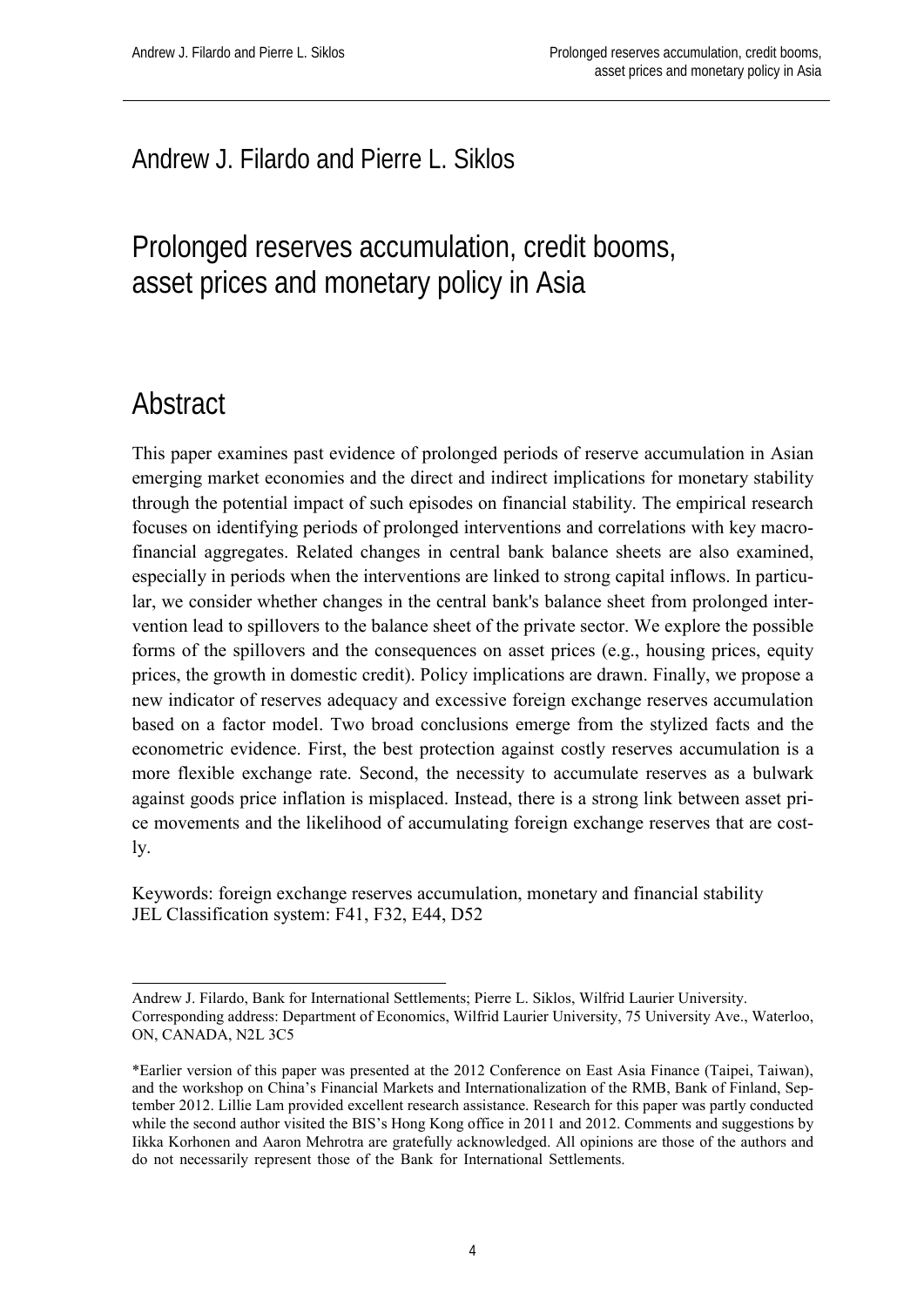## <span id="page-4-0"></span>1 Introduction

-

Foreign exchange reserves accumulation has been a striking development in the global economy over the past two decades. The potential impact of foreign exchange reserves holdings on real economic performance and, more importantly, to the implications for economic performance when such holdings keep rising for prolonged periods of time has been largely ignored. While there is a vast literature on the determinants of reserves holdings we are unaware of any study of economies that accumulate foreign exchange reserves on a prolonged basis. Interest in the consequences of economies attempting to manipulate their currencies, in part through foreign reserves management, is not new. However, the topic lately has garnered more attention thanks to the growing prominence of China in international economic affairs, and the seemingly concerted attempt by emerging markets more generally to accumulate vast amounts of foreign exchange reserves.<sup>[1](#page-4-1)</sup> The emergence of the G20 as a force for dealing with the cooperative measures necessary to reform the current international monetary system is also a factor that is raising awareness about foreign exchange management practices.

Whereas the early literature in this area (e.g., Heller 1966, Frenkel and Jovanovich 1981) sought to determine optimal levels of foreign exchange reserves, either based on precautionary motives, or by relying on principles of inventory management, research in recent years has shifted to asking why it became increasingly attractive for central banks, notably in emerging markets, to accumulate reserves particularly when many evinced a tendency to adopt more flexible exchange rate regimes, occasionally alongside a form of inflation targeting. As levels of reserves holdings soared, spurred by the Asian crisis of 1997-98, and again following the more recent financial crisis of 2007-9, the question whether reserves accumulation are, in a sense, 'excessive',  $2$  has once again attracted the attention of policy makers. Politicians, notably in the U.S. and China, have also raised questions about the macroeconomic implications of inherent imbalances reflected in the growth of foreign exchange reserves (e.g., see Morrison and Lebonte 2011).

<span id="page-4-1"></span> $1$  More recently, the Swiss National Bank decided to set a floor on the EUR/CHF exchange rate at 1.20CHF in view of the "…acute threat to the Swiss economy …" posed by the massive overvaluation of the Swiss franc." (see press releases of the SNB [\(www.snb.ch\)](http://www.snb.ch/), 6 September 2010. Since the announcement, Switzerland has been called the 'new China' in currency markets. See Ross (2012).

<span id="page-4-2"></span> $2$  Given fundamentals of the economy in question and the global economy more generally.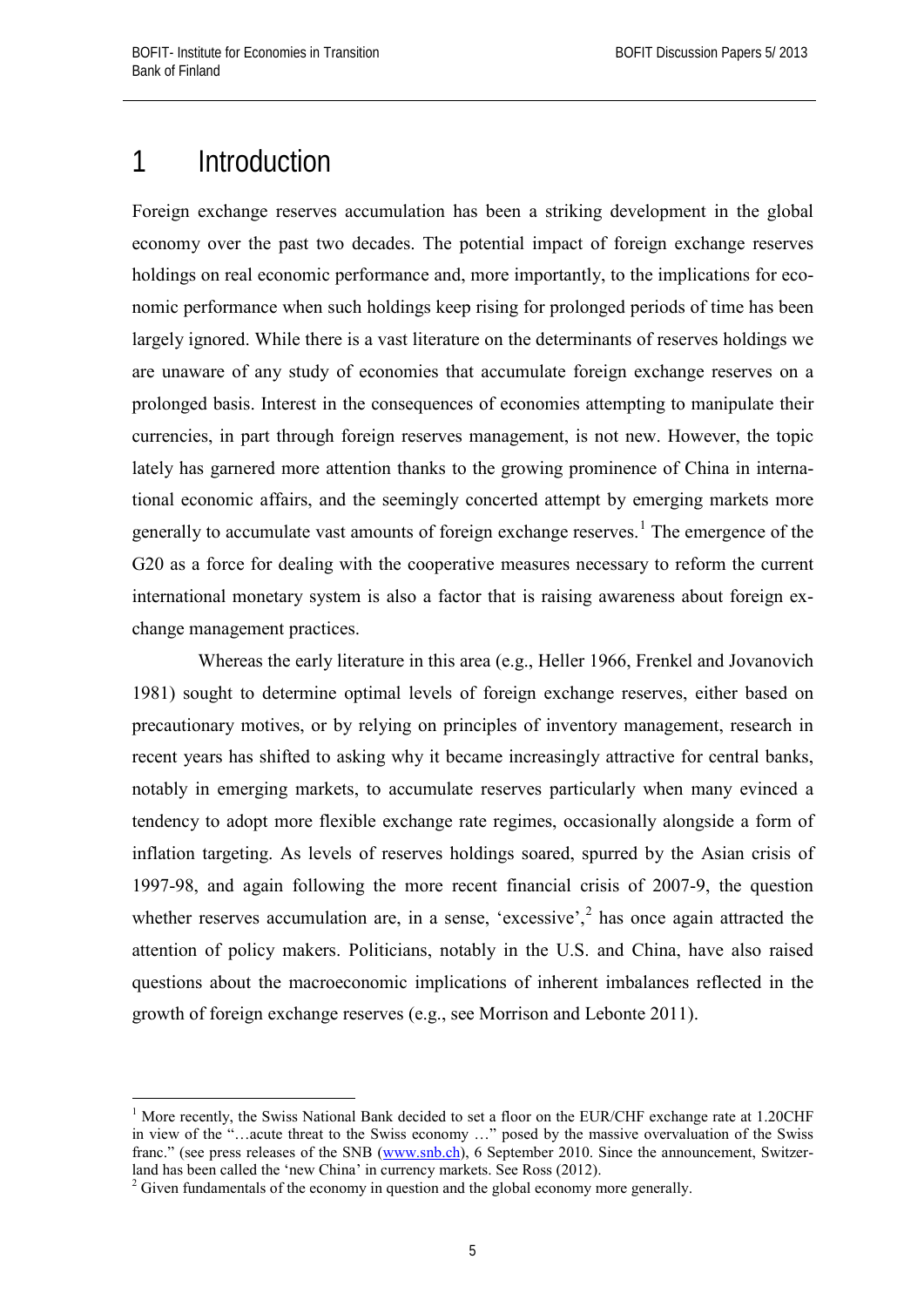Figure 1 reveals an upward trend in the ratio of foreign exchange reserves to GDP, beginning in the 1990s, in 9 of the 12 economies in the Asia-Pacific region that are the focus of the present paper.<sup>[3](#page-5-0)</sup> Indeed, by 2010, reserves exceed 40% of real GDP in 6 of 12 economies shown (China, Hong Kong, Malaysia, Singapore, Thailand) and the 20% threshold is reached in four other countries (India, Japan, Korea, Philippines). While there is a fairly consistent pattern in the overall trend of reserves accumulation, the motives for doing so may well have been different if only because some of the economies in our sample face current account deficits, others wish to maintain an export growth driven policy, and still others may be reacting more strongly to the need to insure themselves against the consequences of future financial crises. Also highlighted in the figures are the periods of the Asian Financial Crisis (AFC; 1997-98) and the Global Financial Crisis (GFC; dates vary, see Dominguez, Hashimoto, and Ito (2011), Table 3). While reserves, as a fraction of GDP, rose slightly in India and Indonesia and more so in the Philippines, Singapore, Thailand, Australia, and New Zealand, only China, Malaysia and Japan experienced a modest decline. Visual comparisons with the AFC suggest a similar pattern with the exception of China and Korea, which saw increases while volatility characterized the experiences of Thailand and New Zealand.

Arguably, the most salient development in recent years is not only the apparent the rise in levels of foreign exchange reserves holdings but, perhaps more importantly, the incidence of episodes of prolonged reserves accumulation. In other words, episodes when the rise in foreign exchange reserves exceeds a variety of metrics that proxy trends in reserves holdings have, at times, been persistent or prolonged. This type of behavior also suggests an asymmetry of sorts in the practices of foreign exchange holdings with a clear tendency towards the accumulation of reserves with fewer instances of drawing down on these reserves. This phenomenon has already been observed by some (e.g., Blanchard, Faruqee, and Dias 2010; Aizenman and Sun 2010) and it has been argued (e.g., Dominguez, Hashimoto, and Ito 2011) that such an outcome can be interpreted as reflecting a desire to hold sufficiently large stocks of reserves to ward off future speculative attacks thereby obviating the need to reduce them, much like the lender of last resort function of a central bank is activated only in exceptional circumstances.

<span id="page-5-0"></span><sup>&</sup>lt;sup>3</sup> The accumulation of foreign exchange reserves is especially noticeable in some economies in the Asia-Pacific region. Nevertheless, the phenomenon studied in this paper is also found elsewhere in the world such as in some economies in Latin and South American, Central and Eastern Europe, and Russia.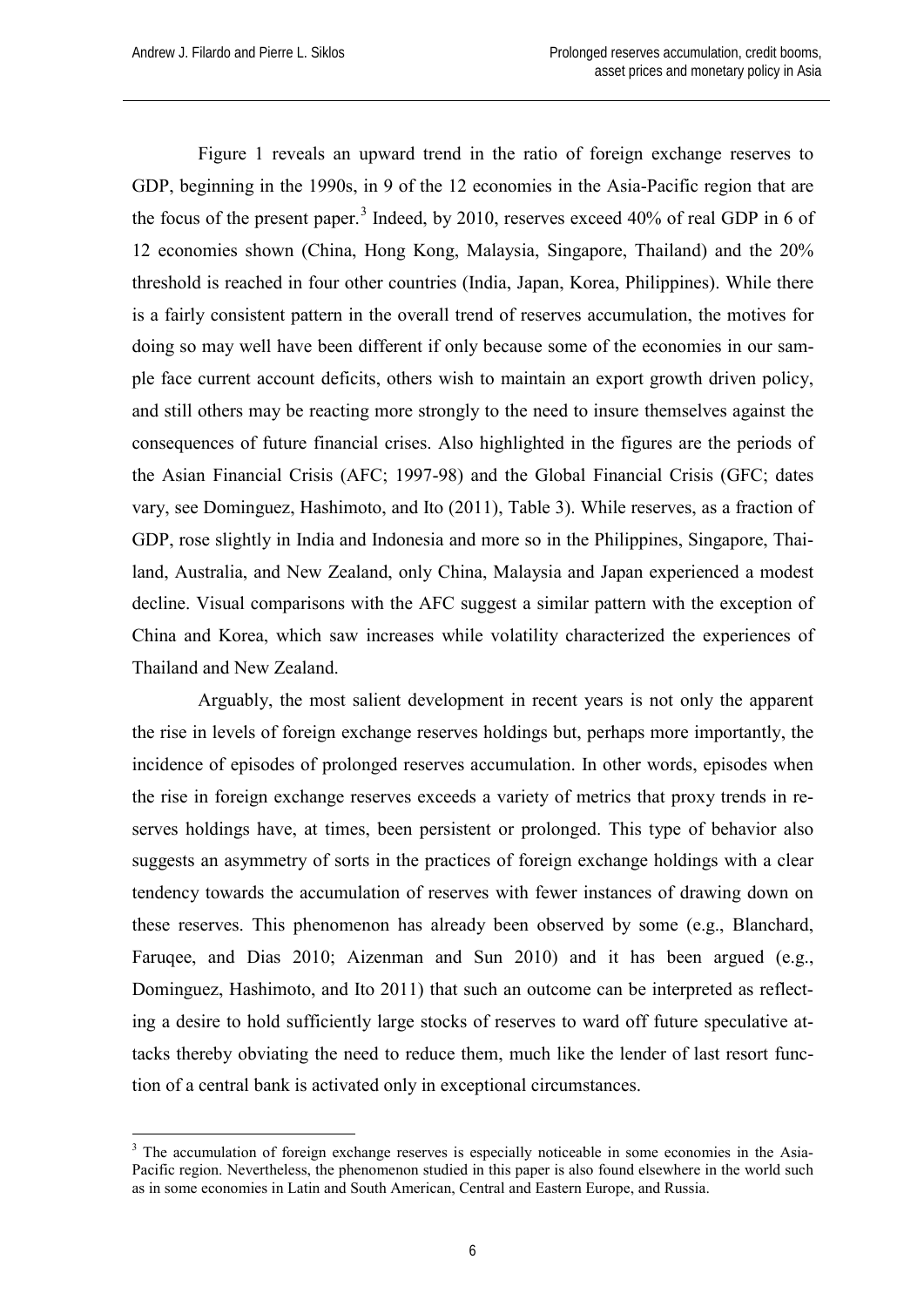*The Economist* (2010) refers to a 'monsoon' to describe recent patterns of reserve accumulation, particularly in emerging markets. Table 1 illustrates the phenomenon by listing episodes when the three year moving average year on year changes in the reserves to GDP ratio is positive in the 12 economies in our sample.<sup>[4](#page-6-0)</sup> Certain episodes reflect the impact of the AFC on economies such as Hong Kong and the Philippines. Elsewhere, the moving average proxy remains positive, again in the aftermath of the Asian crisis of 1997- 98 in countries such as Indonesia, Korea, and Singapore. Finally, there is widespread reaction to the financial crisis of 2008-9 as evidenced by the reserves build-up in Hong Kong, Malaysia, Thailand, India, Australia, and New Zealand. Interestingly, there is almost no overlap between the episodes of prolonged reserves accumulation and so-called 'sudden stops' wherein a sharp reversal in capital flows takes place (see, for example, Jeanne and Rancière (2006), Table 1, and Durdu et. al. (2009), Table 1).

Strikingly, the literature provides little guidance to explain why these episodes emerge. Clearly, policy makers believe that such behavior can pose economic risks, especially in emerging markets (e.g., Mohanty and Turner 2006, Genberg et.al. 2005). More recently, Obstfeld (2011) has highlighted the fiscal implications arising from the accumulation of foreign exchange reserves. Moreover, sterilization is likely imperfect (e.g., see Lavigne 2008, Disyatat and Galati 2005, Siklos 2000, for the experience of emerging markets), while other macroeconomic indicators such as credit growth and asset price developments, albeit useful, provide noisy signals. Surely, the fact that Hong Kong, Singapore, joined soon perhaps by China, have reserves that approach their annual GDP levels (see Figure 1) portend macroeconomic implications that are, as yet, not well understood.<sup>[5](#page-6-1)</sup> Moreover, it is possible that by examining periods when central banks increase their holdings of foreign exchange on a sustained basis we can glean additional insights not apparent from other methods used to ascertain the stance of monetary policy.

While textbook models posit that an increase in reserve money would lead to a boost in credit through a multiplier effect, which then spills over into the macroeconomy, this ignores the response of the authorities who change reserve requirements to at least par-

-

<span id="page-6-0"></span><sup>4</sup> Other metrics are considered and evaluated below.

<span id="page-6-1"></span><sup>&</sup>lt;sup>5</sup> Nevertheless, these developments reflect persistent imbalances at the global level that would translate into an "… intensification of pressures on international monetary, financial and trading systems." (Haldane 2010).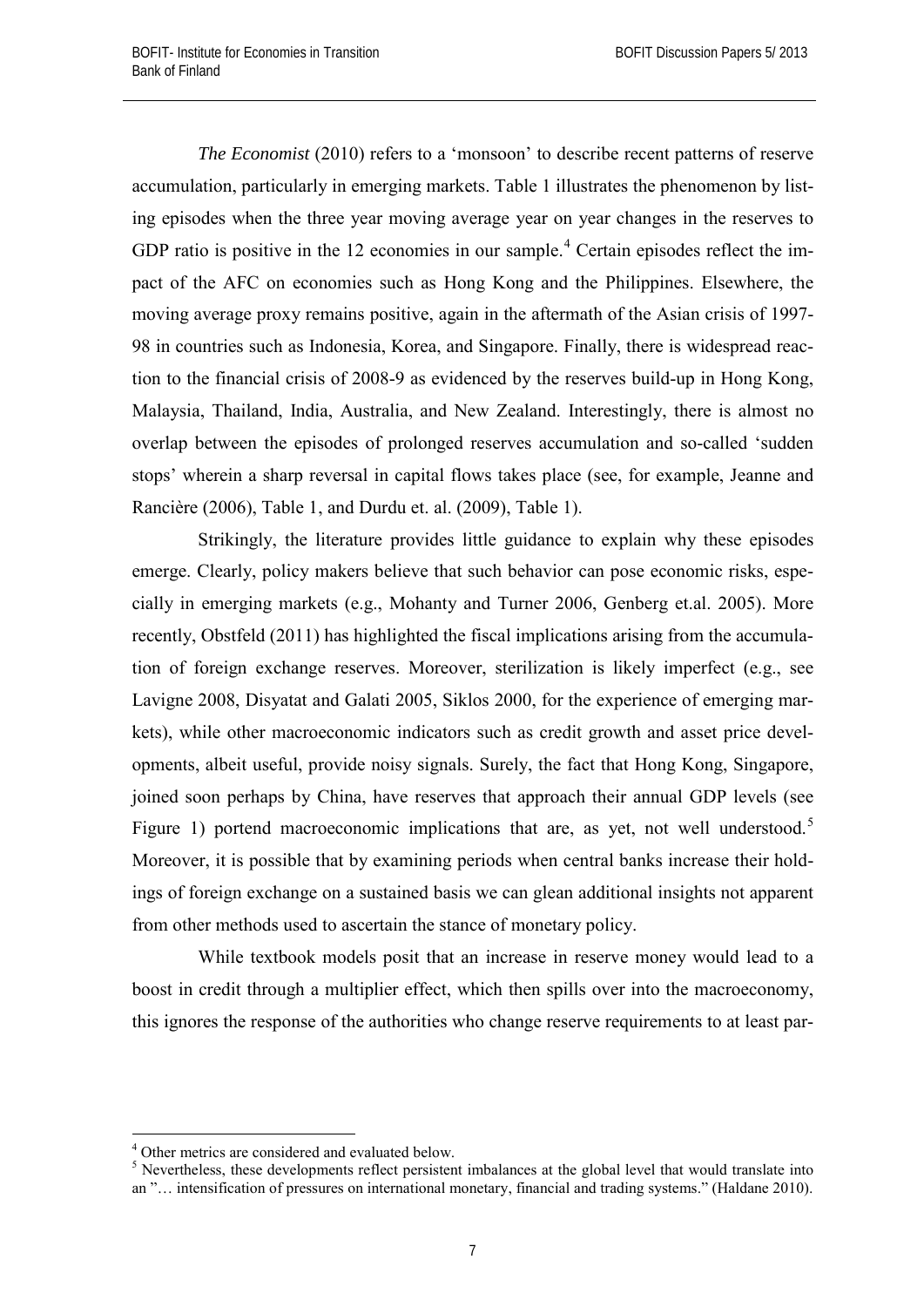tially close this channel among other policy responses that have recently implemented.<sup>[6](#page-7-0)</sup> Similarly, another consequence of the accumulation of foreign exchange reserves may also be reflected in interest rate changes but this channel may function poorly if considerable financial repression is present or the authorities prefer, on balance, to operate with a loose monetary policy. Finally, another avenue may well be through asset prices unless the central bank offers relatively attractive yields to investors. Otherwise, the kind of risk-taking behavior that led to asset price bubbles in the past may well once again be encouraged.<sup>[7](#page-7-1)</sup>

Since we do not yet fully understand the consequences of attempts at persistent reserves accumulation the present paper is an attempt to provide some stylized facts and estimates of the role played by macroeconomic, financial, and institutional factors in de-termining the likelihood of observing this kind of phenomenon.<sup>[8](#page-7-2)</sup> To be more precise, we consider the following questions:

- (1) To what extent is foreign exchange reserve accumulation a response to perceived financial instability?
- (2) Can foreign exchange reserve accumulation be characterized as 'excessive'? If so, can we define episodes of prolonged accumulation? Is there a connection between such episodes and notions of 'financial fragility'? And, are output effects linked to reserve accumulation behaviour?
- (3) Are changes in the central bank's balance sheet resulting from prolonged intervention reflected in the balance sheet of the private sector? In what form and with what consequences? (e.g., housing prices, equity prices, the growth in domestic credit).

Prolonged foreign exchange reserves accumulation has not, to our knowledge, been empirically studied. We provide a simple motivation by appealing to the usefulness of having multiple instruments when there is one than one monetary policy objective. Essentially, relatively fast-growing emerging markets, particularly ones in Asia, opted for a macroeco-

<span id="page-7-0"></span> $6$  These used to be referred to as monetary policy tools but, in response to the crisis if 2007-9 and the shift away from the interest rate as the predominant instrument of monetary policy, they are now called 'macroprudential tools'. In this connection, see Ishi, Stone, and Yehoue (2009).

<span id="page-7-1"></span><sup>7</sup> If the resulting investment behavior leads to 'malinvestment' then there exists another avenue through which the accumulation of foreign exchange reserves can be economically costly.

<span id="page-7-2"></span><sup>8</sup> We do not address the issue whether this kind of behaviour represents a deliberate choice by policy makers in the economies considered or a failure to suitably cooperate in managing international economic conditions. Also not considered are the financial costs of holding and managing such reserves, especially in an era of historically low yields, and the foregone opportunities from not investing these funds in more profitable, if not more productive, endeavours.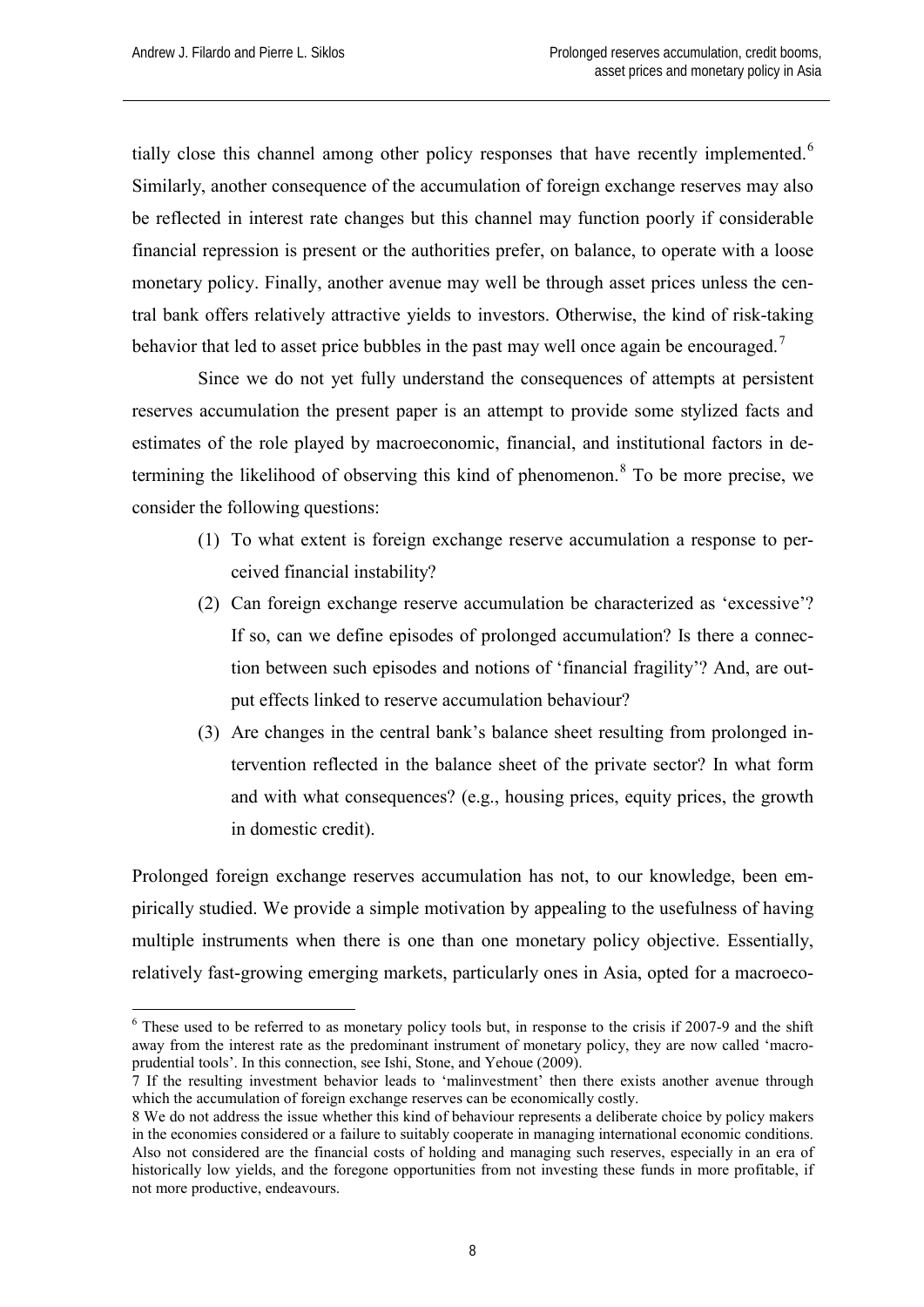nomic policy geared towards two objectives. They are: exchange rate stability and domestic economic stability which can be thought of in terms of financial stability. To achieve these aims, as required by Tinbergen's principle, $9$  two policy instruments were deployed, namely a policy rate (or a related monetary policy instrument such as changes in bank reserves requirements) and prolonged foreign exchange reserves accumulation. Nevertheless, there are consequences to accumulating vast amounts of foreign exchange reserves and these entail economic costs that can be measured vie output effects, asset prices, or both.

The rest of the paper is organized as follows. We begin with a summary of the relevant literature. The data are described in section 4 before outlining the empirical evidence in section 5. The paper concludes with some policy implications and suggestions for further research.

## <span id="page-8-0"></span>2 Background literature

-

Research on the practice of holding foreign reserves, particularly among emerging market economies, typically identifies three motives. They are: a precautionary desire to provide adequate foreign exchange reserves in case an economic shock might otherwise precipitates a crisis (e.g., Aizenman and Marion 2003); a mercantilist view, revived by those who believe that the original Bretton Woods exchange rate system lived on in a fashion, after its apparent demise in the 1970s, as a system that enabled some countries to protect their export markets (e.g., Dooley et. al. 2004); and, finally, a financial stability motive, essentially a variant of the precautionary motive wherein the ability to limit the damage following the onset of a financial crisis and, hence, any threats to financial instability, can be thwarted by ensuring that a sufficiently large 'buffer stock' of reserves is available (e.g., Jeanne and Rancière 2006).

Concerns over the foreign exchange reserves practices of some countries sometimes rest on the concept of the 'impossible trinity', also called the policy trilemma, wherein domestic policy making is constrained by the degree of capital mobility, the ability to set a domestic interest or policy rate, and the choice of exchange rate regimes. Nations must choose a between a fixed exchange rate or an autonomous monetary policy, but

<span id="page-8-1"></span><sup>&</sup>lt;sup>9</sup> Namely, that the number of policy instruments should be at kleast as large as the number of policy objectives.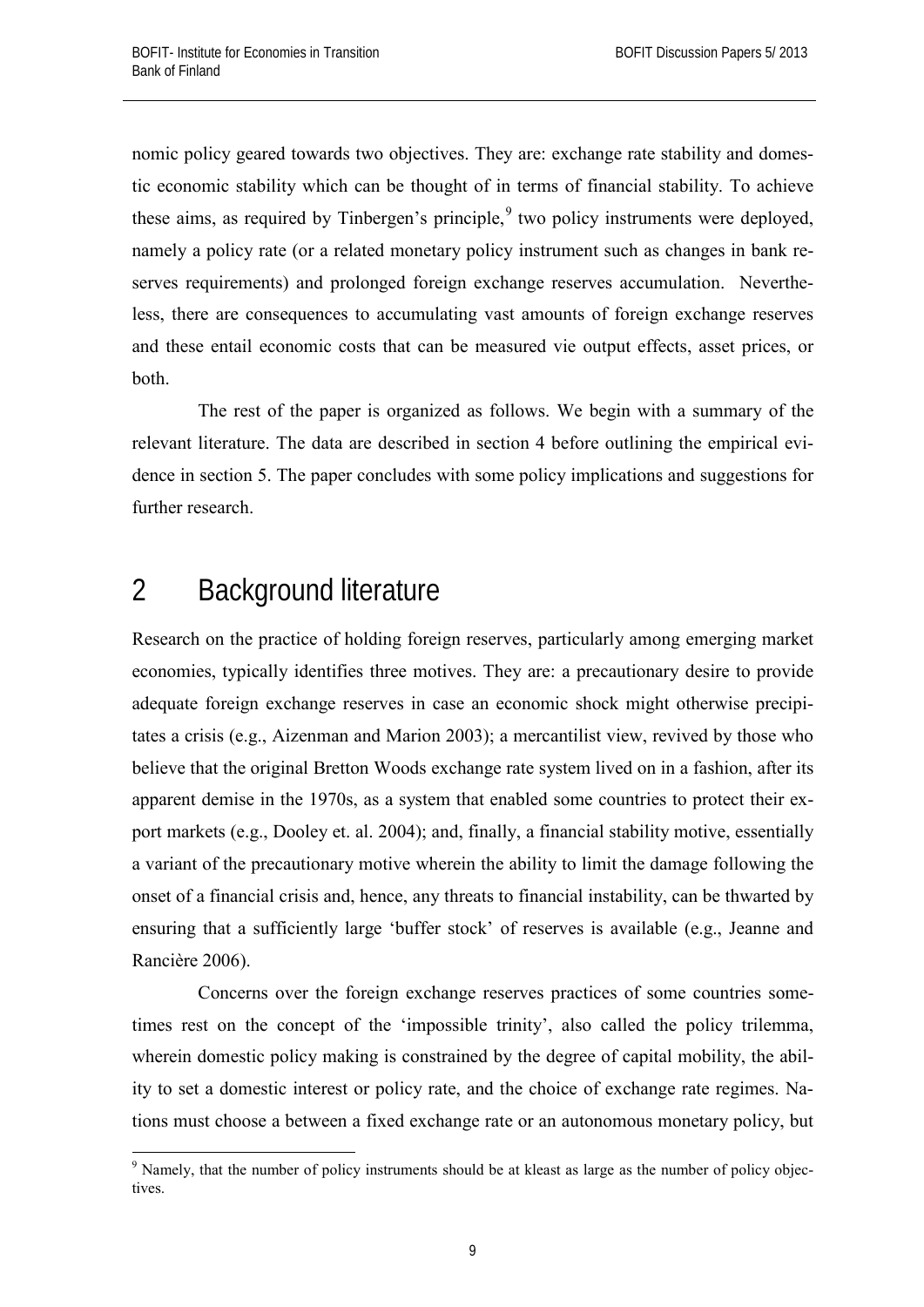not both. Exchange rate regimes that limit movements in the exchange rate may give up to some degree autonomy in the realm of monetary policy, depending upon their willingness and ability to engage in sterilized interventions.

The desire to accumulate foreign exchange reserves, and the willingness of countries to face exchange rate pressure, will be dictated by a whole range of factors that influence macroeconomic conditions and policymakers' preferences for autonomy in setting the stance of policies. This gives rise to a variety of intervention practices in foreign exchange markets beyond sterilizing foreign exchange transactions. For example, Aizenman and Hutchison (2010) report that, in the crisis that engulfed the world economy during 2008-9, the emerging markets they examined allowed the exchange rate to bear much of the adjustment over the alternative of allowing foreign exchange reserves to be depleted. In their view, this represents evidence of a shift from a fear of floating to a fear of losing reserves (Aizenman and Sun 2009). Figure 1 does seem to provide some graphical support for this view. In related work, Aizenman, Lee, and Sushko (2010) also point out that the fear of losing reserves may well have been exacerbated by the fact that, unlike many industrial economies, emerging market economies did not have access to the swap lines with the U.S. Fed.<sup>[10](#page-9-0)</sup> As a result, financial factors played a far greater role during the latest crisis than when the world economy was in a period of the Great Moderation.

These policy choices, however, are not without private and social costs.<sup>[11](#page-9-1)</sup> Central banks, as agents for the government, must define a set of objectives to guide reserves man-agement.<sup>[12](#page-9-2)</sup> For the private sector, the desire to hold large quantities of foreign exchange may well influence how quickly the domestic financial market matures leading to a form of financial repression if there is excessive reliance on foreign exchange holdings as a matter of policy. China is a case in point, at least according to Lardy (2008). Moreover, as Pihlman and van der Hoorn (2010) argue, abrupt shocks to the banking system, combined with prudent risk management practices, could well indirectly contribute to creating finan-

<span id="page-9-0"></span><sup>&</sup>lt;sup>10</sup> These swap lines were meant to alleviate the apparent shortage of US dollars. The countries in our sample this facility was made available to were Japan, Korea, and Singapore. See Dominguez, Hashimoto, and Ito (2010).

<span id="page-9-1"></span><sup>&</sup>lt;sup>11</sup> Rodrik (2006) defines these as the difference between the yield on liquid reserve assets and the external cost of funds, that is, the private sector's cost of borrowing from abroad. These can represent up to 1% of GDP according to some of his estimates. Against these costs are the potential benefits from a reduction in the incidence of financial crises. We return to this issue below.

<span id="page-9-2"></span> $12$  IMF (2001) outlines the following general principles: "Reserves management should seek to ensure that (1) adequate foreign exchange reserves available for meeting a range of objectives; (2) liquidity, market, and credit risks are controlled in a prudent manner; and (3) subject to liquidity and other risk constraints, reasonable earnings are generated over the medium to long term on the funds invested."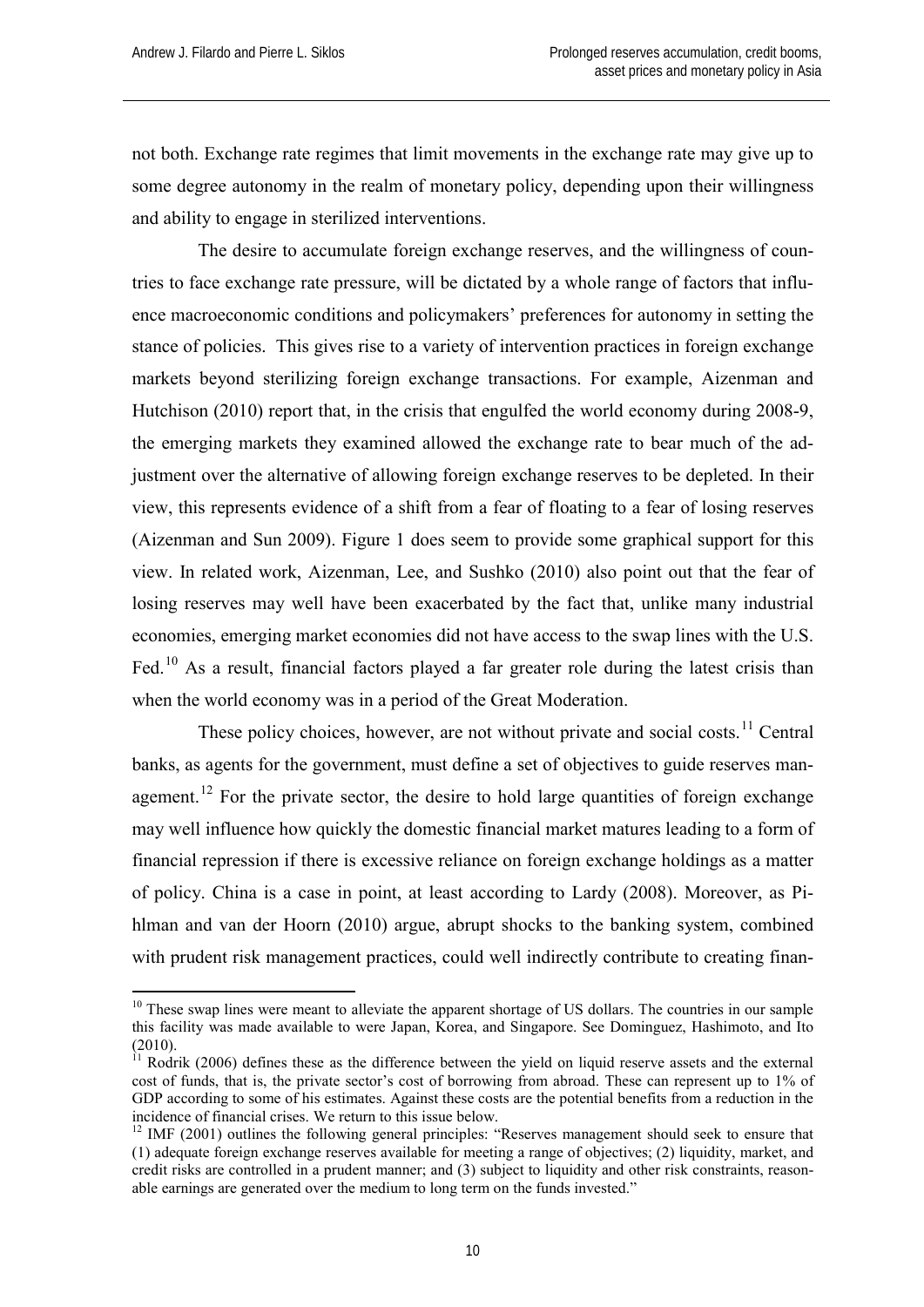cial instability due to pro-cyclical behavior in the investment practices of foreign exchange reserves. This may also go part way to explain the composition of foreign exchange reserves. Beck and Weber (2010) find a link between foreign exchange reserves holdings and the proportion invested in safe assets. They argue that the critical factor is the role played by risk aversion, which is proxied by the capital account openness index developed by Chinn and Ito (2008).

In recent years empirically based attempts to establish whether foreign exchange holdings exceed some level deemed adequate, but not necessarily optimal, often rely on the benchmark known as the Greenspan-Guidotti (G-G; Greenspan 1999, Guidotti et.al. 2004) rule. This rule stipulates that, if the ratio of external debt with a maturity of up to one year to total external debt equals one, this ought to provide adequate protection against an eco-nomic shock that threatens the external position of the domestic economy.<sup>[13](#page-10-0)</sup> Why such a rule would apply to economies that either do not borrow from abroad or do so modestly, is unclear. Nevertheless, the rule does indicate a level of concern about insuring against adverse capital outflows. Moreover, since so many countries exceed this rule, often by a wide margin (e.g., see ECB 2006), the practice of accumulating large quantities of foreign exchange holdings is regarded as something of a puzzle.

It is worth underscoring the fact that there is no agreement about whether the G-G rule, or some variant, applies equally to any emerging market. For example, while the September 2003 *World Economic Outlook* (IMF 2003) recommended that Asian economies cut back on their policy of building up foreign exchange reserves, the data in Figure 1 suggest that most countries did not heed their advice. Perhaps, as recently pointed out by Blanchard and Milesi-Ferretti (2011), reserves holdings that appear in excess of what is deemed adequate for the purposes of crisis prevention may simply also reflect the role played by capital controls that limit the ability of domestic residents to acquire foreign financial assets. However, if this interpretation is correct, then periods of prolonged reserves accumulation could represent an indicator of persistent imbalances between savings and investment. Indeed, the resulting imbalances are thought to have contributed to the recent U.S. housing bubble as well as providing the necessary fuel for its subsequent bust (Bernanke et. al. 2011). It is conceivable then that the accumulation of foreign exchange re-

<span id="page-10-0"></span><sup>&</sup>lt;sup>13</sup> Jeanne and Rancière (2006) specify a model whose aim is to quantify the size of foreign exchange reserves holdings needed to satisfy precautionary motives. They conclude that the G-G rule is plausible under certain circumstances and, hence, they provide a theoretical rationale for this type of rule.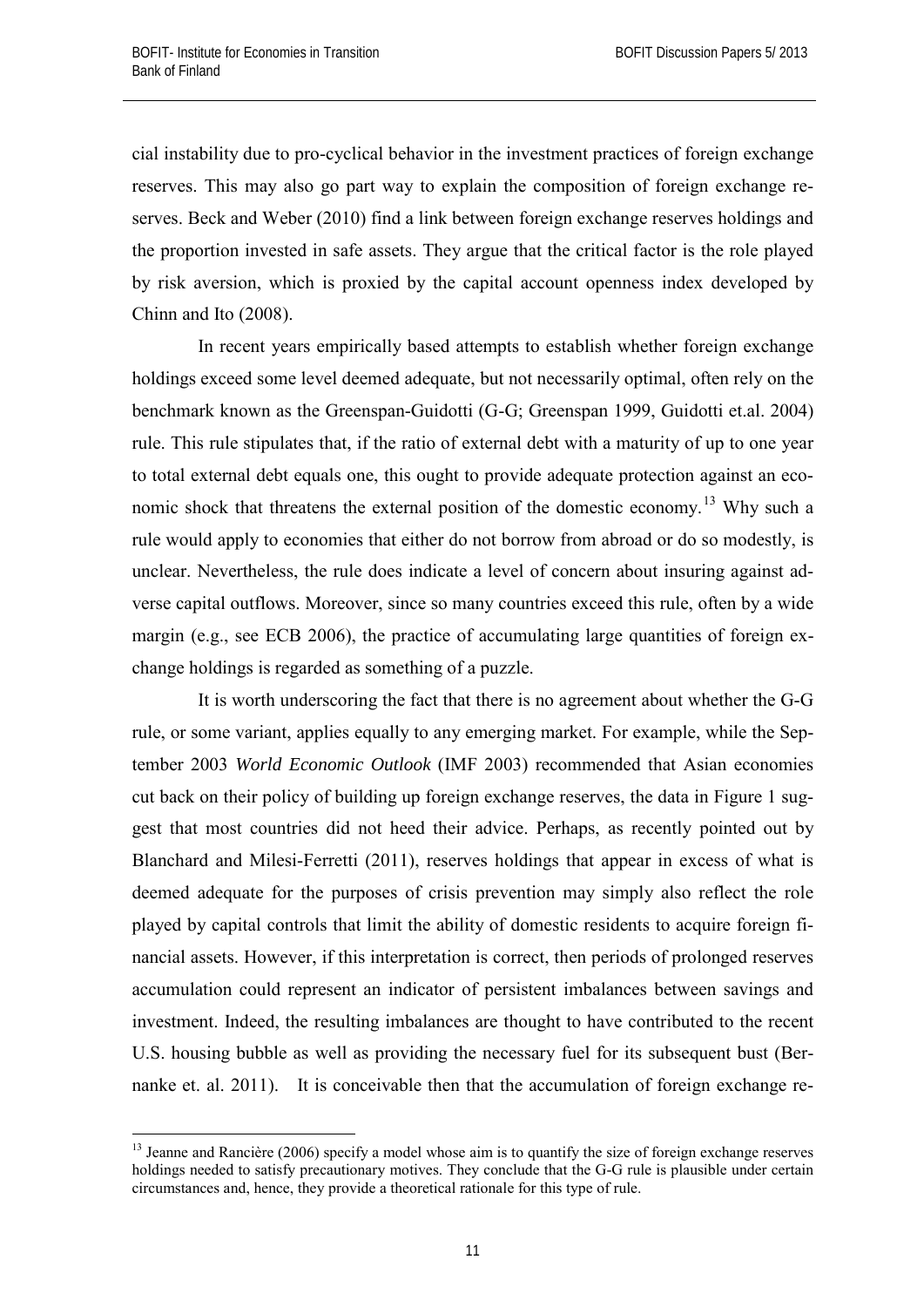serves can, indirectly, create a global shock. Therefore, whereas the extant literature typically considers the home grown consequences of foreign exchange reserves policies there exists the potential for this kind of behavior to actually induce a crisis resulting in real economic consequences.

The empirical literature has relied on a large set of economic determinants to econometrically explain foreign exchange reserves holdings (e.g., see Dominguez, Hashimoto, and Ito 2011, Dominguez 2010, Hashimoto and Ito 2007). Typically, the focus has been on the short-run, although a few studies have also considered whether determinants of reserves holdings and the quantities of foreign exchange reserves held are attracted to each other, in a statistical sense, thereby raising the possibility that there are also long-run determinants of foreign exchange reserves holdings (e.g., Gosselin and Parent 2005), many of which are the same ones as the ones that appear in short-run studies of the determinants of foreign exchange reserves. Variables believed to influence reserves holdings run the gamut from the exchange rate regime to the state of domestic fiscal policy. Only recently have studies begun to consider the implications of recurring financial crises on reserves behavior (e.g., Gourinchas, Rey, and Govillot 2010).

While there is no general consensus about the candidates for the most important variables that can explain the rapid growth in foreign exchange reserves holdings, trade openness and a country's exposure to financial shocks appear to loom large (e.g., Aizenman and Lee 2005, CGFS 2009). Another important trigger for reserves accumulation comes from the desire to prevent the next crisis from spilling over onto the domestic economy (i.e., the crisis prevention motive). Rather than dampen the desire to accumulate reserves the reverse may actually take place leading to even greater incentives to maintain what appears to be an excessive reliance on reserves.

As noted in the introduction, beyond the factors that can explain levels or changes in reserves holdings, is the observation that episodes during which reserves accumulate are prolonged. However, there is effectively no empirical guidance about whether this phenomenon can be linked to fundamentals that are typically used in assessing aggregate economic performance (i.e., output and inflation performance, the behavior of asset prices, and so on). This is surprising. Poole (1992), for example, documents how the Plaza-Louvre Accords of 1985-1987 impacted the U.S. economy as well as the economies of the U.K.,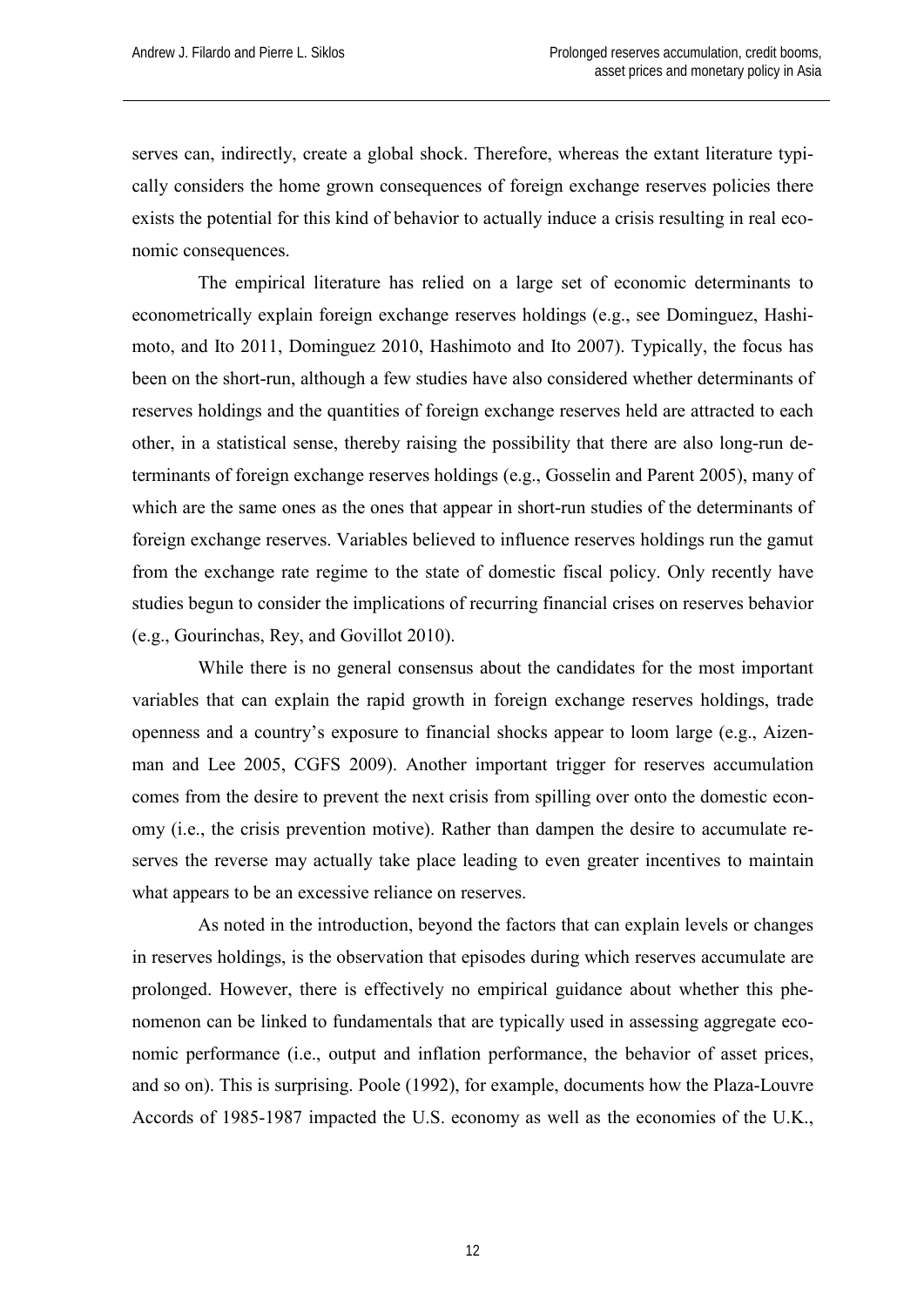Germany, and Japan.[14](#page-12-1) This resulted in a sharp and prolonged change in the foreign exchange reserves holding of all of these countries that lasted several years (op. cit., Figure 3). As a result, the real economic implications for the U.S. were clear to Poole: "This classic monetary-policy cycle was accompanied by a classic cycle in real activity. Industrial production first rose in response to higher money growth and then fell as inflation rose and money growth declined." (op. cit., p. 75) Just as important, there were real economic effects on the other major economies as well. Indeed, not even Frankel's exhaustive survey (Frankel 2010) mentions this phenomenon apparent in several emerging market economies preferring instead to highlight disagreements over whether amassing foreign exchange reserves can largely be explained by precautionary or mercantilist motives.

Of course, the real impact of accumulating foreign exchange reserves may operate indirectly through its impact on financial stability. Frankel and Saralevos (2010) report a reliable and strong link between reserves holdings and the incidence and severity of a financial crisis.

## <span id="page-12-0"></span>3 Data and stylized facts

-

In what follows we rely on data at the quarterly sampling frequency to examine the determinants of prolonged reserves accumulation in 12 economies in the Asia-Pacific region. They are: Australia, China, Hong Kong, India, Indonesia, Japan, Korea, Malaysia, New Zealand, Philippines, Singapore, and Thailand. The sample periods employed in the empirical analyses to follow vary owing to differences in data availability and coverage. In addition, as the motives for holding reserves may well have evolved over time (e.g., see Obstfeld 2011) we also provide estimates for different country groupings for samples that begin on the 1960s, 1970s, and 1980s. The raw data were not always available at the quarterly frequency. If the original data are monthly then arithmetic averaging is used to convert them to the quarterly frequency. When the raw data are annual, or semi-annual, linear interpolation is used to create a quarterly equivalent time series. An appendix provides details about data availability and variable definitions.

It is well-known there exist several ways of measuring the size of foreign exchange reserves adequacy including the reserves to GDP ratio, reserves to imports, and re-

<span id="page-12-1"></span><sup>&</sup>lt;sup>14</sup> Indeed, Japan's 'lost decade' may well have been triggered in part because of the appreciation of the yen that followed these two agreements. See, however, IMF (2011, Box 1.4) for a different interpretation.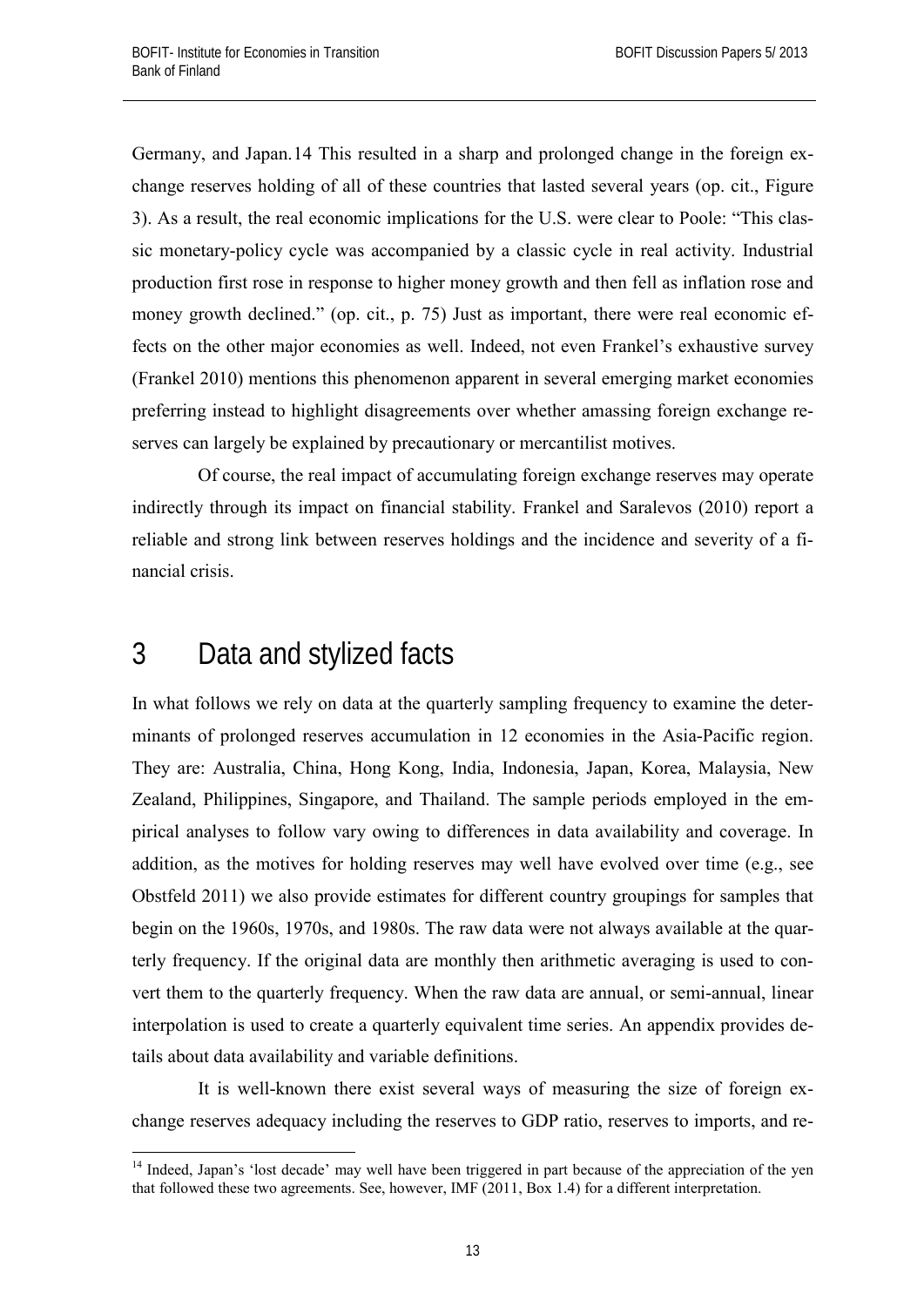serves to short-term external debt. All are intended to capture an economy's ability to withstand economic shocks operating through their balance of payments.<sup>[15](#page-13-0)</sup> Moreover, the theoretical literature provides no convincing argument to support one measure over another. In what follows, results rely on the reserves to GDP indicator not only because it is the one typically adopted in the literature but it is also available for the longest span of time.<sup>[16](#page-13-1)</sup>

Figure 1, briefly discussed earlier, plots a frequently used measure of reserves adequacy for each one of the 12 economies in the sample. At the risk of oversimplifying matters one can identify two categories of reserves management behavior based on their overall time series characteristics. The ratio of foreign exchange reserves to GDP is largely stationary for Australia and New Zealand. Both countries, of course, have targeted inflation since the early 1990s, although the behavior of the reserves to GDP ratio pre-dates the adoption of this monetary policy regime. Inflation targeting alone cannot explain the behavior of any measure of reserve adequacy since, for example, Korea also adopted the same monetary policy strategy. In spite of this, Korea's experience suggests that perhaps it belongs to the group of economies, along with China, Hong Kong, India, Japan, Singapore, Thailand and the Philippines, that show a steep upward trend in reserves accumulation especially in the  $2000s$ .<sup>[17](#page-13-2)</sup> The group spans the range of exchange rate regimes from China's pegged exchange rate through Singapore basket peg approach and Korea's managed floating regimes. We also consider below the connection between episodes of prolonged accumulation of reserves and the choice of exchange rate regimes over time.<sup>18</sup>

<span id="page-13-0"></span><sup>&</sup>lt;sup>15</sup> Another measure that is occasionally used is the ratio of foreign exchange reserves to some monetary aggregate. A practical difficulty with this measure is that monetary aggregates are frequently redefined or can contain some discontinuities.

<span id="page-13-1"></span><sup>&</sup>lt;sup>16</sup> The choice of proxies would perhaps matter less if there was a long run relationship between the series in the cointegration sense. Unfortunately, tests (not shown) for a sample from 1985-2010 suggest either that the various measures are independent random walks or that, at most, a linear combination of two of the three indicators referred to above appear to be cointegrated. An obvious alternative, to our knowledge, not considered to date is to estimate a factor model that exploits the predictive content of each measure of foreign exchange reserves holdings. We return to this possibility below. We constructed such measures but the resulting indicators did not alter our conclusions (results not shown).

 $17$  Korea adopted inflation targeting in 1998, Thailand in 2000, and the Philippines in 2002.

<span id="page-13-3"></span><span id="page-13-2"></span><sup>&</sup>lt;sup>18</sup> For reasons to be made more explicit later on, the data do not appear to support the notion that, over the entire available span of data, a 'keeping up with the Joneses' phenomenon can explain movements in reserves holdings. There is effectively one common trend between the 12 series shown in Figure 1. Moreover, 'contagion' type tests (e.g., see Dungey, Fry, and Martin 2009), conducted over the full sample as well as covering a shorter sample since 1990, rejects in many cases contagion type effects from either China or Japan. Nevertheless, there are a few exceptions. For example, the null hypothesis of contagion from either China or Japan to the 10 remaining economies cannot be rejected for Hong Kong and Korea, for either sample considered. When the shorter sample is examined one can add Singapore and Thailand to the list. How-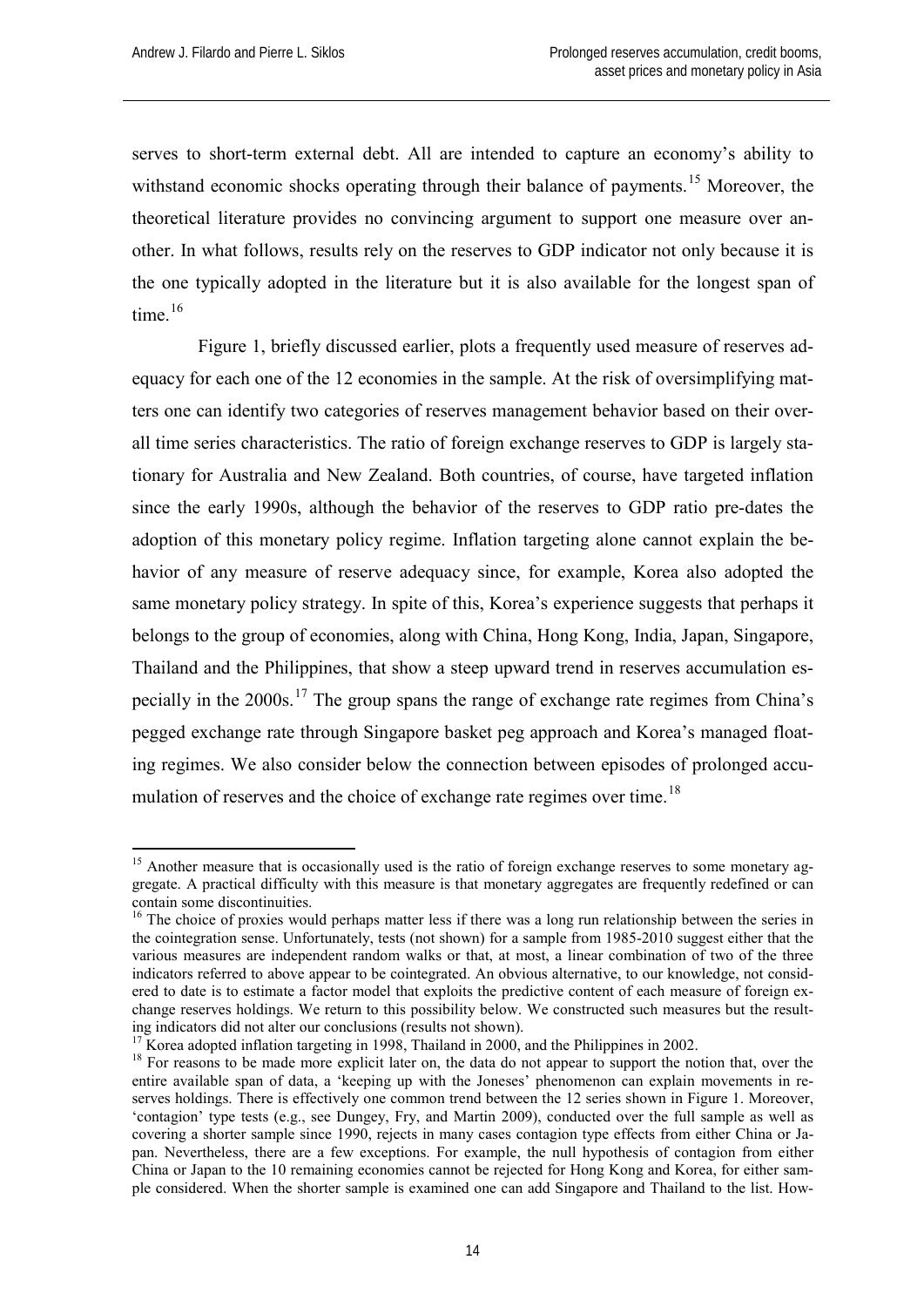While Figure 1 gives a sense of the evolution of reserves holdings, and as we are also interested in changes in these holdings over time, Figure 2 plots two proxies for foreign exchange reserves movements. They are: a three year centered moving average of changes in the reserves to GDP ratio and deviations from a H-P filtered reserves to GDP ratio measure.<sup>[19](#page-14-0)</sup> While there is clearly evidence of prolonged rises and declines in changes in foreign exchange reserves holding relative to some trend, this finding is especially apparent for the moving average proxy. As a result, in the empirical analysis presented below, our indicator of prolonged reserves accumulation will be measured based on the three year moving average benchmark.

Next, we turn to a description of the incidence of prolonged episodes of foreign exchange reserves accumulation. Table 2 provides some evidence on the incidence of episodes of reserves accumulation considered sizeable or 'painful' in terms of their overlap with business cycle and asset price cycle related contractions. For this purpose we adopt the approach for selecting business cycle contractions of the 'sizeable' and 'painful' varieties elaborated in Edwards  $(2007)$  $(2007)$  $(2007)$ <sup>20</sup> Sizeable foreign exchange reserves accumulation episodes take place when, for example, the reserves to GDP measure rises (or falls) by 3% or more. As shown in Table 2 such a threshold implies that Australia, Japan, New Zealand, and the Philippines experienced no such events. Since the threshold is somewhat *ad hoc*  the Table also shows the case when the threshold is set at  $\pm$  2%. Given that the threshold applies to data at the quarterly frequency even a 2% threshold arguably represents a sizeable rise in the reserves to GDP ratio. In addition, since the resulting proxy is based on a three year centered moving average (see Figure 2), it seems reasonable to refer to them as episodes of prolonged reserves accumulation (hereafter PRA). It is also worth highlighting, as also shown in Table 2, that changes in foreign exchange reserves move in a highly asymmetrically manner with relatively few examples of sharp declines in reserves. Only Malaysia and Singapore experience drops in reserves to GDP that are greater than 2 or 3% over the sample considered.

Next, we consider the joint occurrences of episodes of prolonged reserves accumulation episodes together with contractions in business cycles and asset prices. Two sepa-

ever, it is relatively more difficult to reject the null that there is no contagion from both China and Japan to the remaining 10 economies considered in this study.

<sup>&</sup>lt;sup>19</sup> A smoothing parameter of 100000 is applied to the data shown in Figure 1.

<span id="page-14-1"></span><span id="page-14-0"></span><sup>&</sup>lt;sup>20</sup> Also, see the Box 'Identifying Costly Episodes: Threshold Models' which describes other metrics used to identify episodes of prolonged reserves accumulation.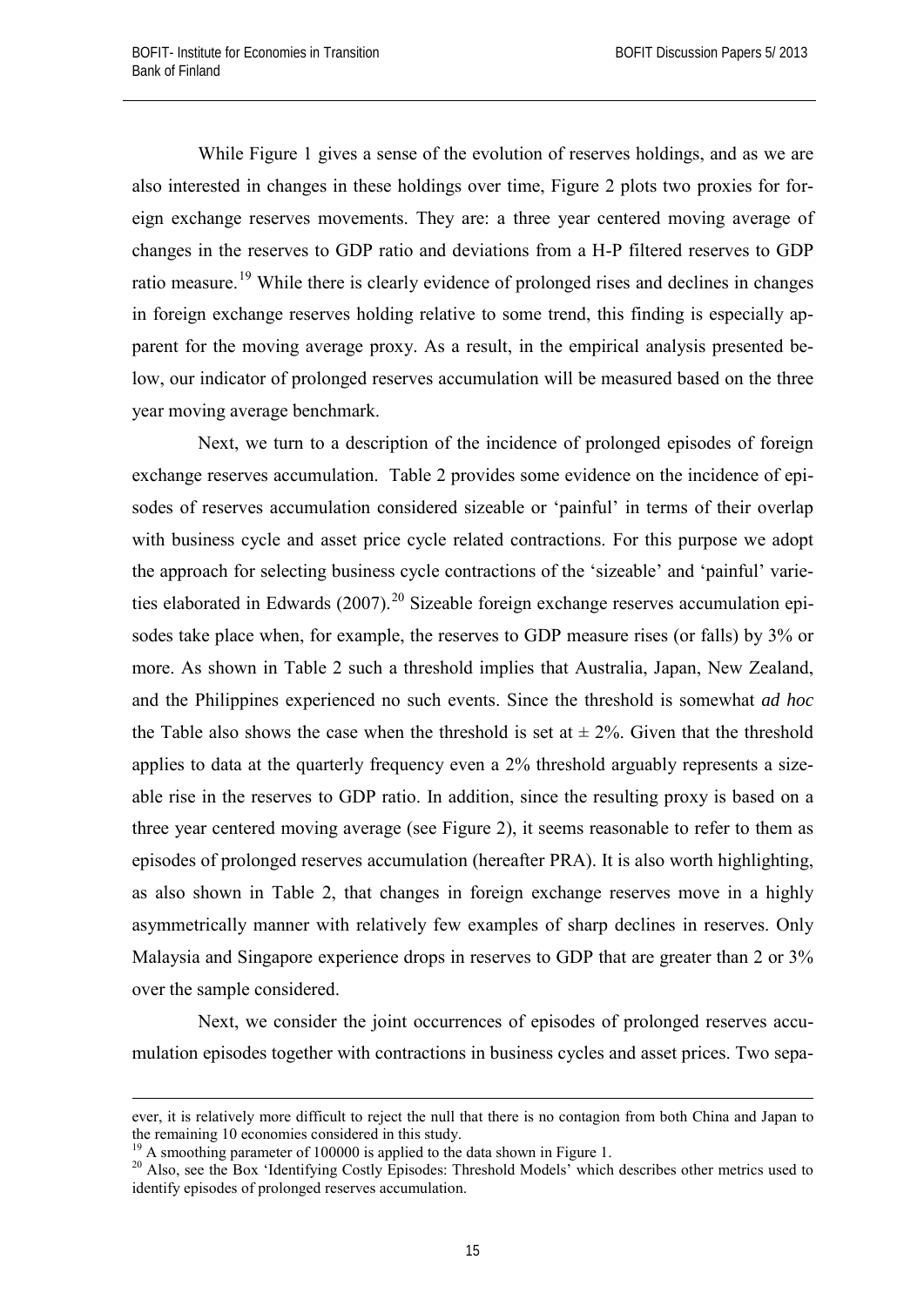rate definitions of business cycle contractions are employed. First, we adopt the definition in Edwards (2007), such that a fall in real per capita income or two consecutive periods of decline in the per capita output gap. We also consider the juxtaposition of PRAs with episodes of growth recessions based on the Economic Cycle Research Institute's [\(http://www.businesscycle.com/\)](http://www.businesscycle.com/) dating of such events. Assuming that the PRA definition is based on the 3% threshold described above half the economies in the sample experience both a PRA episode and a 'painful' business cycle contraction.<sup>[21](#page-15-0)</sup> The number of economies with the joint occurrences rises to 7 when relying on the output gap indicator while only two economies experience both PRAs and growth rate recessions, namely China and Korea.

We next consider the combination of PRAs with 'busts' in asset prices, where these are proxied by housing and equity prices. Here we adopt the Mishkin and White (2003) definition of a 'crash' in asset prices as taking place whenever there is a 20% or greater fall in equity prices on an annual basis. As seen in Table 2 these kinds of episodes take place across most of the economies in our sample as frequently as some of the other costly events considered.

Now that we have established some stylized facts concerning unusually large changes in the series of interest we next ask whether there exists some synchronicity in episodes of PRA and costly output and asset price changes, among other determinants to be considered. This is evaluated by estimating the concordance index due to Harding and Pagan (2002) between PRAs and large negative movements in equity prices and output defined above. The results are shown in Table 3 for both the full sample and a sample when either the Great Moderation prevails or when globalization is believed to take hold (1986-2007). If PRAs were perfectly synchronized with either one of the paired variables the index would be equal to one; a zero value for the index is indicative of a countercyclical relationship between the series. Synchronicity is enhanced during the globalization period while stock price downturns or large negative output gaps are most highly synchronized for China, Hong Kong, Malaysia, Singapore, and Thailand.

<span id="page-15-0"></span><sup>&</sup>lt;sup>21</sup> If we consider a 2% threshold then 8 of 12 economies experience both a PRA and an economic contraction defined in terms of changes in real per capita GDP.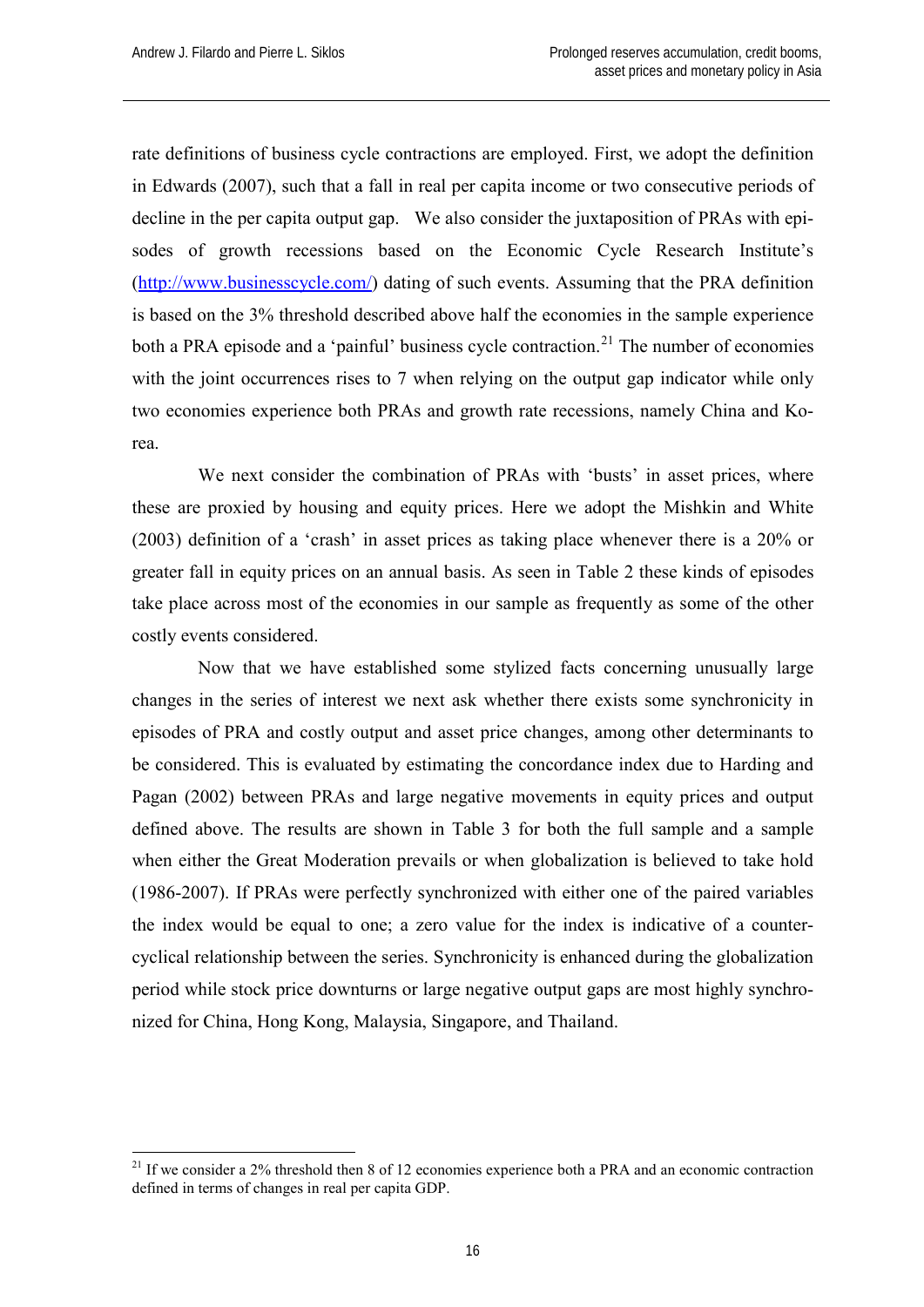## <span id="page-16-0"></span>4 Econometric specifications and empirical evidence

Since we have identified episodes of prolonged accumulation using a wide variety of definitions that have been used in the literature we now proceed to provide some econometric estimates of the likelihood that macroeconomic and financial factors will contribute to such events. While the empirical evidence consists in using each one of the measures defined in the accompanying BOX, a common standard is used to define the dependent variable of interest. If we set equal to 1 the quarters when a prolonged reserves accumulation episode has been identified and zero otherwise then the dependent variable becomes a binary time series. Probit estimation under these circumstances is appropriate. Define  $PRA<sub>it</sub>$  as episodes of prolonged reserves accumulation, such that

$$
PRA_{it} = \begin{cases} =1 \text{ if } r_{it}^* > 0 \\ = 0, \text{ otherwise} \end{cases}
$$
 (0.1)

where  $PRA_{it}^*$  is an unobserved latent variable while, as previously defined,  $PRA_{it}$  is observed and set equal to 0 or 1, and  $r_{\rm i}^*$  is the foreign exchange reserves to GDP ratio that serves as the basis for selecting episodes consistent with PRA. Next, we posit that episodes of prolonged reserves accumulation, as we have defined them, are a linear function of a vector of macroeconomic and institutional variables, denoted by  $\Omega_i$  so that we can write the estimated specification as follows

$$
PRA_{it}^* = \Omega_{it} \beta^{\dagger} + \eta_{it}
$$
 (0.2)

where the index *i* identifies the country and  $\eta_{it}$  is a residual term assumed to have the usual properties.<sup>[22](#page-16-1)</sup> Although we have created up to 10 proxies for the dependent variable defined in equation (1.1) Table 4 presents the results for three selected cases.<sup>[23](#page-16-2)</sup> As previously discussed there is considerable variation in the number of episodes identified by each approach. For example, the AD (see the box for the source and legend) method finds no epi-

<span id="page-16-1"></span> $22$  We also considered one period lags for all of the variables that displayed some persistence. However, all of our conclusions are unaffected by this change. Hence, the results reported below omit lags.

<span id="page-16-2"></span><sup>&</sup>lt;sup>23</sup> We discuss the robustness of the results while a separate Table in the Appendix provides fuller details of the estimates for each one of the threshold indicators considered.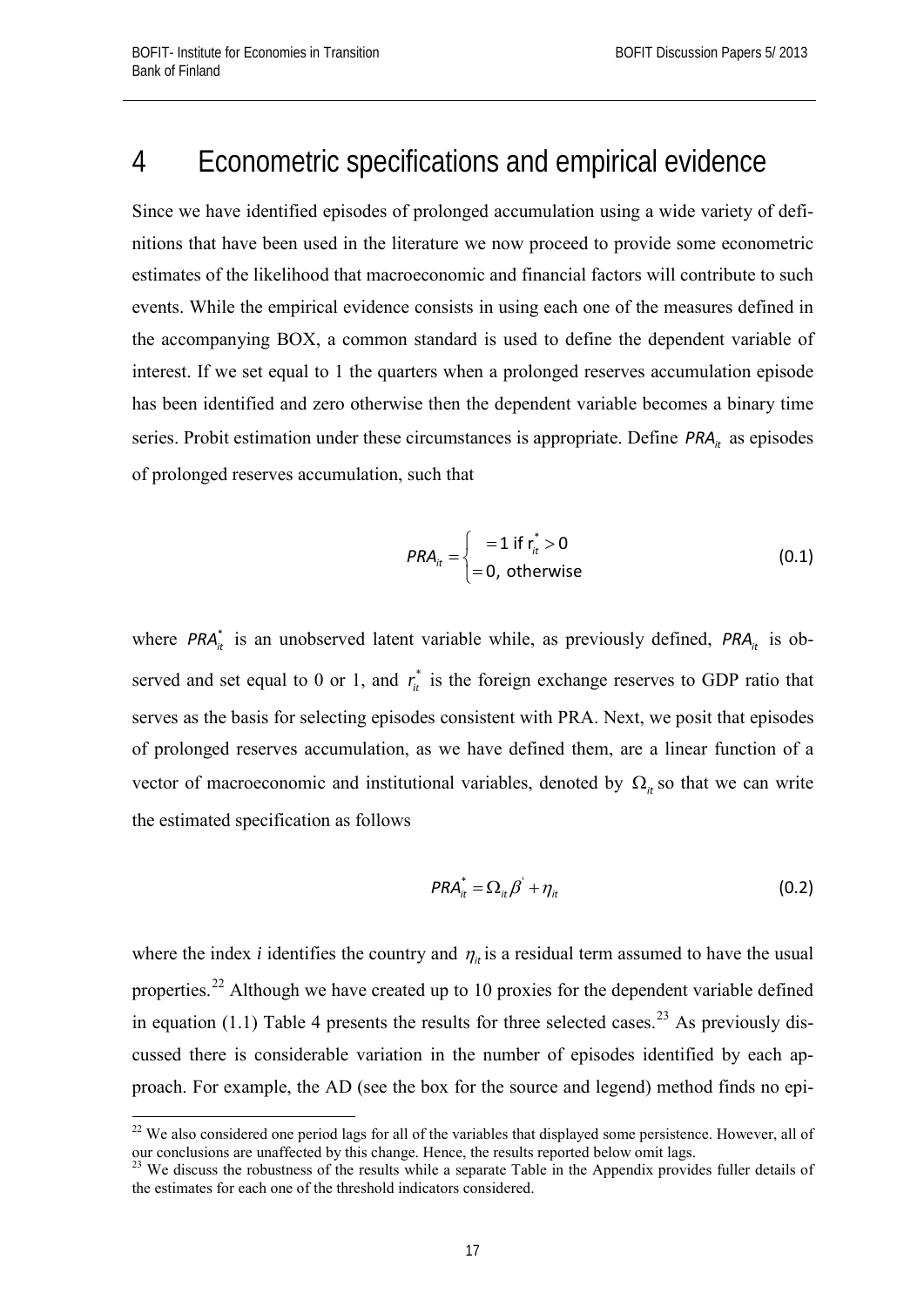sodes of PRA in any of the economies examined while the BL approach returns well over 200 instances when *PRA* > 0.

An additional challenge is that data availability for the economic and institutional determinants considered differs widely (see the Data Appendix for the details). Hence, Table 5 reports results for three versions of equation (1.2) as the elimination of some of the series can boost considerably the number of usable observations. In this case there is greater emphasis on reporting whether certain economies in the various samples are more or less prone to PRA, conditional on data available for the complete sample.

Finally, since there is no consensus measure of PRA we construct estimates of PRA based on a factor model where we restrict the number of factors to two since the literature suggests that both the self-insurance/financial stability and mercantilist motives generally explain the desire to accumulate foreign exchange reserves. In this case the dependent variable in equation (1.2) is replaced with one derived from estimating

$$
\mathbf{Y}_{it} - \mathbf{\mu} = \Phi \mathbf{F}_{it} + \varepsilon_{it} \tag{0.3}
$$

where  $Y$  is the vector of observables, here the various proxies for PRA defined in the accompanying BOX, Φ are the factor loadings, that is, essentially the relative importance of each PRA proxy in constructing the two factors representing PRA, **F** is the common factor(s) while the idiosyncratic contribution of each PRA proxy is summarized by  $\varepsilon$ . Table 6 provides the factor loadings for the various combinations of PRA proxies considered. The various permutations are dictated by data availability. The first factor is assumed to represent the self-insurance motive, so that each of the PRA proxies ought to be positively related to each other, while the second factor is believed to capture the mercantilist motive. In the latter case there is no reason, *a priori*, for the PRA proxies to be positively related to each other as domestic considerations will dictate the sign of the factor loadings. The resulting scores then proxy PRA. However, since these scores are not bounded in the [0,1] interval we can estimate this version of equation  $(1.2)$  via OLS.<sup>[24](#page-17-0)</sup>

Data were collected for the following for the determinants of  $\Omega_{i}$ . They are: a measure of capital account openness developed by Chinn and Ito (2008), measures of ex-

<span id="page-17-0"></span><sup>&</sup>lt;sup>24</sup> It is conceivable that some of the determinants of PRA are endogenous. However, experimentation also suggests that instrument quality is a potential concern making instrumental variable estimation (e.g., GMM) unreliable under the circumstances.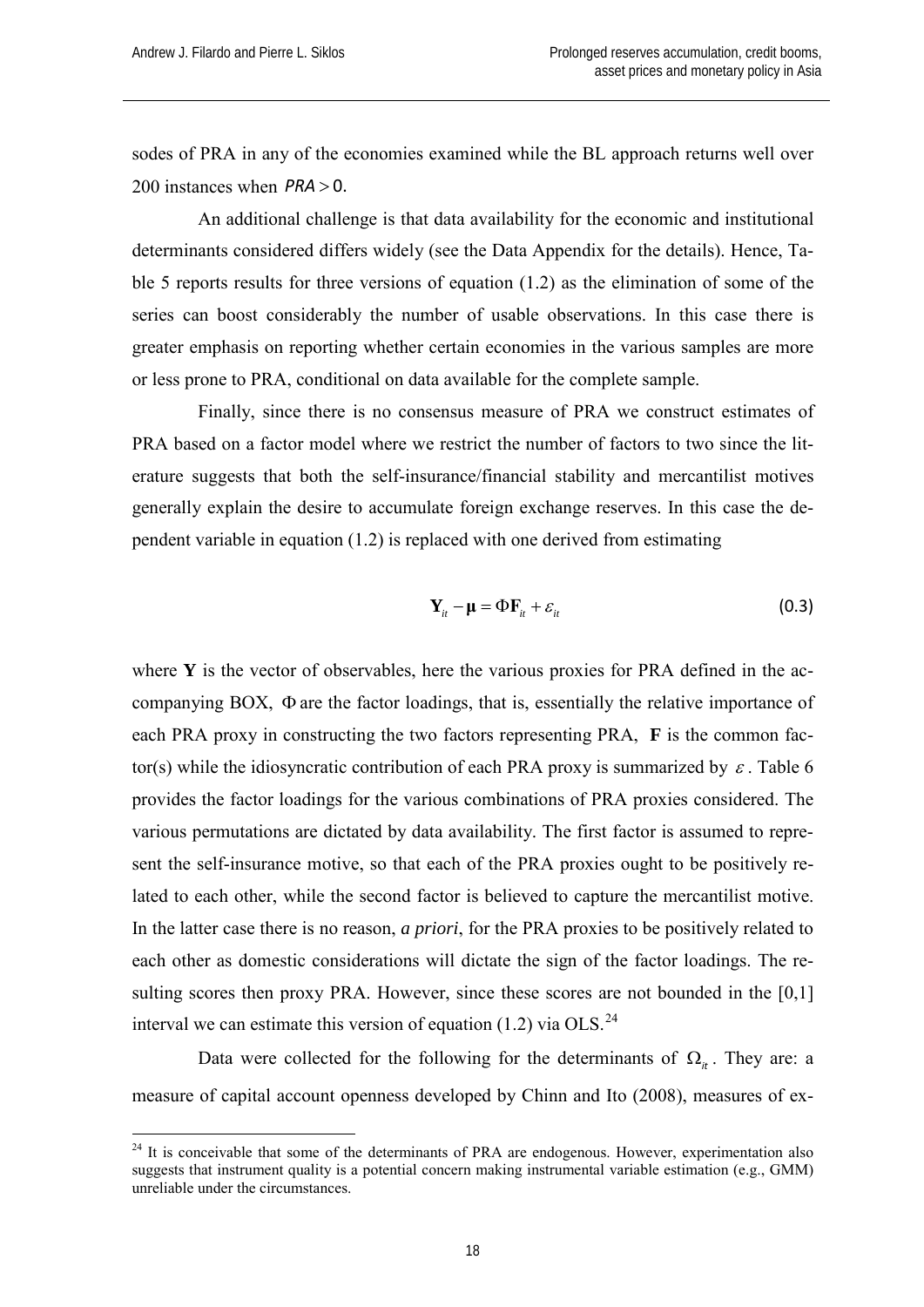change rate regime flexibility introduced by Levy-Yeyati and Sturzenegger (2005), as well as a richer alternative proposed by Reinhart and Rogoff (2004), the rate of change in the nominal exchange rate, inflation, real per capita GDP growth, as well as a series of 'gap' indicators for asset prices. The methodology used to generate the gaps were previously defined and were applied to domestic credit, equity returns, foreign direct investment, real property prices, and the M2 money stock measure. The rate of change in the WTI oil price index is added to account for the role of commodity prices in influencing the desire to hold foreign exchange reserves. As a proxy for uncertainty, and the role this might play in influencing the choice to engage in a prolonged period of foreign exchange reserves accumulation, we also added the VIX as a potential determinant of the likelihood that such an episode takes place. Finally, to account for the possible role of the 'global' financial crisis, we added interaction terms to the financial variables in  $\Omega_{it}$ , namely gaps in credit, real estate prices, foreign direct investment, and M2.

It was pointed out above that a well developed theory of the relationship between macro determinants of prolonged reserves accumulation and the likelihood of such episodes emerging does not exist. However, one would expect, for example, that the more flexible the exchange rate the less likely one would observe prolonged foreign exchange reserves accumulation. A similar argument would apply to explaining why greater capital account openness would reduce the need to continue accumulating foreign reserves.<sup>[25](#page-18-0)</sup> Similarly, greater uncertainty, proxied by a rise in the VIX, might well lead the authorities to favor the accumulation of foreign exchange reserves. A rise in inflation ought to result in a depreciation of the domestic currency thereby raising the value of existing reserves and possibly leading to a decline in the likelihood that the authorities will want to continue accumulating reserves. Essentially, similar arguments apply to the influence of the various asset price gaps on the probability that foreign exchange reserves will rise. Finally, since the market for oil is denominated in US dollars, a rise in its price would lead to an enhanced desire to hold greater reserves, possibly as a hedge.

It should be noted that the results shown in Table 4 are not, strictly speaking, directly comparable to each other. The choice of specifications is motivated in part by a desire to establish the degree to which the estimates are robust to changes in the estimated model.

<span id="page-18-0"></span><sup>&</sup>lt;sup>25</sup> Ultimately, the link between inflation and reserves will also depend on authorities' ability to sterilize inflows of foreign exchange.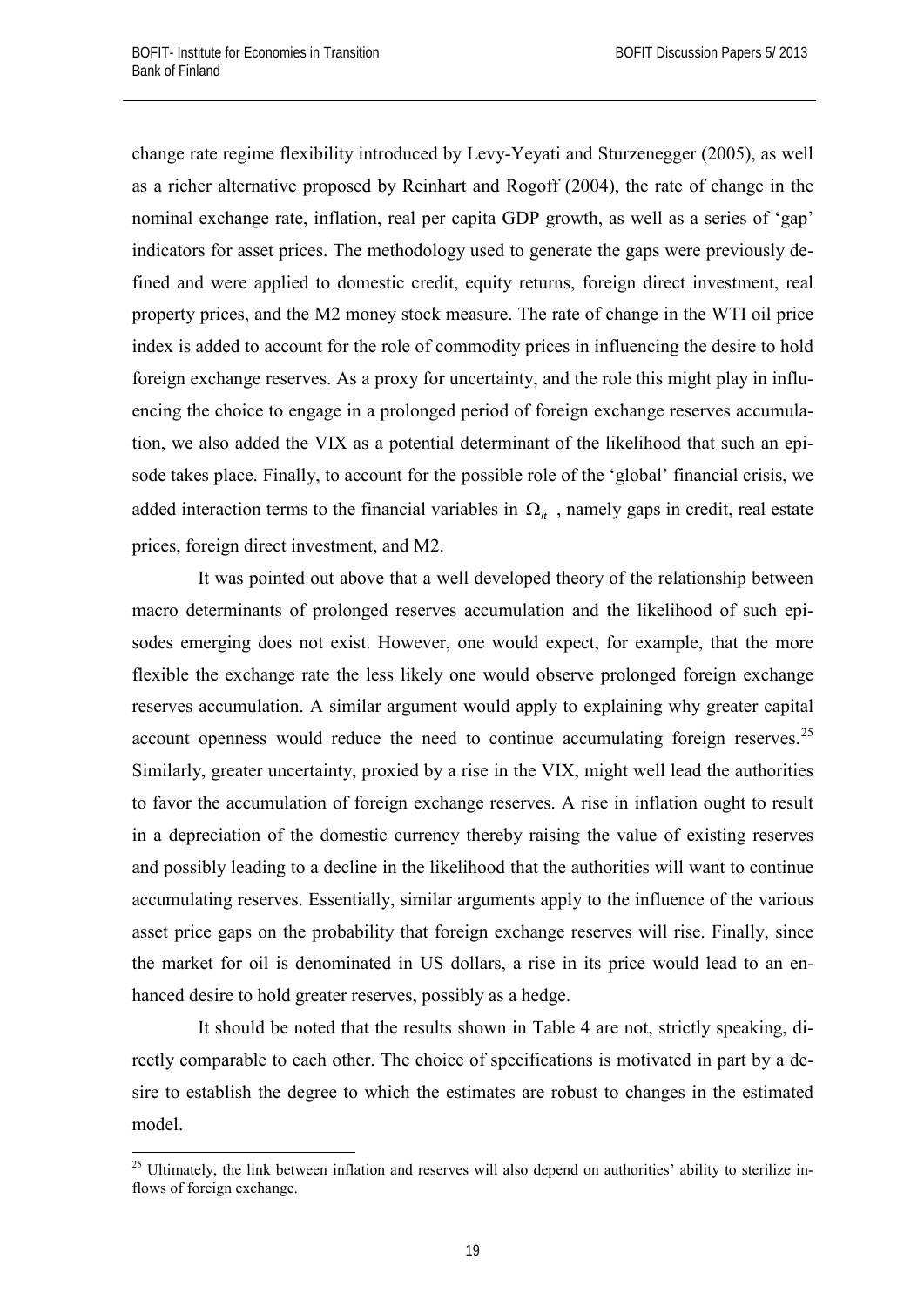The estimates shown in the Table suggest some robust features in the determinants of episodes of prolonged reserves accumulation. First, greater capital account mobility as well as more exchange rate flexibility reduces the likelihood of adding to the stock of foreign exchange reserves. Next, a significant positive determinant of the desire to accumulate reserves is the VIX proxy for financial uncertainty. Similarly, higher oil prices lead to greater reserves holdings, as previously hypothesized. The only impact from the global financial crisis comes from the interaction between excessive credit growth, that is, a positive credit to GDP gap, and the dummy for the crisis. Finally, it is generally found that domestic inflation reduces the desire to engage in PRA as does a booming economy, proxied here by a positive output gap. While there is a little bit of evidence that foreign direct investment during the crisis tempers the willingness to add to the stock of foreign exchange reserves, as well as some indications that real estate and equity market prices also significantly impact PRA, the results do not emerge in a sufficiently consistent fashion to be labeled as robust.

An equally interesting result is the finding that estimating two factors to proxy the self-insurance and mercantilist motives for accumulating reserves affects the sign of the likelihood that PRA will take place. For example, while a floating exchange rate will reduce the probability of engaging in PRA in the case of the self-insurance motive, the mercantilist explanation actually has an offsetting effect. Furthermore, a credit boom will raise the likelihood of a PRA when the financial stability motive is considered but the mercantilist motive leads to a reduction in the same probability.

Table 5 presents additional results that complement the ones shown in Table 4. In this case the country groupings are largely dictated by data availability. Hence, data since the 1960s is used to generate estimates of equation (1.2) for Australia, Japan, Korea, New Zealand and Singapore, while data for the next group of economies, consisting of Hong Kong, Malaysia. Philippines and Thailand begin sometime during the 1970s. The final group of countries, which include China, Indonesia, and India, rely on a sample that begins in the 1980s. This particular way of organizing the data does limit the number of determinants (i.e.,  $\Omega_{it}$ ) that can be used. Nevertheless, for the most part, the signs reported in Table 4 carry over to the estimates shown in Table 5. Of interest here, however, is whether some economies are more prone than others, on average, to engage in PRA. On this score the evidence can be quite sensitive to one's preferred proxy for PRA. This is clearly the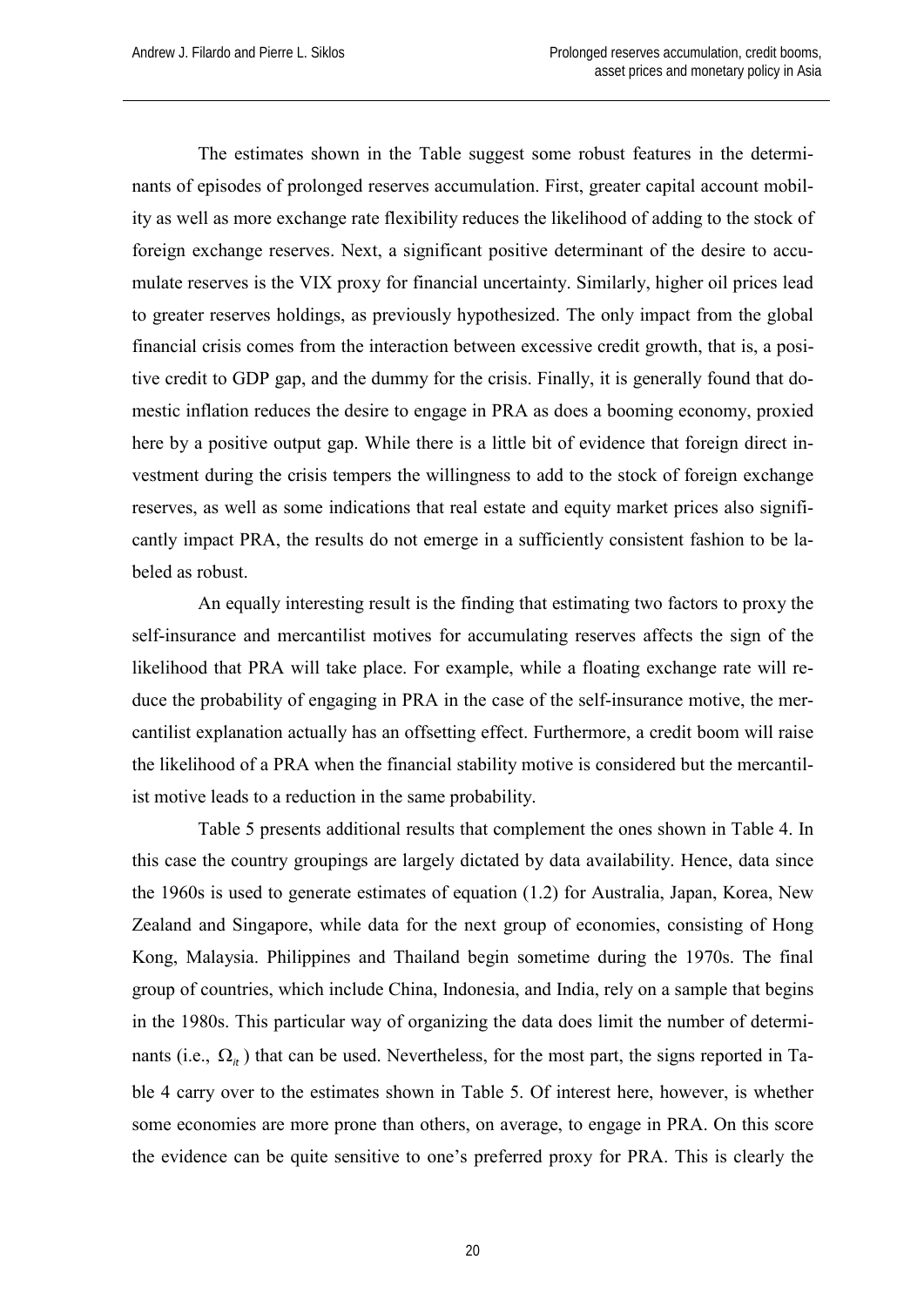case for the group of economies whose data stretches back to the 1960s and the 1970s. Nevertheless, in a few instances, the results are robust to the PRA proxy employed. As a result, Hong Kong is prone to engaging in PRA while China, Indonesia, and India are less prone on average. While the result for China may appear at first glance to be surprising, the period of PRA is a relatively recent one, as both Figures 1 and 2 suggest.

## <span id="page-20-0"></span>5 Conclusions

This study has considered the economic implications of the accumulation of foreign exchange reserves most notable in Asia-Pacific economies for well over a decade. We have found considerable variations in the degree to which this kind of behavior takes place depending on the metric employed. Nevertheless, the following conclusions emerge from the stylized facts and the econometric evidence. First, the best protection against costly reserves accumulation is a more flexible exchange rate and capital mobility. Second, the necessity to accumulate reserves as a bulwark against goods price inflation is misplaced. Indeed, there is also a previously under-explored link between asset price movements and the likelihood of accumulating foreign exchange reserves for prolonged periods. Third, there is a clear and robust trade-off between output and the accumulation of foreign exchange reserves. Therefore, policies pursued by several Asian economies to accumulate these reserves are economically costly. Finally, while above trend economic growth serves to lessen the desire to hold reserves, the opposite is true in response to commodity price movements and volatility.

Since it is difficult to establish a direct link between prolonged reserves accumulation and their macroeconomic effects it is worthwhile asking about the implications of these episodes for the financial sector. A plausible scenario involves banks loading up on government securities, that is, acquiring sovereign debt with a low risk weighting and low returns. Of course, a possible reaction of banks, depending upon the quality of the regulatory environment, is to move up the risk curve as they seek to maintain stable asset or equity returns. In either case, the accumulation of foreign exchange reserves has the potential to influence financial markets and, thereby, impact macroeconomic performance via distortions in the credit allocation process. Mohanty and Turner (2006) argue that a rise in bank credit is the consequence of the accumulation of foreign exchange reserves since these have the effect of enhancing the liquidity position of the banking industry.

21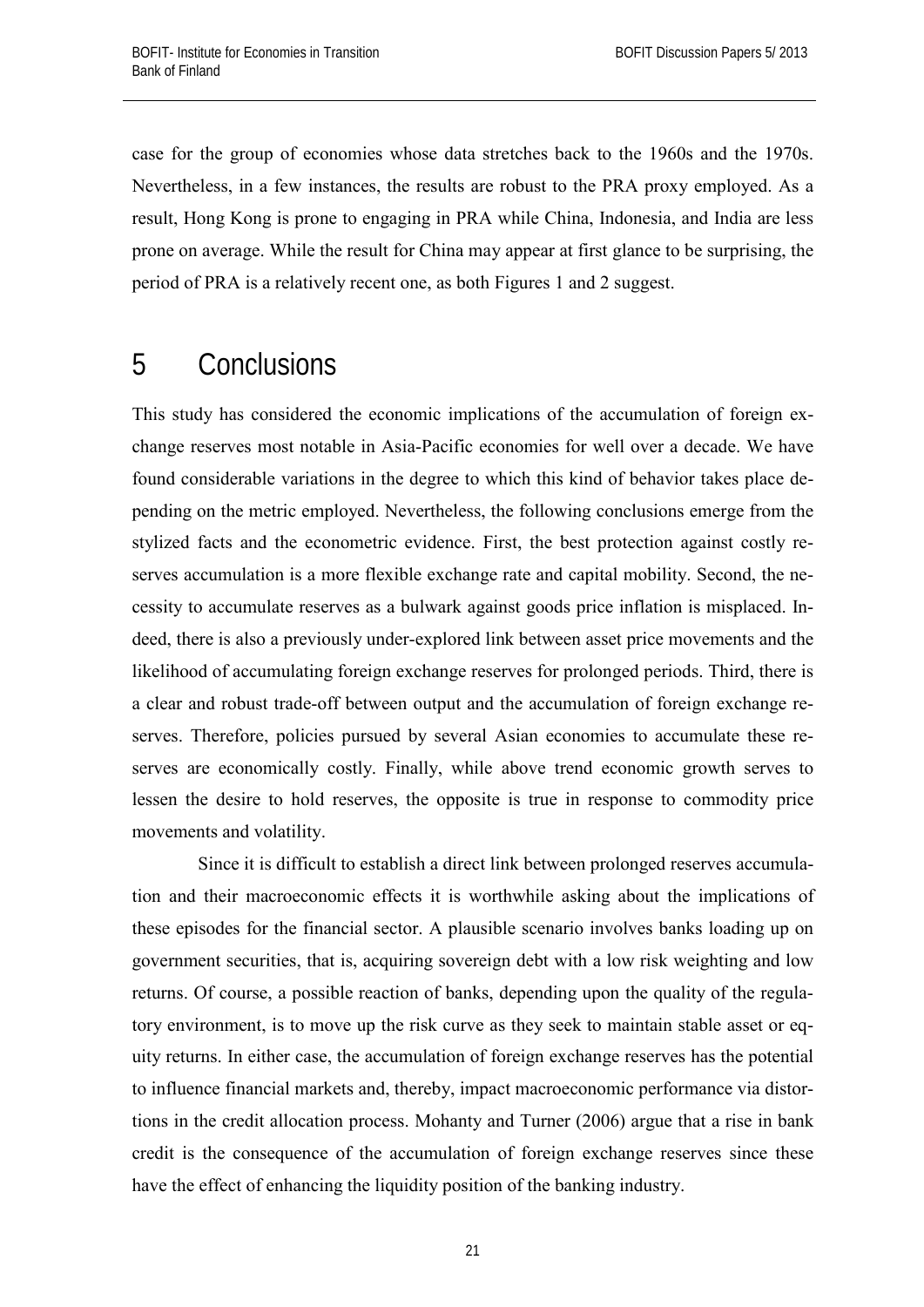Unfortunately, the necessary data to investigate the effects of growing foreign exchange reserves holdings on bank performance is hard to come by. Nevertheless, based on data from Bankscope for China, Hong Kong, South Korea, and Thailand, Table 7 finds that the global financial crisis has reduced bank asset returns, consistent with the 'lazy' assets hypothesis. Moreover, there is also some evidence that reserves accumulation has a positive effect on asset returns which is consistent with the notion that such policies may well lead banks to also take on more risky assets.<sup>[26](#page-21-0)</sup>

An important drawback with the existing metrics for foreign exchange reserves that are deemed costly is that the thresholds indicating whether this state of affairs has been attained are somewhat *ad hoc*. Accordingly, we propose a new metric that is hopefully less ad hoc but takes advantage of the information content of the various indicators of the intensity with which foreign exchange reserves are held. We estimated factor models based on all the proxies for reserves accumulation considered in this study and we conclude that this approach broadly supports our conclusions based on select individual proxies.

Obvious extensions to our work include applying the proposed specifications to data from other regions of the world. Also potentially useful is to investigate whether economies that undergo PRA episodes are also more likely to experience booms and busts in asset prices. These extensions are left for future research.

<span id="page-21-0"></span><sup>&</sup>lt;sup>26</sup> Shrestha (2012) does not find an effect from reserves accumulation to bank credit for Thailand, South Korea, Malaysia, and the Philippines over the 1986-2009 period.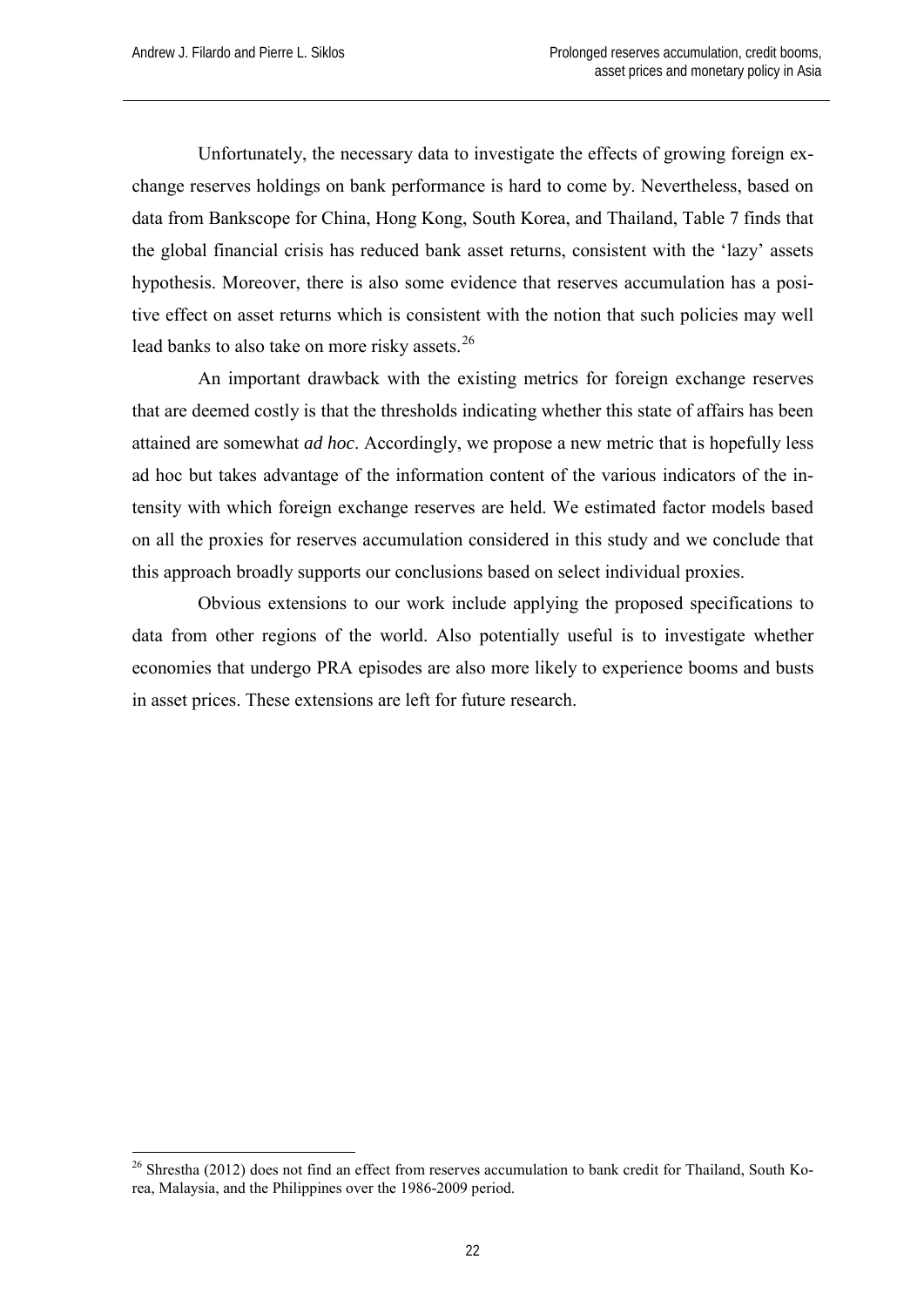## <span id="page-22-0"></span>References

- Adalid, R., and C. Detken (2007), "Liquidity Shocks and Asset Price Boom/Bust Cycles", ECB working paper 732.
- Aizenman, J., J. Lee, and V. Sushko (2010), "From the Great Moderation to the Global Crisis: Exchnage Market Pressure in the 2000s", NBER working paper 16447, October.
- Aizenman, J., M. Hutchison (2010), "International Financial Markets and Transmission of the Crisis: Determinants of Exchange Market Pressure and Absorption by International Reserves", working paper, UC Santa Cruz, August.
- Aizenman, J., and Y. Sun (2010), "The Financial Crisis and Sizable International Reserves Depletion: From 'Fear of Floating' to the 'Fear of Losing International Reserves'?" NBER Working Paper # 15308.
- Aizenman, J., and J. Lee (2005), "International Reserves: Precautionary versus Mercantilist Views", *Open Economies Review* 18(2): 191-214.
- Aizenman, J., and N. Marion (2003), "The High Demand for International Reserves in the Far East: What is Going On?", *Journal of the Japanese and International Economies* 17, 370-400.
- Alessi, L., and C. Detken (2010), "'Real Time' Early Warning Indicators for Costly Asset Boom/Bust Cycles: A Role for Global Liquidity", ECB working paper, March.
- Bank for International Settlements (2010), "Post-Crisis Policy Challenges in Emerging Market Economies", Chapter IV, BIS 80<sup>th</sup> Annual Report, June.
- Beck, R., and S. Weber (2010), "Should Larger Reserve Holdings Be More Diversified?" ECB working paper 1193, May.
- Bernanke, B., C. Bertaut, L. Pounder DeMarco, and S. Kamin (2011), "International Capital Flows and the Return to Safe Assets in the United States, 2003-2007", International Finance Discussion Paper 1014, February.
- Blanchard, O., and G. Milesi-Ferretti (2011), "(Why) Should Current Account Balances Be Reduced?", IMF Staff Discussion Note 11/03, March 1.
- Blanchard, O., H. Faruqee, and M. Das (2010), "The Initial Impact of the Financial Crisis on Emerging Market Countries", *Brookings Papers on Economic Activity* (Spring): 263-323.
- Borio, C., and P. Lowe (2002), "Asset Prices, Financial and Monetary Stability: Exploring the Nexus", BIS working paper 114.
- Calvo, G., A. Izquierdo, and E. Talvi (2003). "Sudden Stops, the Real Exchange Rate, and Fiscal Sustainability: Argentina's Lessons." NBER Working Paper 9828.
- Calvo, G., and C. Reinhart (2002), "Fear of Floating", *Quarterly Journal of Economics* 117(2): 379-408
- Cheung, Y.-W., and H. Ito (2009), "A Cross-Country Empirical Analysis of International Reserves", CESIfo working paper 2654, May.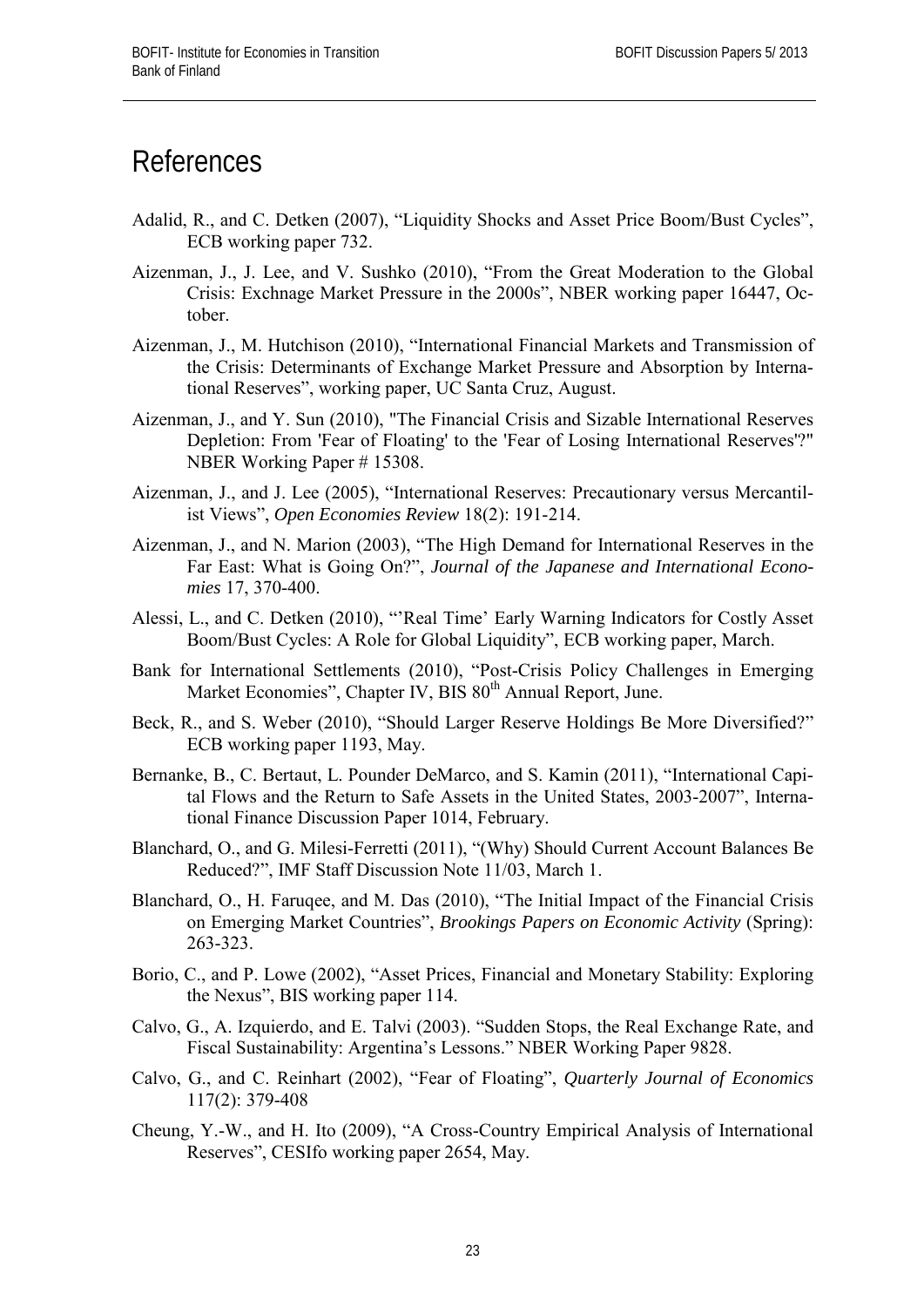- Cheung, Y.-W., and X. Qian (2009), "Hoarding of International Reserves: Mrs. Machlup's Wardrobe and the Joneses", *Review of International Economics* 17(4): 777-801.
- Chinn, M., and H. Ito (2008), "A New Measure of Financial Openness", *Journal of Comparative Policy Analysis* 10 (September): 309-22.
- Choi, W.G., and I.H. Lee (2010), "Monetary Transmission of Global Imbalances in Asian Countries", IMF working paper 10/214, September.
- Choi, W.G., S. Sharman, and M. Strömqvist (2009), "Net Capital Flows and International Reserves Holdings: The Recent Experience of Emerging Markets and Advanced Economies", *IMF Staff Papers* 56 (Augsut): 516-40.
- Committee on the Global Financial System (2009), "Capital Flows and Emerging Markets", CGFS papers No. 33, January (Basel: Bank for International Settlements).
- Corsetti, G., P. Pesenti, and N. Roubini (1999), "Fundamental Determinants of the Asian Crisis: The Role of Financial Fragility and External Imbalances", November.
- Detken, C., and F. Smets (2004), "Asset Price Booms and Monetary Policy", ECB working paper 364.
- Disyatat, P. and G. Galati (2005) "The Effectiveness of Foreign Exchange Intervention in Emerging Market Countries: Evidence from the Czech Koruna." BIS Working Paper No. 172.
- Dooley, M., D. Folkerts-Landau, and P. Garber (2004), "An Essay on the Revived Bretton Woods System", *International Journal of Finance and Economics* 9(4): 307-313.
- Dungey, M., R. Fry, and V. Martin (2009), "Crisis Transmission and Contagion: Which Tests to Use?" mimeo, Australian National University, September.
- Durdu, C., E. Mendoza, and M. Terrones (2009), "Precautionary Demand for Foreign Assets in Sudden Stop Economies: An Assessment of the New Mercantilism", *Journal of Development Economics* 89: 194-209.
- Economist (2010), "Flood Barriers", 9 October.
- Edwards, S. (2007), "Capital Controls, Capital Flow Contractions, and Macroeconomic Vulnerability", *Journal of International Money and Finance* 26: 814-40.
- European Central Bank (2006), "The Accumulation of Foreign Reserves", International Relations Committee, occasional paper 43, February.
- Flood, R., and N. Marion (2002), "Holding International Reserves in an Era of High Capital Mobility", IMF working paper 02/62, April.
- Frankel, J.A., and G. Saralevos (2010), "Are Leading Indicators of Financial Crises Useful for Assessing Country Vulnerability? Evidence for the 2007-9 Global Crisis", NBER working paper 16047.
- Frankel, J.A. (2010), "Monetary Policy in Emerging Markets: A Survey", NBER working paper 16125, June.
- Frankel, J., and B. Jovanovic (1981), "Optimal International Reserves: A Stochastic Framework", *Economic Journal* 91 (June): 507-14.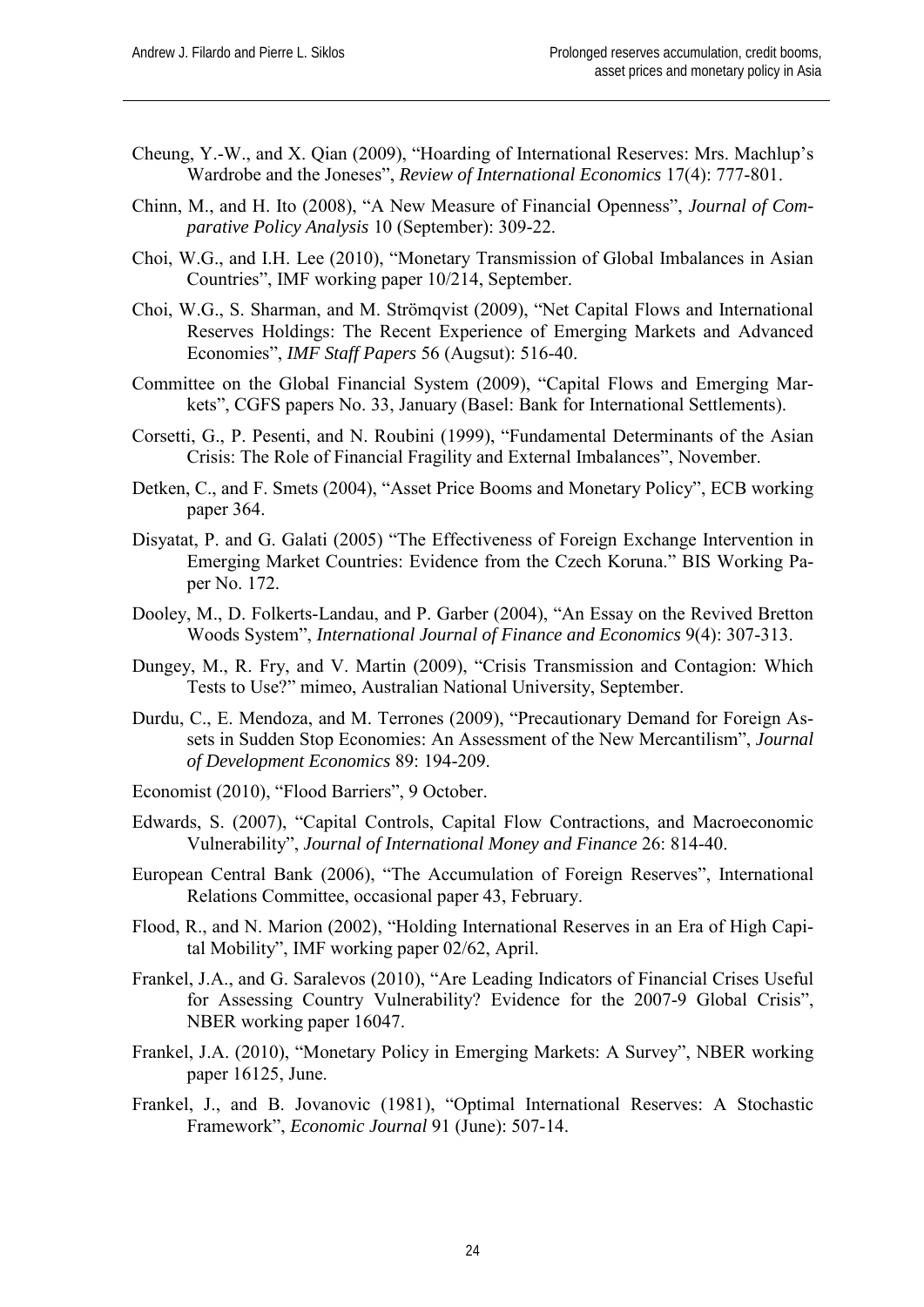- Genberg, H., R. McCauley, Y.C. Park, and A. Persaud (2005), *Official Reserves and Currency Management in Asia: Myth, Reality ad the Future*, Geneva Report on the World Economy No. 7.
- Gosselin, M.-A., and N. Parent (2005), "An Empirical Analysis of Foreign Reserves in Emerging Markets", Bank of Canada working paper 2005-38, December.
- Gourinchas, P.-O., R. Valdes, and O. Landerretche (2001). "Lending Booms: Latin America and the World." *Economia*, Spring, pp. 47-99.
- Greenspan, A. (1999), "Currency, International Reserves and Debt", World Bank Conference on Recent Trends in International Reserves Management, 29 April.
- Gourinchas, P.-O., H. Rey, and N. Govillot (2010), "Exorbitant Privilege and Exorbitant Duty", working paper, UC Berkeley, May.
- Guidotti, P., F. Sturzenegger, and A. Villar (2004), "On the Consequences of Sudden Stops", *Economia* 4(2): 171-203.
- Harding, D., and A. Pagan (2002) "Dissecting the Cycle: A Methodological Investigation," Journal of Monetary Economics Vol. 49, pp. 365-81.
- Helbing, T.F. (2005), "Housing Price Bubbles A Test Based on Housing Price Booms and Busts", BIS paper 21.
- Heller, H.R. (1966), "Optimal International Reserves", *Economic Journal*, 76 (June): 296-311.
- Ilzetzki, E., C. Reinhart, and K. Rogoff (2008), "Exchange rate Arrangements into the 21t Century: Will the Anchor Currency Hold?", working paper, Harvard University.
- International Monetary Fund (2003), *World Economic Outlook*, September.
- International Monetary Fund (2011), *World Economic Outlook*, April.
- Ishi, K., M. Stone, and E. Yahoue (2009), "Unconventional Central Bank Measures for Emerging Market Economies", IMF working paper 09/226, October.
- Jeanne, O., and R. Rancière (2006), "The Optimal Level of International Reserves for Emerging Market Countries: Formulas and Applications", IMF working paper 06/229, October.
- Lavigne, R. (2008), "Sterilized Interventions in Emerging-Market Economies: Trends, Costs, and Risks", Bank of Canada working paper 2008-4, March.
- Levy-Yeyati, E., and F. Sturzenegger (2005), "Classifying Exchange Rate Regimes: Deeds Vs. Words", *European Economic Review* 49(6): 1603-35.
- Mendoza, E., and M. Terrones (2008), "Anatomy of Credit Booms: Evidence from Macro Aggregates and Micro Data", NBER working paper 14049.
- Mishkin, F., and E. White (2003), "US Stock Market Crashes and their Aftermath: Implications for Monetary Policy", in William Hunter, George Kaufman and Michael Pomerleano (eds), *Asset Price Bubbles: Implications for Monetary, Regulatory, and International Policies* (Cambridge, Mass.: MIT Press).
- Mohanty, M.S., and P. Turner (2006), "Foreign Exchange Reserve Accumulation in Emerging Markets: What Are the Domestic Implications?", BIS *Quaterly Review*  (September): 39-52.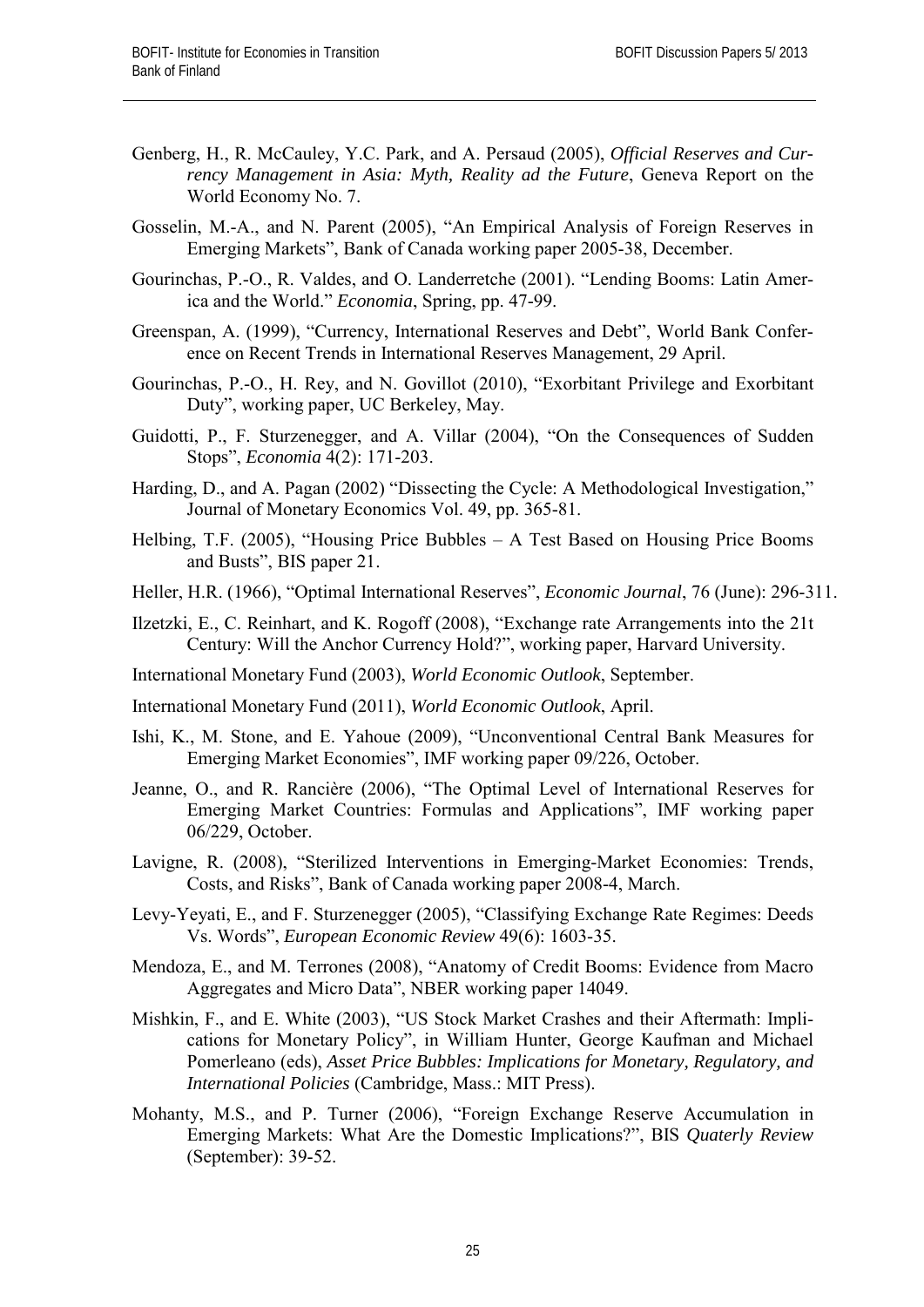- Morrison, W.M., and M. Lebonte (2011), "China's Holdings of U.S. Securities: Implications for the U.S. economy", Congressional Research Office, 26 September.
- Obstfeld, M. (2011), "The International Financial System: Living with Asymmetry", NBER working paper 17641, December.
- Pihlman, J., and H. van der Hoorn (2010), "Procyclicality in Central bank Reserve Management: Evidence from the Crisis", IMF working paper 10/50, June.
- Poole, W. (1992), "Exchange-Rate Management and Monetary-Policy Mismanagement: A Study of Germany, Japan, United Kingdom, and United States After Plaza", *Carnegie-Rochester Conference Series on Public Policy* 36: 57-92.
- Reinhart, C., and K. Rogoff (2004), "The Modern History of Exchange Rate Arrangements: A Reinterpretation", *Quarterly Journal of Economics* 119(1): 1-48.
- Rodrik, D. (2006), "The Social Cost of Foreign Exchange Reserves", NBER working paper 11952, January.
- Ross, A. (2012), "Switzerland is 'New China' in Currencies", *Financial Times*, 31 July.
- Shresta, P.K. (2012), "Banking Systems, Central Banks and International Reserves Accumulation in East Asian Economies", Economics Discussion paper 2012-48, September.
- Siklos, P. (2000), "Capital Flows in a Transitional Economy and the Sterilization Dilemma: The Hungarian Experience, 1992-1997", *Journal of Policy Reform* 3: 373- 392*.*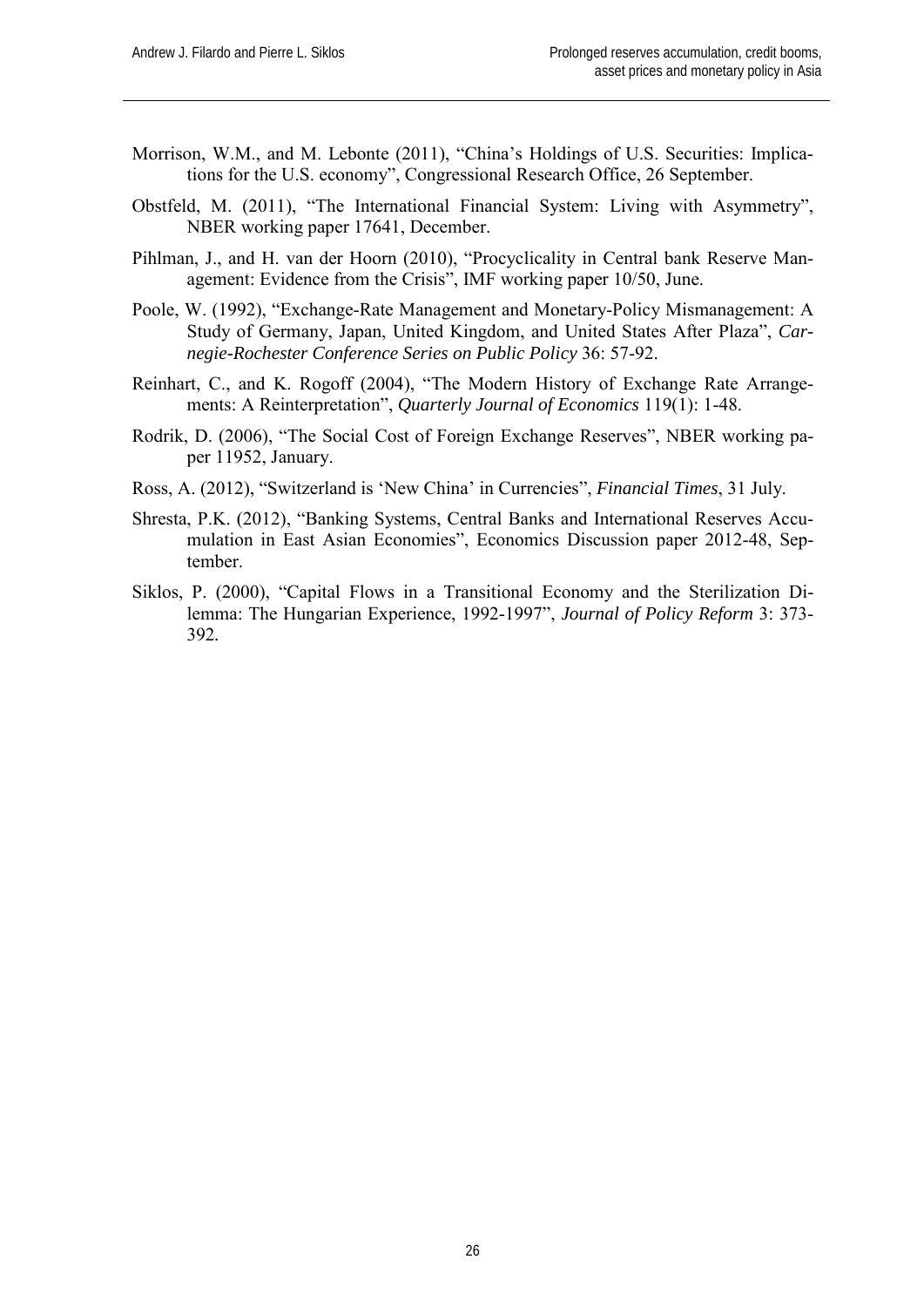| <b>Economy</b>     | <b>Sample</b> | <b>Episodes</b> | <b>Duration</b> | % of sample |
|--------------------|---------------|-----------------|-----------------|-------------|
| <b>AUSTRALIA</b>   | 1960.4-2010.2 | 1961.2-1962.1   | $\overline{2}$  | 40.3        |
|                    |               | 1963.4          | $\mathbf{1}$    |             |
|                    |               | 1971.1-1974.1   | 13              |             |
|                    |               | 1982.2-1986.2   | 15              |             |
|                    |               | 1986.4-1991.4   | 21              |             |
|                    |               | 1999.4          | 1               |             |
|                    |               | 2000.4          | $\mathbf{1}$    |             |
|                    |               | 2001.2-2001.3   | $\overline{2}$  |             |
|                    |               | 2003.2-2004.2   | 5               |             |
|                    |               | 2004.4          | $\mathbf{1}$    |             |
|                    |               | 2005.2          | $\mathbf{1}$    |             |
|                    |               | 2005.4-2010.1   | 18              |             |
| <b>CHINA</b>       | 1980.4-2010.2 | 2003.2-2008.4   | 23              | 22.7        |
|                    |               | 2009.2-2010.1   | $\overline{4}$  |             |
| <b>HONG KONG</b>   | 1990.4-2010.2 | 1997.3-1998.1   | $\mathfrak{Z}$  | 10.1        |
|                    |               | 2009.2-2010.2   | 5               |             |
| <b>INDONESIA</b>   | 1980.4-2010.2 | 1997.3-2010.1   | 51              | 42.9        |
| <b>INDIA</b>       | 1980.4-2010.2 | 1994.1-1995.1   | 5               | 26.9        |
|                    |               | 2002.1-2005.3   | 14              |             |
|                    |               | 2006.2          | 1               |             |
|                    |               | 2007.1          | 1               |             |
|                    |               | 2007.3-2010.1   | 11              |             |
| <b>JAPAN</b>       | 1960.1-2010.2 | 1971.3-1972.2   | $\overline{4}$  | 21.8        |
|                    |               | 1972.4          | $\mathbf{1}$    |             |
|                    |               | 2000.3-2010.1   | 39              |             |
| <b>KOREA</b>       | 1960.4-2010.2 | 1998.2-2010.1   | 48              | 24.2        |
| <b>MALAYSIA</b>    | 1980.4-2010.2 | 1992.3          | 1               | 21.8        |
|                    |               | 1993.3-1994.3   | 5               |             |
|                    |               | 1999.2          | $\mathbf{1}$    |             |
|                    |               | 2004.1-2005.4   | 8               |             |
|                    |               | 2006.2          | 1               |             |
|                    |               | 2007.2          | 1               |             |
|                    |               | 2008.1-2010.1   | 9               |             |
| <b>NEW ZEALAND</b> | 1980.4-2010.1 | 1983.1          | $\mathbf{1}$    | 17.8        |
|                    |               | 1984.4          | $\mathbf{1}$    |             |
|                    |               | 1986.3-1987.2   | $\overline{4}$  |             |
|                    |               | 2005.4-2008.3   | 12              |             |
|                    |               | 2009.1-2009.2   | $\overline{2}$  |             |
|                    |               | 2010.1          | $\mathbf{1}$    |             |
| <b>PHILIPPINES</b> | 1973.1-2010.2 | 1991.2          | $\mathbf{1}$    | 41.3        |
|                    |               | 1991.4-1992.1   | $\overline{2}$  |             |
|                    |               | 1992.3-1994.3   | 9               |             |
|                    |               | 1996.2-1997.1   | $\overline{4}$  |             |
|                    |               | 1997.3          | 1               |             |
|                    |               | 1998.2-1998.3   | $\overline{2}$  |             |
|                    |               | 1999.1-2001.2   | 10              |             |
|                    |               | 2002.1-2010.1   | 33              |             |
| <b>SINGAPORE</b>   | 1975.4-2010.2 | 1985.4-1986.4   | $\sqrt{5}$      | 54.7        |
|                    |               | 1992.3-2010.1   | 71              |             |
| <b>THAILAND</b>    | 1980.4-2010.2 | 2008.1          | 1               | 6.7         |
|                    |               | 2008.4-2010.2   | $\tau$          |             |

| Table 1 |  | Episodes of prolonged reserves accumulation, 1960-2010 |  |
|---------|--|--------------------------------------------------------|--|
|---------|--|--------------------------------------------------------|--|

Note: The sample represents the period for which the reserves data are available. The column labeled 'episodes' represents the samples when the 3 years year over year moving average of reserves to GDP ratio is positive. Duration is measured in quarters while the % of sample is the number of quarters as a percent of the total number of observations when the moving average measure exceeds zero.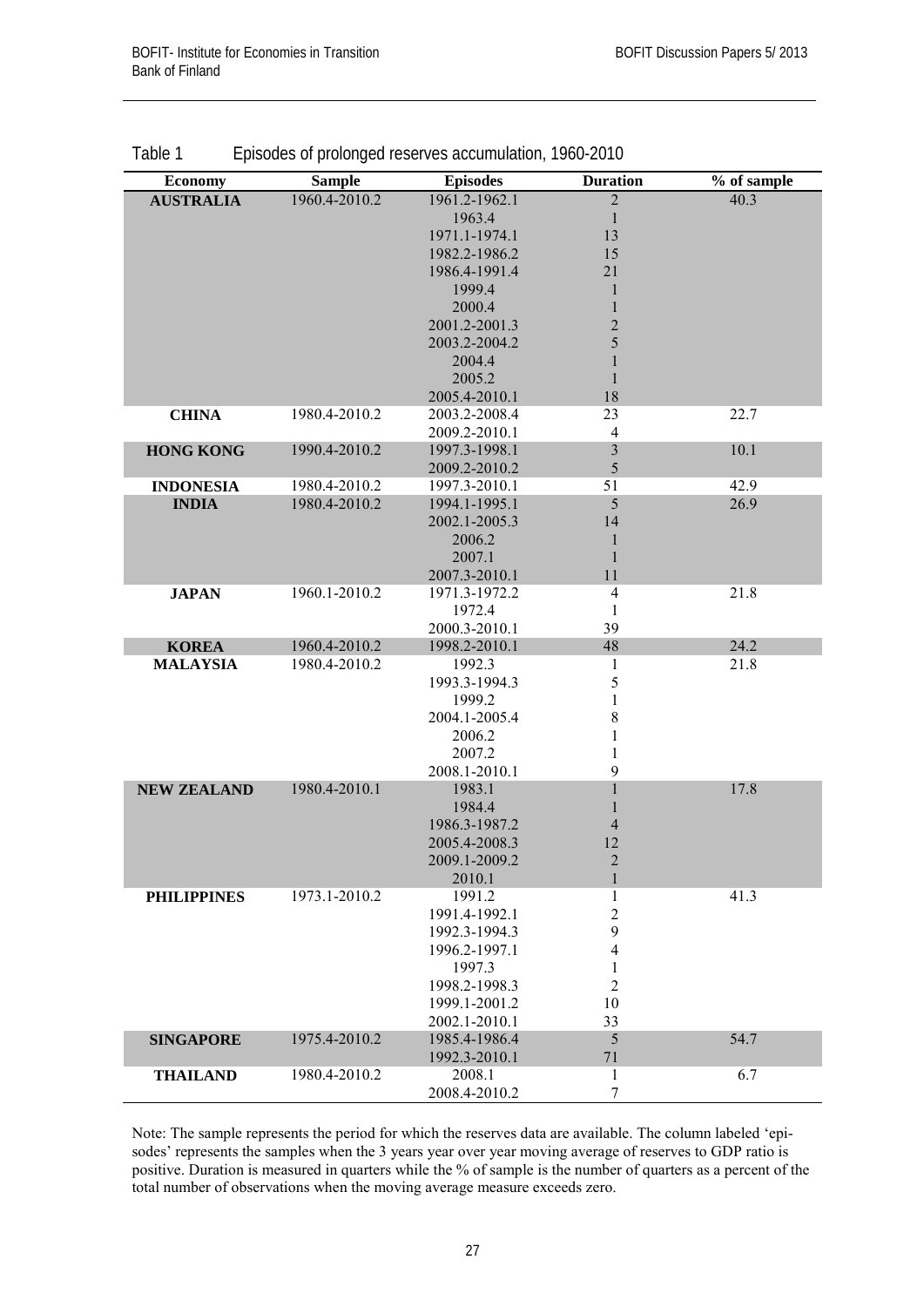|            |                            | Real GDP<br>Foreign exchange reserves |                               |                                |                                         | Painful                                 | Painful                  |                   |                  |                  |
|------------|----------------------------|---------------------------------------|-------------------------------|--------------------------------|-----------------------------------------|-----------------------------------------|--------------------------|-------------------|------------------|------------------|
| Economy    | Sizeable<br>increase<br>3% | Sizeable<br>increase<br>$2\%$         | Sizeable<br>decrease<br>$-3%$ | Sizeable<br>decrease<br>$-2\%$ | Painful<br>real<br>per<br>capita<br>(1) | Painful<br>real<br>per<br>capita<br>(2) | Painful<br>output<br>gap | Painful<br>growth | equity<br>(1)    | equity<br>(2)    |
| AU         | $\mathbf{0}$               | $\theta$                              | $\boldsymbol{0}$              | $\theta$                       | $\theta$                                | $\mathbf{0}$                            | $\Omega$                 | $\theta$          | $\theta$         | $\boldsymbol{0}$ |
| <b>CN</b>  | 19                         | 38                                    | $\boldsymbol{0}$              | $\boldsymbol{0}$               | $\boldsymbol{0}$                        | $\mathbf{0}$                            | 12                       | 6                 | $\overline{3}$   | 8                |
| HK         | 32                         | 45                                    | $\theta$                      | $\theta$                       | 11                                      | 14                                      | 14                       | $\theta$          | 6                | 7                |
| ID         | 10                         | 12                                    | $\boldsymbol{0}$              | $\mathbf{0}$                   | 6                                       | 6                                       | 4                        | $\mathbf{0}$      | 5                | 5                |
| IN         | 3                          | 14                                    | $\boldsymbol{0}$              | $\mathbf{0}$                   | $\boldsymbol{0}$                        | $\mathbf{0}$                            | 1                        | $\mathbf{0}$      | $\boldsymbol{0}$ | 1                |
| <b>JAP</b> | $\mathbf{0}$               | 13                                    | $\mathbf{0}$                  | $\mathbf{0}$                   | $\mathbf{0}$                            | $\mathbf{0}$                            | $\overline{0}$           | $\mathbf{0}$      | $\overline{0}$   | $\overline{2}$   |
| <b>KR</b>  | 9                          | 16                                    | $\boldsymbol{0}$              | $\boldsymbol{0}$               | $\overline{2}$                          | $\overline{4}$                          | 5                        | $\overline{4}$    | $\overline{2}$   | 8                |
| MY         | 34                         | 42                                    | 5                             | 10                             | 5                                       | 5                                       | 17                       | $\boldsymbol{0}$  | $\overline{7}$   | 7                |
| NZ         | $\boldsymbol{0}$           | 9                                     | $\boldsymbol{0}$              | $\mathbf{0}$                   | $\boldsymbol{0}$                        | $\overline{2}$                          | $\mathbf{0}$             | $\mathbf{0}$      | $\theta$         | $\boldsymbol{0}$ |
| PH         | $\mathbf{0}$               | 14                                    | $\boldsymbol{0}$              | $\mathbf{0}$                   | $\boldsymbol{0}$                        | 8                                       | $\mathbf{0}$             | $\theta$          | $\theta$         | 3                |
| SG         | 29                         | 43                                    | 5                             | 16                             | 9                                       | 13                                      | 20                       | $\theta$          | 5                | 8                |
| TH         | $\overline{7}$             | 23                                    | $\mathbf{0}$                  | $\boldsymbol{0}$               | 1                                       | $\overline{2}$                          | $\theta$                 | $\boldsymbol{0}$  | 1                | $\overline{2}$   |

### Table 2 Incidence of sizeable and painful episodes of prolonged reserves accumulation

Notes: the figures in the table refer to the number of quarters consistent with episodes as defined in the text. The definitions of 'sizeable' and 'painful' follow those of Edwards (2007). For foreign exchange reserves a 'sizeable' change represents a quarter when the 3 year moving average of reserves to GDP exceeds the threshold shown above. For output and asset prices the 'painful' episodes are ones where the moving average of reserves to GDP ratio exceeds +3% and there are two consecutive quarters of negative output gaps ('painful' output gap), or real per capita real GDP growth is negative ('painful' real per capita). 'Painful' equity periods are defined as ones where the 3 year moving average of reserves growth exceeds either 3% (1) or 2% (2) and the rate of change in stock prices exceeds -20%. 'Painful' growth are the number of quarters when there is a growth recession combined with sizeable reserves accumulation. See the appendix for the country code details. A smoothing parameter of 1600 is used to estimate the output gap.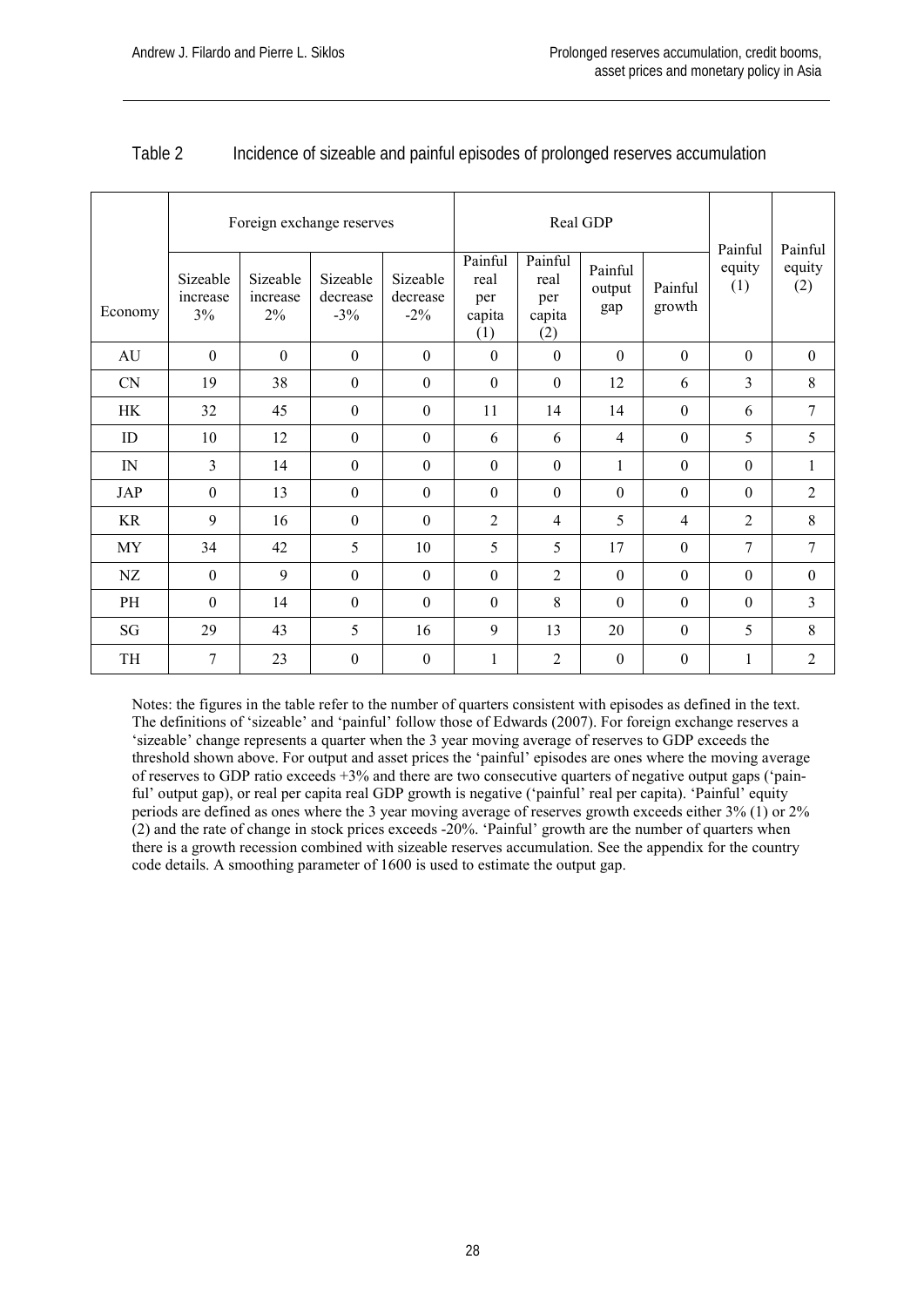| Economy                  | Sizeable<br><b>VS</b><br>equity<br>(2)<br>full | Sizeable<br><b>VS</b><br>equity<br>(3)<br>global | Sizeable<br><b>VS</b><br>equity<br>(4)<br>full | Sizeable<br><b>VS</b><br>output<br>(5)<br>global | Sizeable<br><b>VS</b><br>output<br>(6)<br>full | Sizeable<br><b>VS</b><br>output<br>(7)<br>full |
|--------------------------|------------------------------------------------|--------------------------------------------------|------------------------------------------------|--------------------------------------------------|------------------------------------------------|------------------------------------------------|
| AU                       | .09                                            | .03                                              | .09                                            | .05                                              | .07                                            | .07                                            |
| CN                       | .18                                            | .36                                              | .13                                            | .34                                              | .16                                            | .09                                            |
| HК                       | .23                                            | .40                                              | .18                                            | .39                                              | .30                                            | .27                                            |
| ID                       | .12                                            | .20                                              | .11                                            | .15                                              | .07                                            | .07                                            |
| $\ensuremath{\text{IN}}$ | .13                                            | .27                                              | .09                                            | .16                                              | .07                                            | .03                                            |
| $\rm JP$                 | .17                                            | .32                                              | .13                                            | .16                                              | .08                                            | .03                                            |
| KR                       | .11                                            | .22                                              | .14                                            | .14                                              | .21                                            | .22                                            |
| <b>MY</b>                | .24                                            | .43                                              | .20                                            | .42                                              | .20                                            | .17                                            |
| NZ                       | .13                                            | .19                                              | .08                                            | .15                                              | .10                                            | .05                                            |
| PH                       | .18                                            | .26                                              | .14                                            | .19                                              | .16                                            | .12                                            |
| SG                       | .20                                            | .34                                              | .16                                            | .35                                              | .22                                            | .19                                            |
| TH                       | .18                                            | .36                                              | .11                                            | .31                                              | .16                                            | .09                                            |

### Table 3 Synchronicity of prolonged reserves accumulation and costly equity or output gap cycles

Note: Sizeable in columns (2), (3), (5) and (6) refers to the foreign exchange reserves variable defined in defined in Table 2, column (2). Sizeable in columns (4) and (7) refers to the foreign exchange reserves variable defined in defined in Table 2, column (3). Equity refers to the painful equity variable (1) also defined in Table 2. Output refers to a binary variable created by setting output equal to 1 whenever the output gap is -2% or greater. Synchronicity refers to the coincident index of Harding and Pagan (2002) between two series  $\alpha$ 

and β defined as: 1  $\frac{1}{n} \sum_{i=1}^{n} {\alpha_i \beta_i + (1 - \alpha_i)(1 - \beta_i)}$  $\frac{1}{N}\sum_{t=1}^N {\{\alpha_t \beta_t + (1-\alpha_t)(1-\beta_t)}$  $\sum_{t=1}^{T} {\{\alpha_t \beta_t + (1 - \alpha_t)(1 - \beta_t)\}}$  where  $\alpha, \beta = \begin{cases} 0 \\ 1 \end{cases}$ are binary variables such that  $\alpha = 1$  when-

ever the economy in question is in a PRA episode, and  $\beta = 0$  whenever the output gap is -2% or larger or the economy in question is in a painful equity drop period.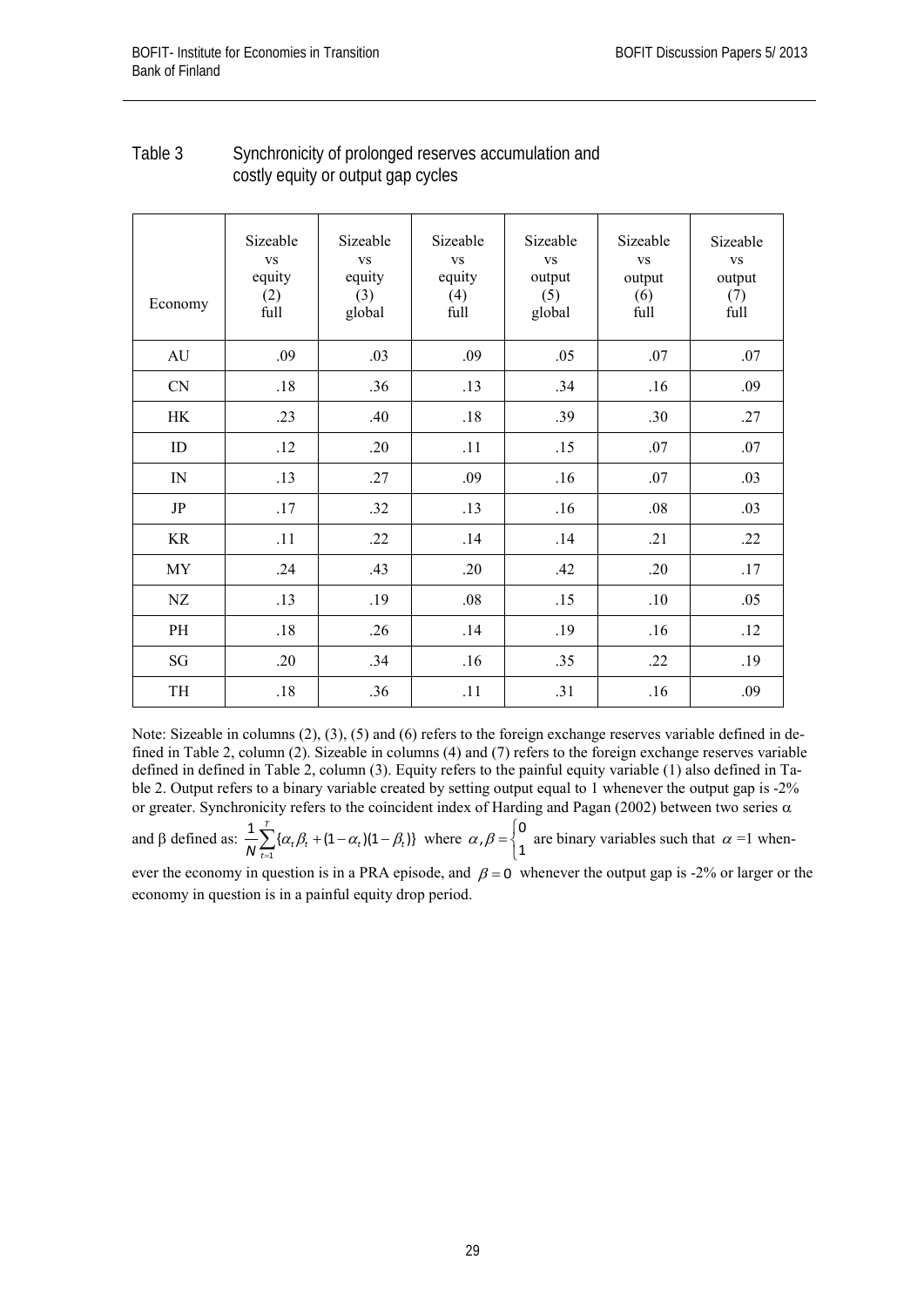### Table 4 Probit and factor model estimates of the likelihood of episodes of prolonged foreign exchange reserves accumulation

(1)

| Variable             | Coeff.  | <b>SE</b> | z-Stat  | Prob. |
|----------------------|---------|-----------|---------|-------|
| $\overline{C}$       | $-0.63$ | 0.28      | $-2.20$ | 0.03  |
| <b>KAOPEN</b>        | $-0.14$ | 0.07      | $-2.16$ | 0.03  |
| <b>CREDYGAP</b>      | $-0.73$ | 0.64      | $-1.15$ | 0.25  |
| CREDYGAP*CRISES      | 4.15    | 1.06      | 3.91    | 0.00  |
| <b>STMKGAP</b>       | $-0.37$ | 0.35      | $-1.06$ | 0.29  |
| <b>FDIGAP</b>        | 0.12    | 0.07      | 1.80    | 0.07  |
| <b>FDIGAP*CRISES</b> | $-0.24$ | 0.19      | $-1.24$ | 0.21  |
| <b>RPPGAP</b>        | $-0.02$ | 0.01      | $-2.59$ | 0.01  |
| RPPGAP*CRISES        | 0.02    | 0.02      | 1.12    | 0.26  |
| <b>INFL</b>          | 0.02    | 0.01      | 1.30    | 0.19  |
| M2GAP                | $-0.00$ | 0.00      | $-0.44$ | 0.66  |
| M2GAP*CRISES         | $-0.00$ | 0.01      | $-0.17$ | 0.86  |
| <b>PCRGDPGAP</b>     | $-0.06$ | 0.03      | $-1.76$ | 0.08  |
| <b>ERRFC</b>         | $-0.17$ | 0.02      | $-8.33$ | 0.00  |
| VIX                  | 0.04    | 0.01      | 3.55    | 0.00  |
| <b>DLWTI</b>         | 0.01    | 0.00      | 3.09    | 0.00  |
| McFadden R-squared   | 0.33    |           |         |       |
| LR statistic         | 153.94  |           |         |       |
| Prob(LR statistic)   | 0.00    |           |         |       |
| Obs with Dep=0       | 494     | Total obs |         | 575   |
| Obs with Dep=1       | 81      |           |         |       |
|                      |         |           |         |       |

Dependent variable: ES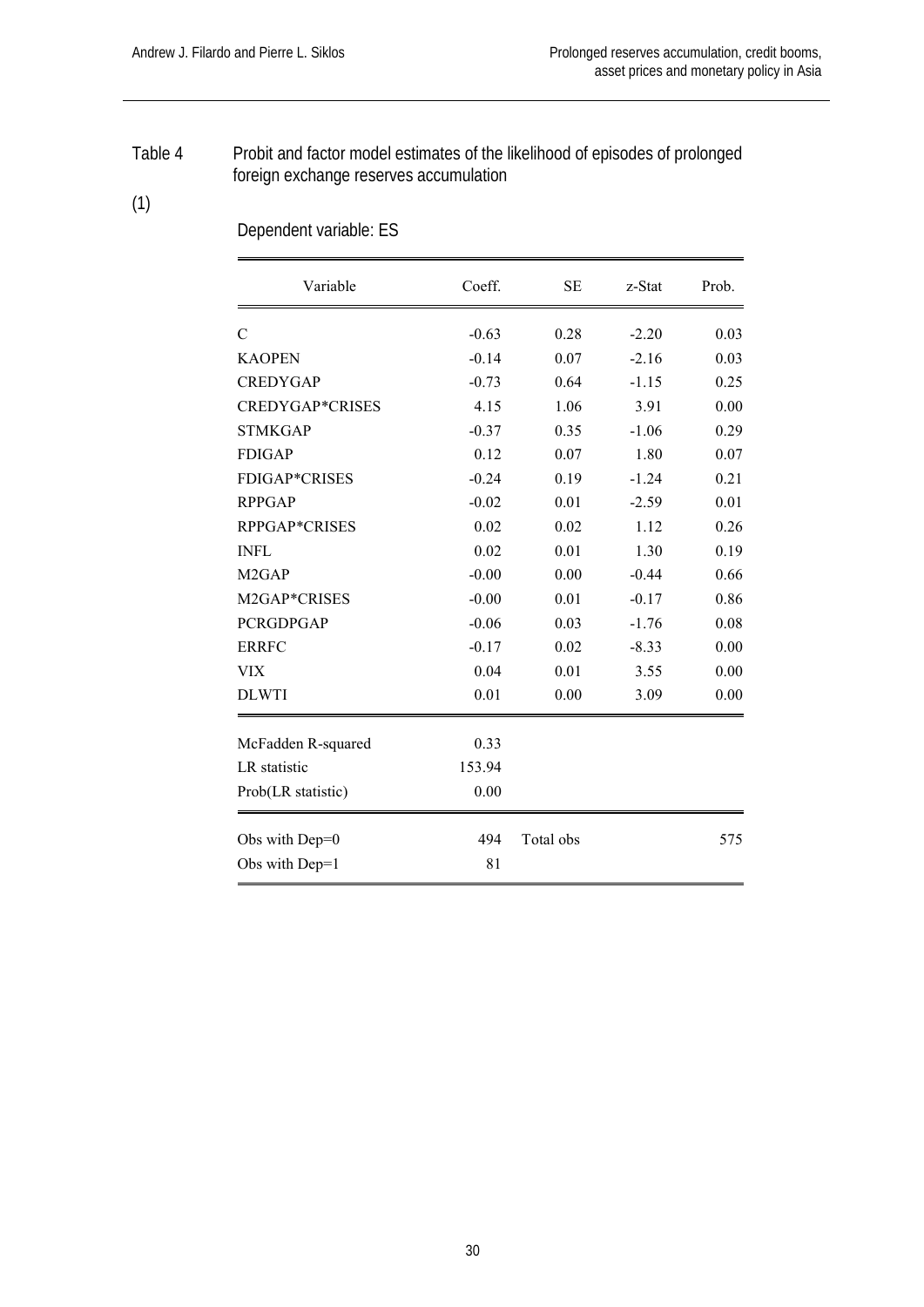(2)

## Dependent variable: RESACC

| Variable               | Coeff.  | <b>SE</b> | z-Stat  | Prob. |
|------------------------|---------|-----------|---------|-------|
| $\mathcal{C}$          | 0.19    | 0.25      | 0.76    | 0.45  |
| <b>KAOPEN</b>          | $-0.38$ | 0.06      | $-6.40$ | 0.00  |
| <b>CREDYGAP</b>        | 2.00    | 0.50      | 3.96    | 0.00  |
| <b>CREDYGAP*CRISES</b> | 5.41    | 1.04      | 5.19    | 0.00  |
| <b>STMKGAP</b>         | $-0.62$ | 0.28      | $-2.21$ | 0.03  |
| <b>FDIGAP</b>          | $-0.03$ | 0.05      | $-0.62$ | 0.54  |
| <b>FDIGAP*CRISES</b>   | $-0.37$ | 0.18      | $-2.09$ | 0.04  |
| <b>RPPGAP</b>          | 0.01    | 0.01      | 2.13    | 0.03  |
| RPPGAP*CRISES          | $-0.00$ | 0.01      | $-0.18$ | 0.85  |
| <b>INFL</b>            | $-0.25$ | 0.03      | $-9.45$ | 0.00  |
| M <sub>2G</sub> AP     | $-0.00$ | 0.00      | $-0.69$ | 0.49  |
| M2GAP*CRISES           | $-0.02$ | 0.01      | $-2.41$ | 0.02  |
| <b>PCRGDPGAP</b>       | $-0.07$ | 0.03      | $-2.10$ | 0.04  |
| <b>ERRFC</b>           | 0.06    | 0.02      | 3.20    | 0.00  |
| <b>VIX</b>             | 0.02    | 0.01      | 2.75    | 0.01  |
| <b>DLWTI</b>           | 0.01    | 0.00      | 2.17    | 0.03  |
| McFadden R-squared     | 0.27    |           |         |       |
| LR statistic           | 214.37  |           |         |       |
| Prob(LR statistic)     | 0.00    |           |         |       |
| Obs with Dep=0         | 277     | Total obs |         | 581   |
| Obs with Dep=1         | 304     |           |         |       |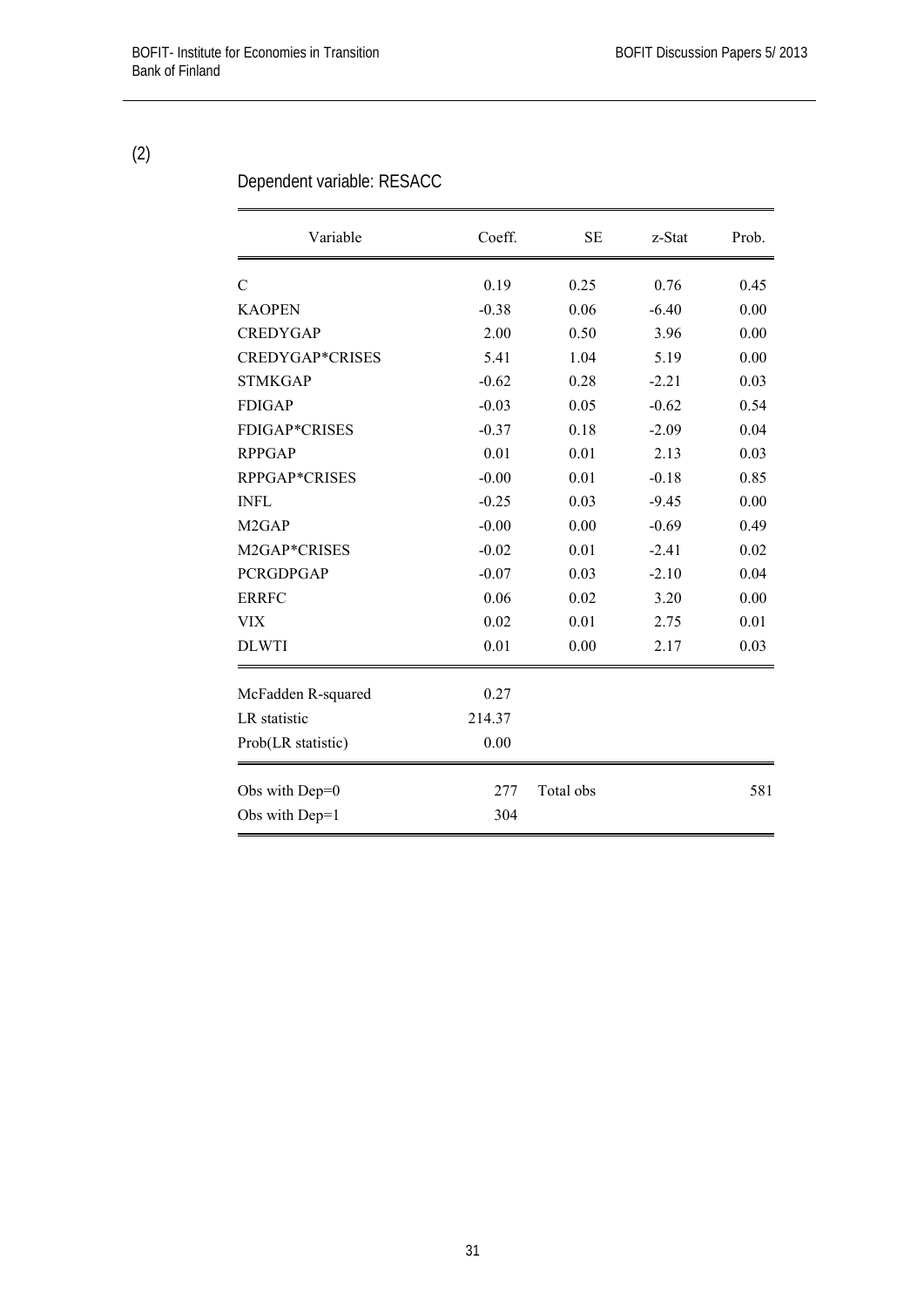(3)

## Dependent variable: Factor 1: self-insurance motive

| Variable               | Coeff.    | <b>SE</b> | t-Stat  | Prob. |
|------------------------|-----------|-----------|---------|-------|
| C                      | $-0.50$   | 0.15      | $-3.43$ | 0.00  |
| <b>KAOPEN</b>          | 0.05      | 0.03      | 1.87    | 0.06  |
| <b>CREDYGAP</b>        | 0.55      | 0.22      | 2.48    | 0.01  |
| <b>CREDYGAP*CRISES</b> | $-0.03$   | 0.41      | $-0.06$ | 0.95  |
| <b>STMKGAP</b>         | $-0.07$   | 0.15      | $-0.46$ | 0.65  |
| <b>FDIGAP</b>          | $-0.02$   | 0.03      | $-0.64$ | 0.53  |
| <b>FDIGAP*CRISES</b>   | $-0.14$   | 0.10      | $-1.51$ | 0.13  |
| <b>RPPGAP</b>          | $-0.00$   | 0.00      | $-0.45$ | 0.65  |
| RPPGAP*CRISES          | $-0.01$   | 0.01      | $-1.85$ | 0.07  |
| <b>INFL</b>            | $-0.01$   | 0.01      | $-2.10$ | 0.04  |
| M2GAP                  | $-0.00$   | 0.00      | $-0.19$ | 0.85  |
| M2GAP*CRISES           | $-0.00$   | 0.00      | $-0.90$ | 0.37  |
| <b>PCRGDPGAP</b>       | $-0.01$   | 0.02      | $-0.41$ | 0.68  |
| <b>ERRFC</b>           | 0.05      | 0.01      | 5.57    | 0.00  |
| <b>VIX</b>             | $-0.00$   | 0.01      | $-0.84$ | 0.40  |
| <b>DLWTI</b>           | $-0.00$   | 0.00      | $-1.32$ | 0.19  |
| R-squared              | 0.13      |           |         |       |
| Log likelihood         | $-553.17$ |           |         |       |
| F-statistic            | 4.99      |           |         |       |
| Prob(F-statistic)      | 0.00      |           |         |       |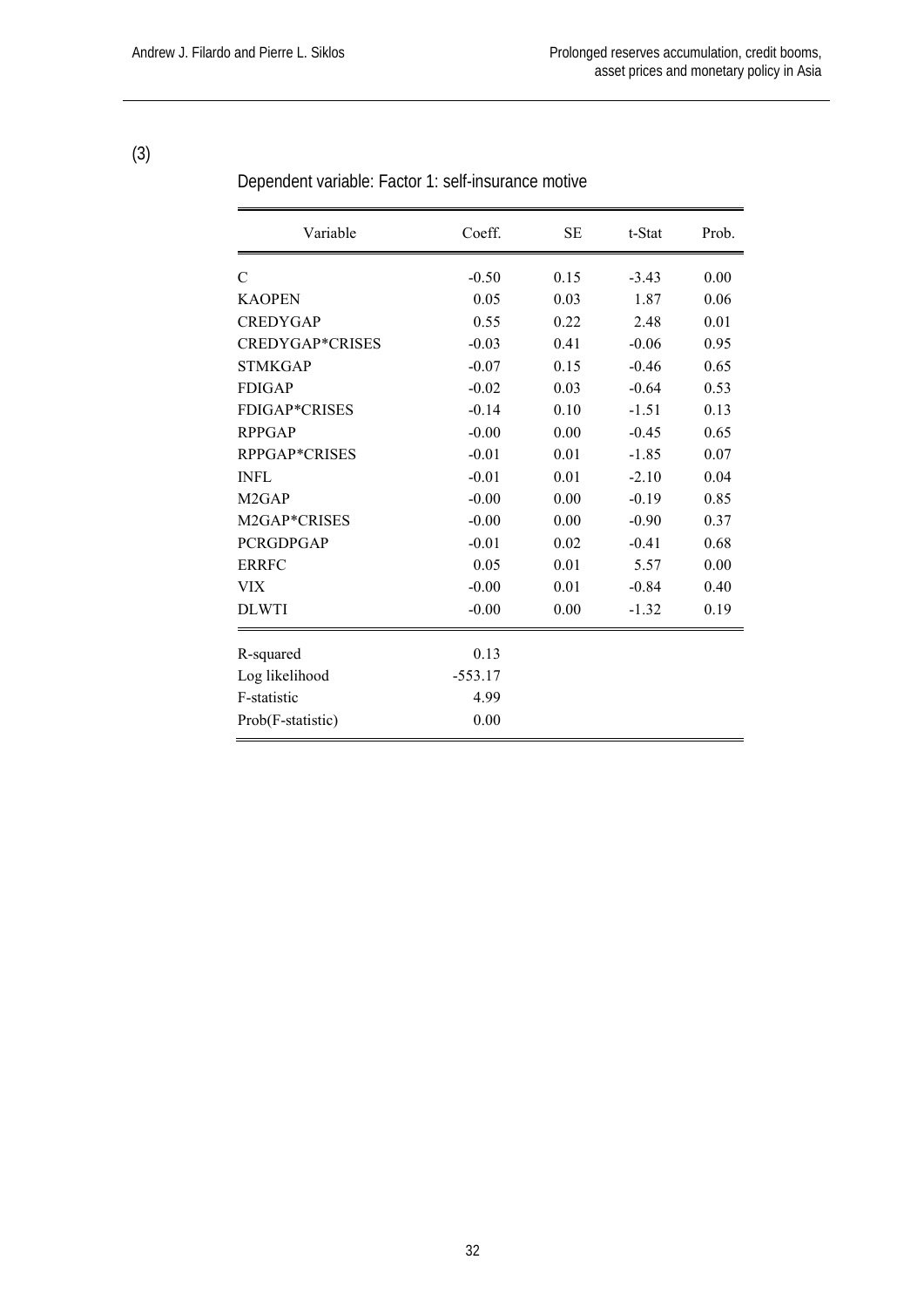### (4)

Dependent variable: factor 2 mercantilist motive Sample (adjusted): 1990Q1 2007Q3 Total panel (unbalanced) observations: 521

| Variable               | Coeff.  | <b>SE</b> | t-Stat  | Prob. |
|------------------------|---------|-----------|---------|-------|
| C                      | 0.17    | 0.15      | 1.15    | 0.25  |
| <b>KAOPEN</b>          | $-0.07$ | 0.03      | $-2.33$ | 0.02  |
| <b>CREDYGAP</b>        | 0.49    | 0.23      | 2.13    | 0.03  |
| <b>CREDYGAP*CRISES</b> | 1.86    | 0.43      | 4.36    | 0.00  |
| <b>STMKGAP</b>         | $-0.51$ | 0.16      | $-3.25$ | 0.00  |
| <b>FDIGAP</b>          | $-0.00$ | 0.03      | $-0.10$ | 0.92  |
| <b>FDIGAP*CRISES</b>   | $-0.10$ | 0.10      | $-1.06$ | 0.29  |
| <b>RPPGAP</b>          | 0.00    | 0.00      | 1.53    | 0.13  |
| RPPGAP*CRISES          | 0.01    | 0.01      | 1.03    | 0.31  |
| <b>INFL</b>            | $-0.05$ | 0.01      | $-6.97$ | 0.00  |
| M <sub>2G</sub> AP     | $-0.00$ | 0.00      | $-0.66$ | 0.51  |
| M2GAP*CRISES           | $-0.01$ | 0.00      | $-2.27$ | 0.02  |
| <b>PCRGDPGAP</b>       | $-0.03$ | 0.02      | $-1.75$ | 0.08  |
| <b>ERRFC</b>           | $-0.00$ | 0.01      | $-0.27$ | 0.79  |
| <b>VIX</b>             | 0.02    | 0.01      | 2.59    | 0.01  |
| <b>DLWTI</b>           | 0.00    | 0.00      | 2.50    | 0.01  |
| R-squared              | 0.21    |           |         |       |
| F-statistic            | 9.00    |           |         |       |
| Prob(F-statistic)      | 0.00    |           |         |       |

Note: All specifications were estimated via probit via maximum likelihood except when factors are used as the dependent variable in which case panel OLS is used. KAOPEN is the index of capital account openness, CREDGAP is the domestic credit gap, STMKGAP is the gap in equity market prices, FDIGAD is the gad in foreign direct investment, RPPGAP is the gap in real property prices, INFL is CPI inflation, M2GAP is the gap in the M2 money stock measure, PCRGDPGAP is the output gap measured in terms of real per capita income, VIX is the proxy for uncertainty, and ERRFC is the Reinhart-Rogoff exchange rate regime indicator. Also, see BOX for dependent variable definitions.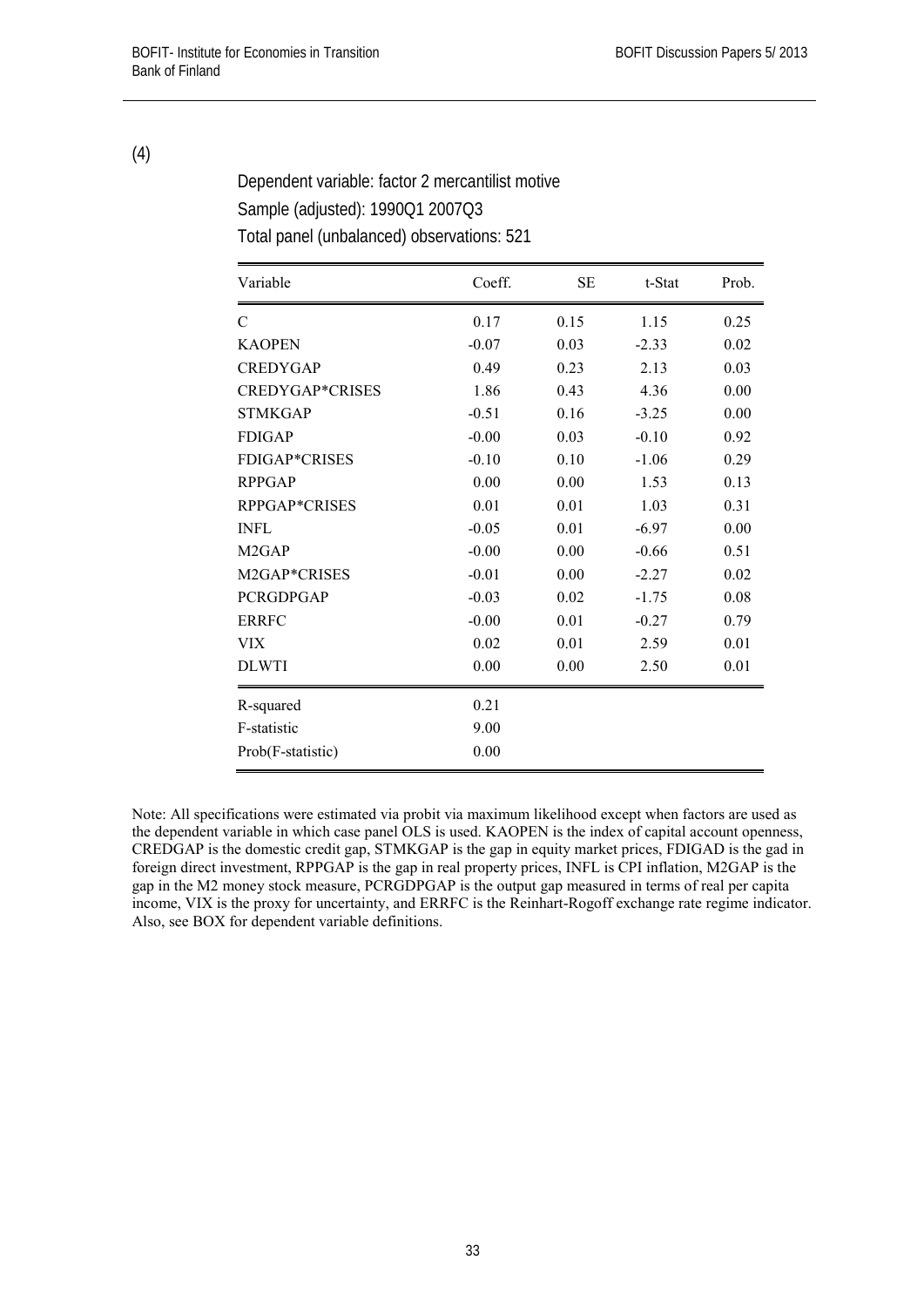### Table 5 Further probit and factor model estimates of the likelihood of episodes of prolonged foreign exchange reserves accumulation

### (1)

Dependent variable: ADD

| Variable          | Coeff.  | <b>SE</b> | z-Stat  | Prob. |
|-------------------|---------|-----------|---------|-------|
| <b>CREDGDPGAP</b> | $-1.59$ | 0.69      | $-2.32$ | 0.02  |
| INFL              | $-0.13$ | 0.03      | $-5.05$ | 0.00  |
| <b>ERRFC</b>      | $-0.21$ | 0.04      | $-5.70$ | 0.00  |
| Australia         | 2.57    | 0.51      | 5.05    | 0.00  |
| Japan             | 3.08    | 0.51      | 6.03    | 0.00  |
| Korea             | 1.86    | 0.43      | 4.31    | 0.00  |
| New Zealand       | 4.13    | 0.56      | 7.39    | 0.00  |
| Singapore         | 1.62    | 0.48      | 3.40    | 0.00  |
| Obs with Dep=0    | 395     | Total obs |         | 708   |
| Obs with Dep=1    | 313     |           |         |       |

(2)

Dependent variable: Factor self-insurance motive Included observations: 668 after adjustments

| Variable          | Coeff.  | <b>SE</b> | t-Stat  | Prob. |
|-------------------|---------|-----------|---------|-------|
| <b>CREDGDPGAP</b> | $-0.92$ | 0.38      | $-2.45$ | 0.01  |
| <b>INFL</b>       | $-0.07$ | 0.01      | $-6.94$ | 0.00  |
| <b>ERRFC</b>      | $-0.10$ | 0.02      | $-5.98$ | 0.00  |
| Australia         | 1.57    | 0.23      | 6.95    | 0.00  |
| Japan             | 1.83    | 0.23      | 7.90    | 0.00  |
| Korea             | 1.09    | 0.22      | 5.07    | 0.00  |
| New Zealand       | 2.14    | 0.26      | 8.24    | 0.00  |
| Singapore         | 0.90    | 0.23      | 3.93    | 0.00  |
| R-squared         | 0.17    |           |         |       |

(3)

#### Dependent variable: ADD

| Variable          | Coeff.  | <b>SE</b> | z-Stat  | Prob. |
|-------------------|---------|-----------|---------|-------|
| <b>INFL</b>       | 0.17    | 0.09      | 1.85    | 0.06  |
| <b>KAOPEN</b>     | $-3.84$ | 0.88      | $-4.37$ | 0.00  |
| <b>CREDGDPGAP</b> | $-0.67$ | 0.99      | $-0.67$ | 0.50  |
| <b>PCRGDPGAP</b>  | $-0.17$ | 0.09      | $-1.88$ | 0.06  |
| <b>FDIGDPGAP</b>  | $-0.01$ | 0.11      | $-0.13$ | 0.90  |
| Hong Kong         | 7.94    | 2.24      | 3.54    | 0.00  |
| Malaysia          | $-1.46$ | 0.45      | $-3.27$ | 0.00  |
| Philippines       | $-1.15$ | 0.65      | $-1.77$ | 0.08  |
| Thailand          | $-1.75$ | 0.50      | $-3.53$ | 0.00  |
| Obs with $Dep=0$  | 137     | Total obs |         | 191   |
| Obs with Dep=1    | 54      |           |         |       |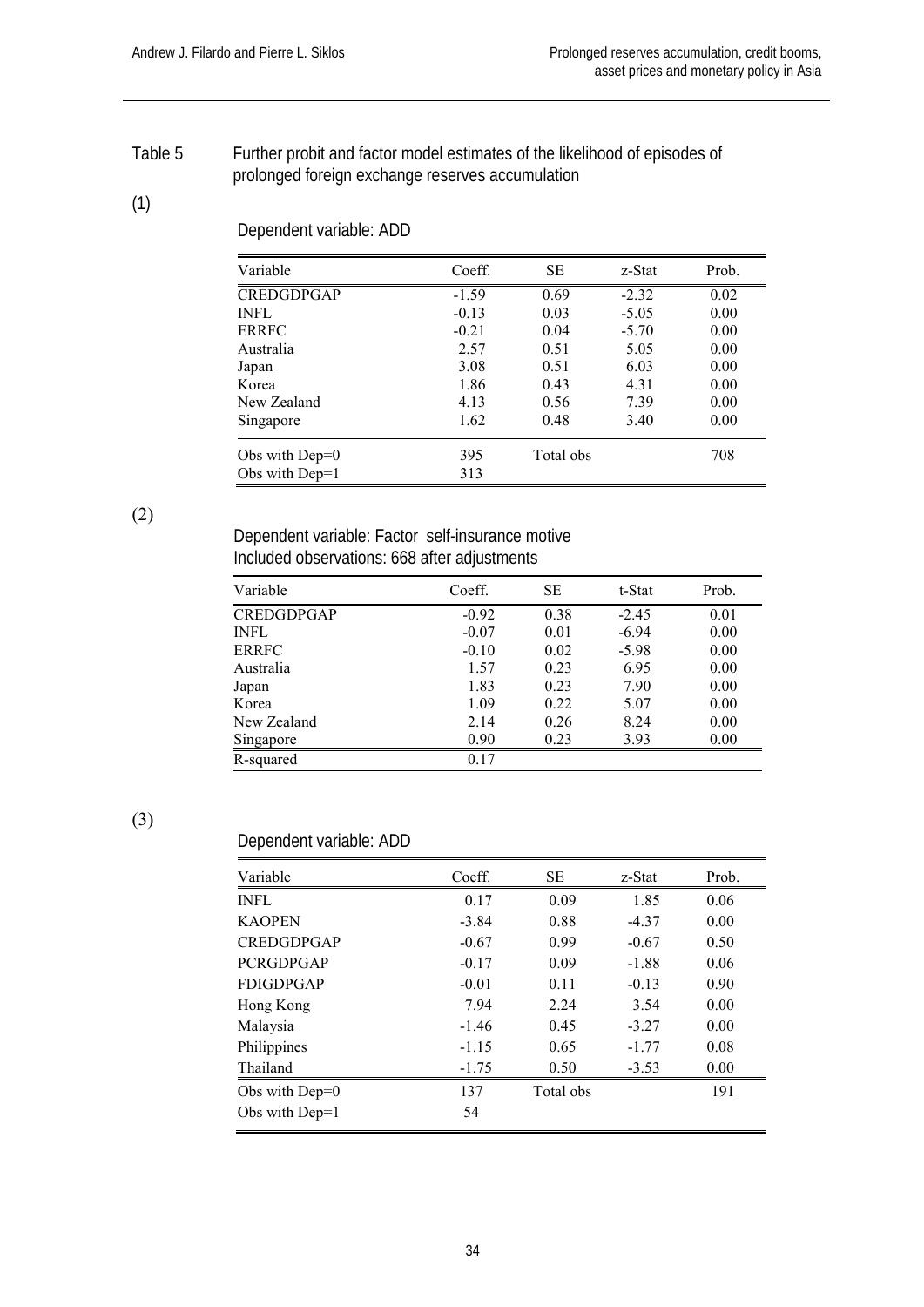### (4)

### Variable Coefficient Std. Error t-Statistic Prob. INFL 0.00 0.01 0.05 0.96 KAOPEN -0.30 0.20 -1.50 0.14 CREDGDPGAP -0.75 0.37 -2.04 0.04<br>FDIGAP -0.01 0.04 -0.21 0.83 FDIGAP -0.01 0.04 -0.21 0.83 Hong Kong 0.38 0.54 0.70 0.48 Malaysia 0.37 0.22 1.67 0.10<br>Philippines -0.13 0.18 -0.72 0.47 Philippines -0.13 0.18 -0.72 0.47<br>Thailand -0.27 0.15 -1.75 0.08 Thailand  $-0.27$  0.15  $-1.75$  0.08 R-squared 0.06

### Dependent variable: Factor 1 self-insurance motive Included observations: 264 after adjustments

(5)

#### Dependent variable: ADD

| Variable          | Coeff.  | <b>SE</b> | z-Stat  | Prob. |
|-------------------|---------|-----------|---------|-------|
| <b>INFL</b>       | 0.06    | 0.04      | 1.43    | 0.15  |
| <b>ERRFC</b>      | $-0.02$ | 0.10      | $-0.21$ | 0.84  |
| <b>CREDGDPGAP</b> | 3.43    | 0.65      | 5.26    | 0.00  |
| <b>FDIGAP</b>     | $-0.08$ | 0.04      | $-1.69$ | 0.09  |
| China             | $-0.20$ | 0.51      | $-0.40$ | 0.69  |
| Indonesia         | $-1.42$ | 0.94      | $-1.50$ | 0.13  |
| India             | $-0.75$ | 0.80      | $-0.94$ | 0.35  |
| Obs with $Dep=0$  | 143     | Total obs |         | 231   |
| Obs with $Dep=1$  | 88      |           |         |       |

(6)

### Dependent variable: Factor self-insurance motive Included observations: 211 after adjustments

| Variable          | Coeff.  | <b>SE</b> | t-Stat  | Prob. |  |
|-------------------|---------|-----------|---------|-------|--|
| <b>INFL</b>       | 0.01    | 0.01      | 1.06    | 0.29  |  |
| <b>KAOPEN</b>     | $-0.77$ | 0.51      | $-1.50$ | 0.14  |  |
| <b>ERRFC</b>      | 0.07    | 0.10      | 0.69    | 0.49  |  |
| <b>CREDGDPGAP</b> | 2.80    | 0.49      | 5.70    | 0.00  |  |
| <b>FDIGAP</b>     | $-0.10$ | 0.03      | $-3.88$ | 0.00  |  |
| China             | $-0.32$ | 0.40      | $-0.79$ | 0.43  |  |
| Indonesia         | 0.25    | 1.78      | 0.14    | 0.89  |  |
| India             | $-1.64$ | 0.39      | $-4.18$ | 0.00  |  |
| R-squared         | 0.33    |           |         |       |  |

Note: See notes to Table 4. Only the self-insurance factor results are shown. Results for the mercantilist factor are available on request.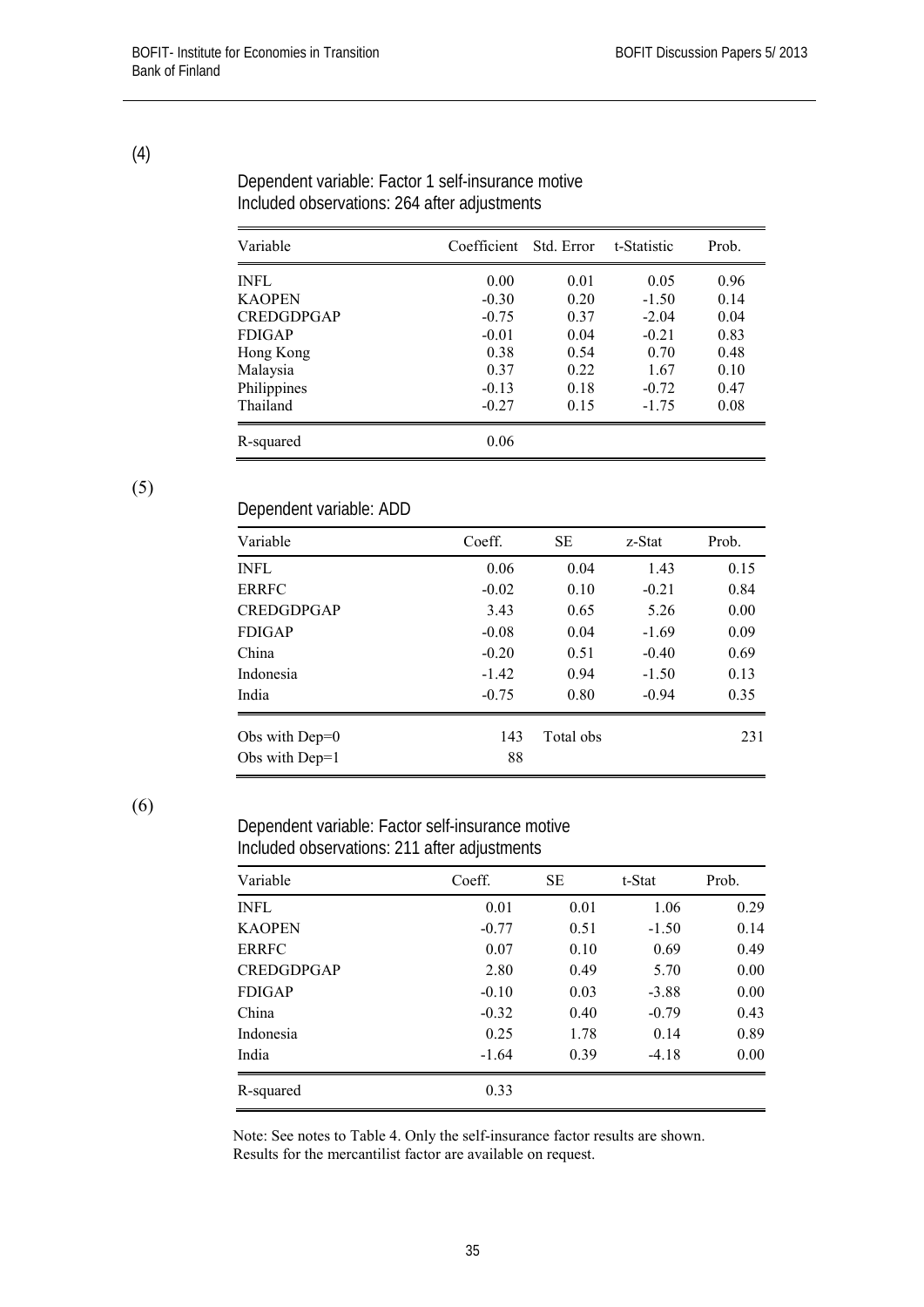| <b>PRA</b>      |     | Factor model<br>1 |     | Factor model<br>$\overline{2}$ |     | Factor model<br>3 |     | Factor model<br>4 |     | Factor model<br>5 |     | Factor model<br>6 |
|-----------------|-----|-------------------|-----|--------------------------------|-----|-------------------|-----|-------------------|-----|-------------------|-----|-------------------|
| ES              | .68 | $-.64$            | .38 | .30                            | .30 | .28               | .71 | $-.63$            | .43 | .28               | .36 | .25               |
| EP              | .65 | $-.67$            |     |                                |     |                   | .09 | $-.66$            |     |                   |     |                   |
| MT15            | .80 | .21               |     |                                |     |                   | 79  | .31               |     |                   |     |                   |
| MT175           | .83 | .24               |     |                                |     |                   | .83 | .39               |     |                   |     |                   |
| MT <sub>2</sub> | .76 | .13               | .45 | .18                            |     |                   | .77 | .28               | .45 | .16               |     |                   |
| <b>ADD</b>      | .45 | .36               | .64 | $-.36$                         | .67 | $-29$             |     |                   |     |                   |     |                   |
| BL              | .27 | .38               | .48 | $-.45$                         | .54 | $-41$             | .18 | .18               | .27 | $-.21$            | .25 | $-21$             |
| DS              | .35 | $-.01$            | .39 | .32                            | .29 | .18               | .33 | $-.02$            | .35 | .09               | .34 | .17               |
| <b>CIM</b>      | .05 | .05               | .16 | .20                            |     |                   |     |                   |     |                   |     |                   |
| GVL             | .02 | .09               | .04 | $-.09$                         |     |                   |     |                   |     |                   |     |                   |
| <b>RESACC</b>   | .40 | .04               | .49 | .19                            | .61 | .17               | .38 | $-.004$           | .54 | $-.07$            | .61 | $-16$             |
| <b>RESAXEL</b>  | .45 | .28               | .61 | .01                            | .50 | .36               | .41 | .20               | .55 | $-0.24$           | .61 | .004              |

Table 6 Factor loadings

Note: See BOX for an explanation of PRA. The combinations considered above are dictated by data availability as well as a test of the robustness of the results.

| Variable                       | Dependent variable: Return on assets |  |  |  |  |
|--------------------------------|--------------------------------------|--|--|--|--|
| Constant                       | $-7.44$<br>$(3.08)$ **               |  |  |  |  |
| Reserves/GDP ratio             | 0.26<br>$(0.10)*$                    |  |  |  |  |
| Reserves/GDP ratio X GFC dummy | $-0.07$<br>$(0.03)$ **               |  |  |  |  |
| Fixed effects                  |                                      |  |  |  |  |
| China                          | 1.47                                 |  |  |  |  |
| Hong Kong                      | $-9.29$                              |  |  |  |  |
| S. Korea                       | 2.44                                 |  |  |  |  |
| Thailand                       | 0.38                                 |  |  |  |  |
| <b>Summary Statistics</b>      |                                      |  |  |  |  |
| $R^2$                          | 0.49                                 |  |  |  |  |
| F-statistic (p-value)          | 3.87(0.01)                           |  |  |  |  |

Table 7 Asset returns and foreign exchange reserves accumulation

Note: Dependent variable defined in the text. Also, see Figure 1. GFC dummy is a global financial crisis dummy set equal to 1 after 2007Q3, and 0 otherwise. Data on return on assets are from Bankscope. Two stage least squares estimation is used with lagged asset returns, exchange rate regime type, capital account openness index, constant and GFC dummy are the instruments.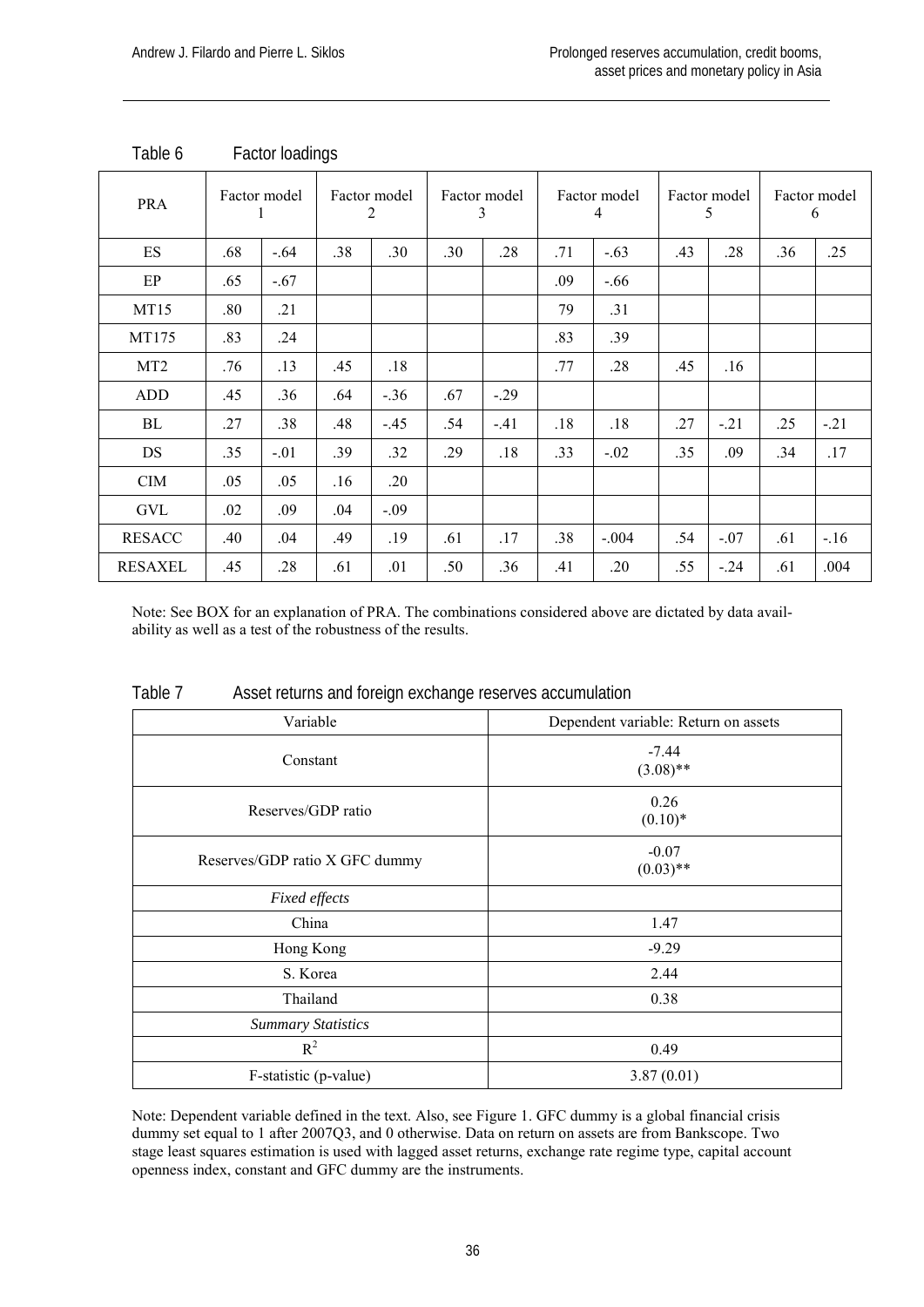

Figure 1 Reserves to GDP ratios



Note: The vertical axis is in percent. Data are quarterly.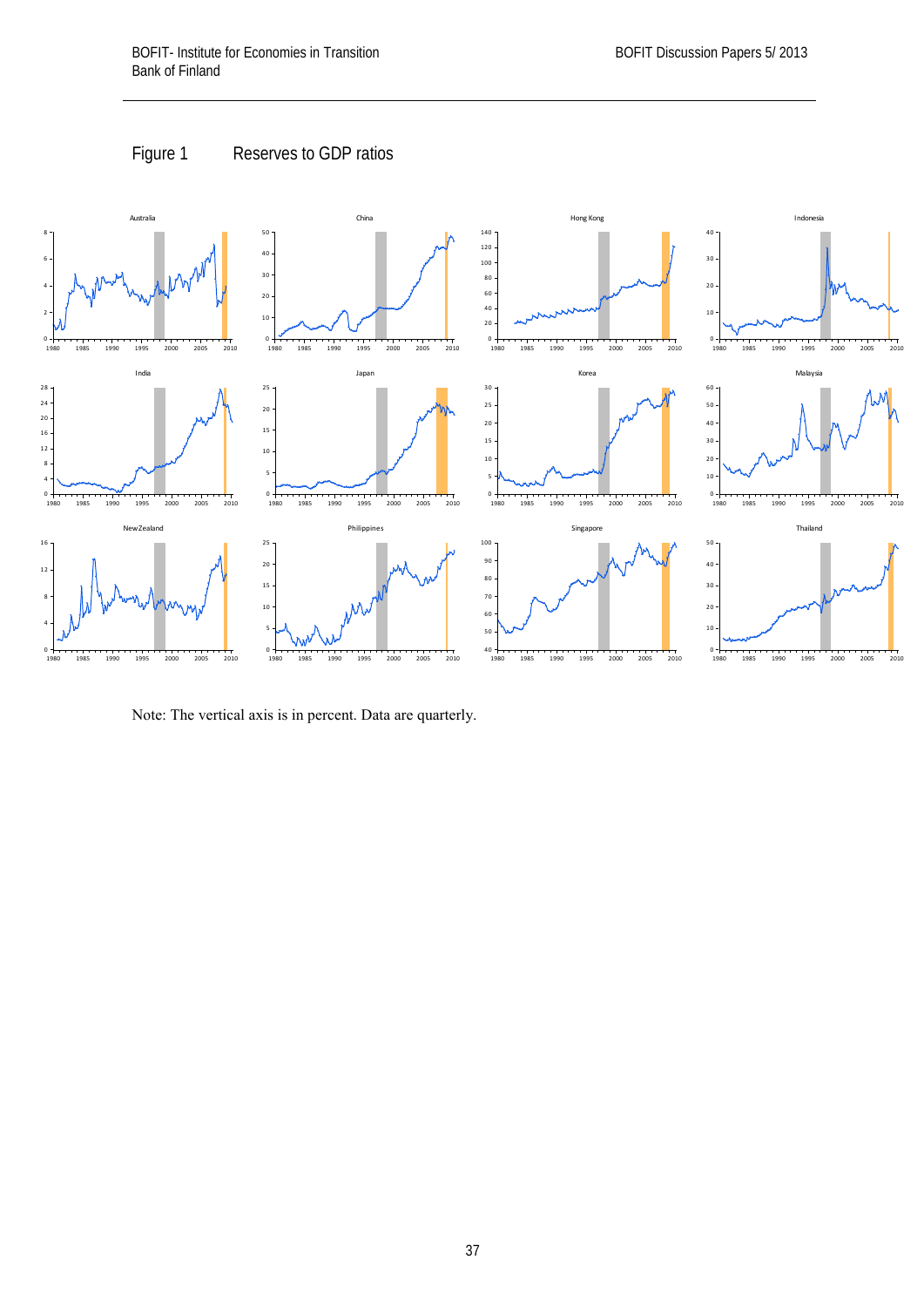## Figure 2 Moving average and H-P filtered reserves holdings



Note: The moving average is over a three year horizon for the annual change (i.e., *t* less *t-4* in the reserves to GDP ratio (see Figure 1). For the H-P filtered series a smoothing parameter of 100,000 is applied to the reserves to GDP ratio series.